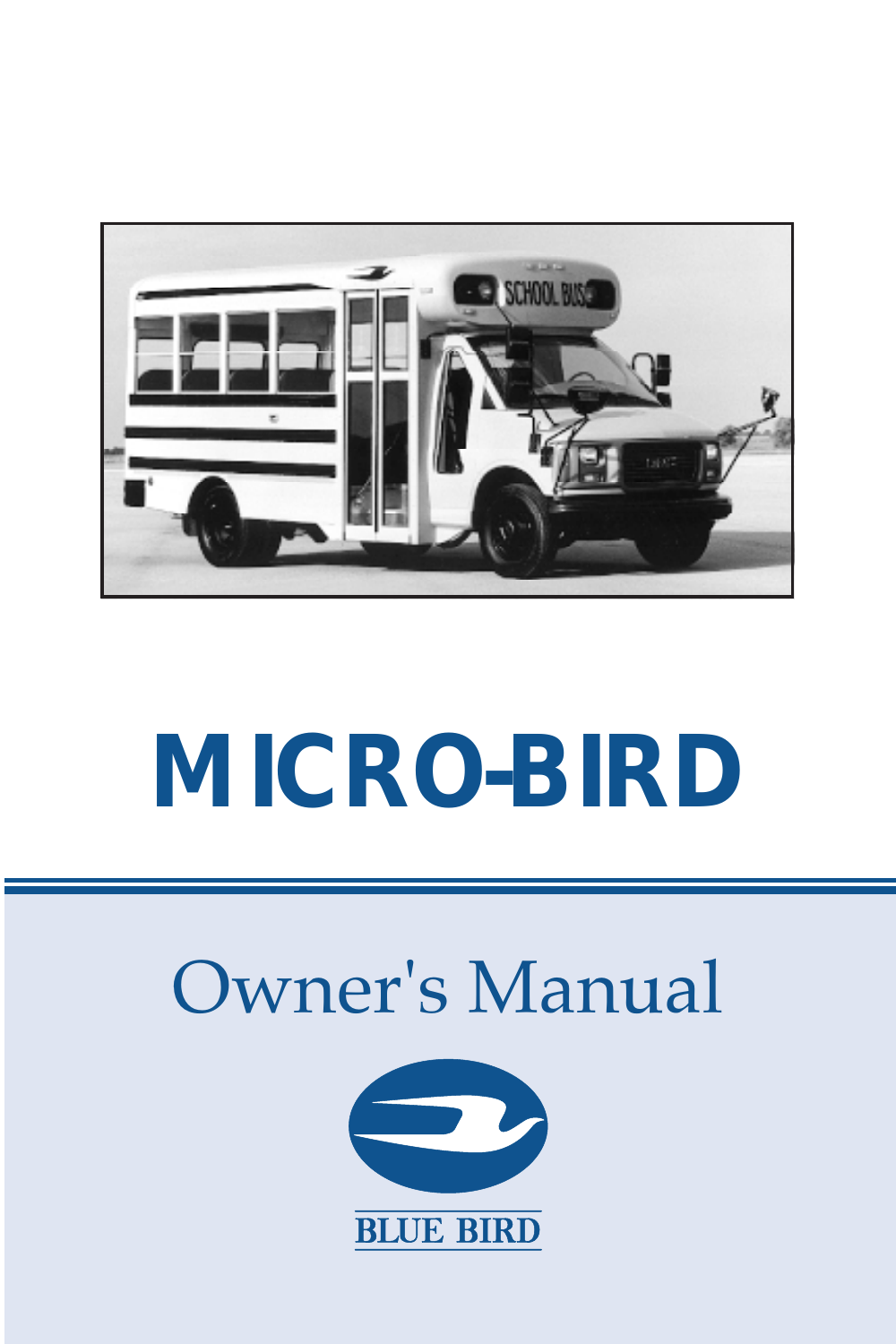### **CONTENTS**

| Visibility Equipment Required by Federal Motor Vehicle Safety |  |
|---------------------------------------------------------------|--|
|                                                               |  |
|                                                               |  |
|                                                               |  |
|                                                               |  |
|                                                               |  |
|                                                               |  |
|                                                               |  |
|                                                               |  |
|                                                               |  |
|                                                               |  |
|                                                               |  |
|                                                               |  |
|                                                               |  |
|                                                               |  |
|                                                               |  |
|                                                               |  |
|                                                               |  |
|                                                               |  |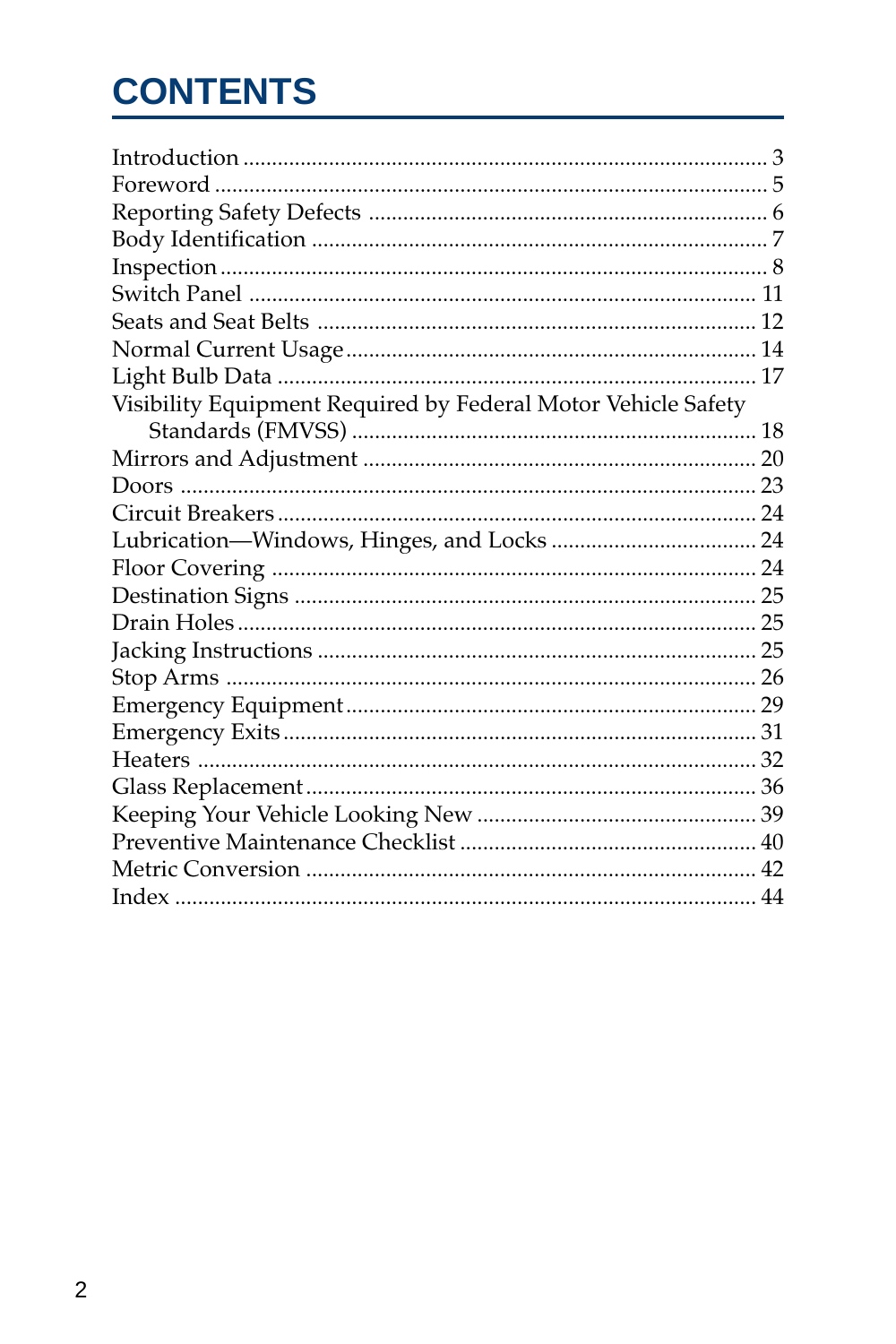### **INTRODUCTION**

Thank you for selecting the Blue Bird Micro-Bird. This body/ chassis combination is the result of developments in mass transportation which have been ongoing since 1927. The design and construction of the Micro-Bird bus body reflects Blue Bird's concern for efficiency and—above all—safe operation.

This manual has been prepared to acquaint you with various aspects of service, maintenance, and operation. It explains the various features and controls which should be familiar to the operator before he or she attempts to drive the unit, and it will help keep your Blue Bird Micro-Bird in top operating condition and help extend its service life.

Your Blue Bird Micro-Bird may have some or all of the equipment described in this manual. Therefore, you may find maintenance data for equipment not installed on your bus. Please note that some sections of the manual are written for more than one product offered by Blue Bird, so some illustrations may differ slightly from what you find on your own bus. Text, illustrations, and specifications in this manual are based on information available at the time of printing. We reserve the right to make changes at any time without notice. You are encouraged to contact your Blue Bird distributor if additional maintenance information or assistance is needed. For chassis-related service and maintenance information, contact your local chassis distributor or representative.

The complete line of Blue Bird Service Parts is available from your Blue Bird distributor. The use of original Blue Bird replacement parts and components will help ensure that your Micro-Bird remains true to its original design, best preserving our high standards of performance, efficiency, and safety.

Proper operation, service, and maintenance are important to the safety and reliability of all motor vehicles. The information contained herein is provided as a reference for systems and components that require periodic service. The intervals given are manufacturer's recommendations and should be considered maximum intervals. Actual operating conditions must be considered and maintenance intervals adjusted accordingly. Any time a system does not perform satisfactorily, corrective service should be performed at once.

Familiarity with automobile operation and controls is not a prerequisite, but is assumed to be common knowledge to all who will be operating this coach. Basically, control and operation are the same for both, but the driver must recognize some distinct differences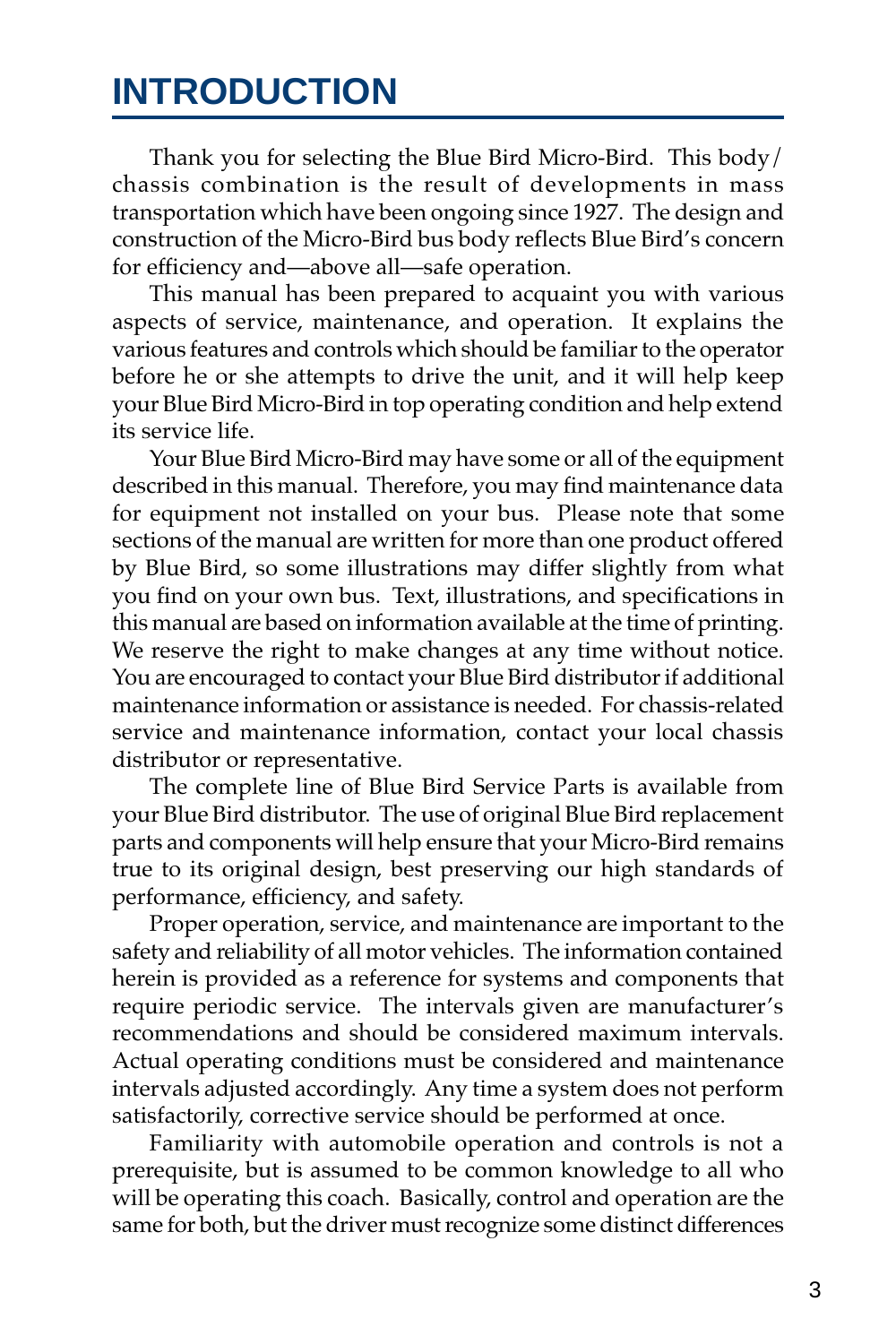before attempting to operate the coach.

**Note:** The Micro-Bird is larger than a typical automobile. Acceleration will likely be slower than that of a car or truck. The new operator may find that steering, brakes, and other systems feel different from what is familiar. This makes it very important, from a safety standpoint, for him or her to become completely familiar with bus operation through experience before attempting passenger transit. The operator will observe other differences, but after basic familiarization and some practical experience, he or she will find the operation quickly becomes quite natural, comfortable, and far from difficult.

**CAUTION: No one should attempt to operate this coach without: (1) thorough knowledge of all instruments and controls; (2) supervision, or actual driving experience in this or a similar vehicle under supervision; and (3) an appropriate license or permit to operate. Do not drive the coach until the space in front, on the sides, and in the rear is unobstructed. Most accidents occur because the operator did not ensure a clear path before driving.**

**The operator should read this manual, as well as the manual supplied by the chassis manufacturer, before attempting to drive the unit.**

This manual provides you with the most current maintenance and operation information available. We welcome your comments and suggestions regarding this manual. Please direct all correspondence to:

> **Blue Bird Body Company Attn: TECHNICAL PUBLICATIONS P.O. Box 937 Fort Valley, GA 31030**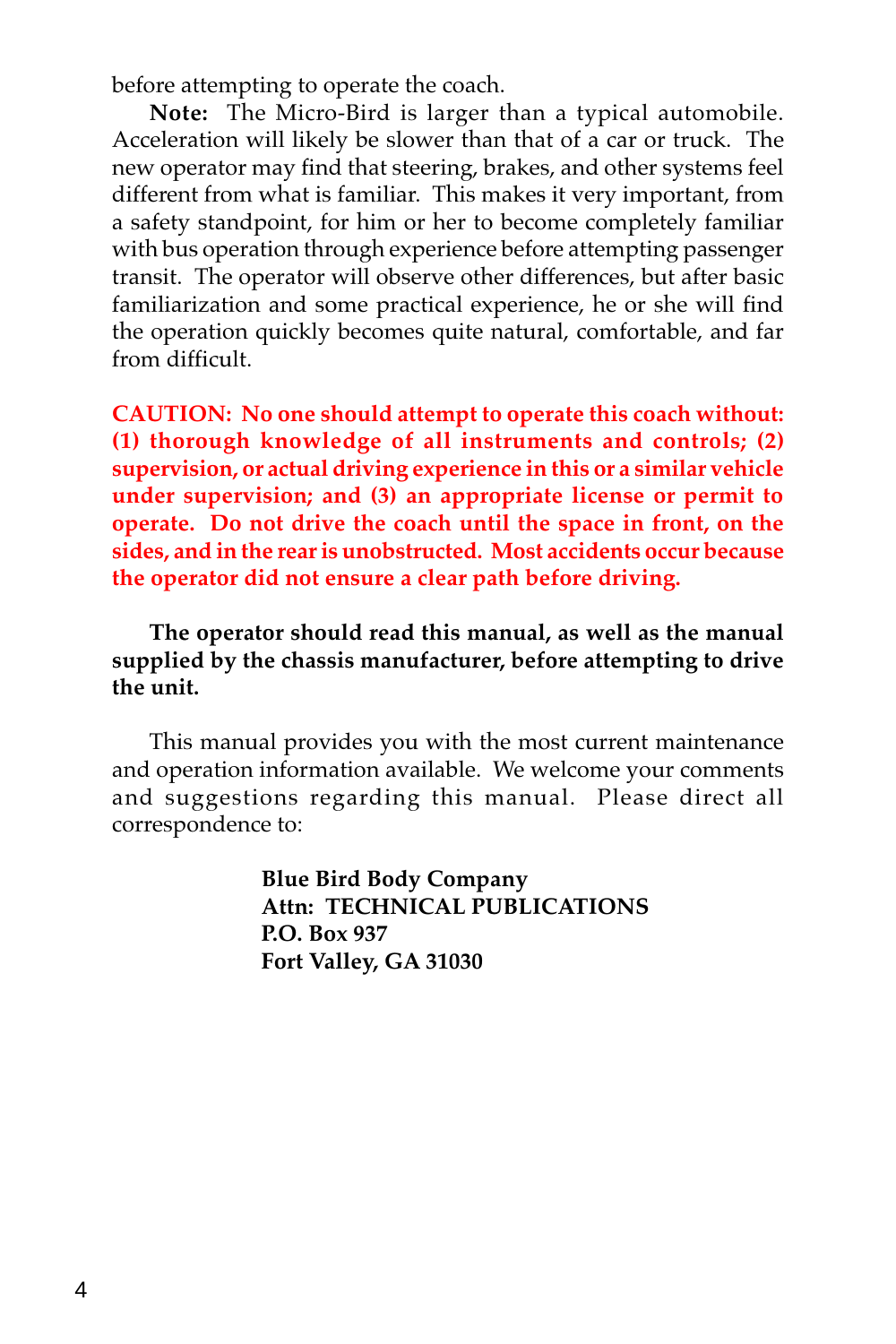### **FOREWORD**

This Operator's Manual provides some general and specific information regarding safe operation and maintenance of your Blue Bird bus. It does not address all items or situations that may arise, and it is not a substitute for proper driver and mechanic training. Exercise of care, common sense, and good driving and working practices are required for safe operation.

If this manual does not adequately address your specific questions or concerns, please contact your Blue Bird distributor. The distributor will answer your questions or put you in contact with the proper factory personnel.

Throughout this guide you will find **CAUTIONS** and **WARNINGS**. **CAUTIONS** are given to prevent you from making an error which could damage the vehicle and possibly cause personal injury. **WARNINGS** remind you to be especially careful to avoid personal injury.

Blue Bird Corporation offers many items as standard and optional equipment to meet Federal, state, and local specifications and individual customer requirements. Properly selected equipment can help ensure reliable and safe transportation of passengers.

Examples of this safety equipment include: stop arms, crossing guards, warning lights, warning light monitors, mirrors, first aid kits, fire extinguishers, warning reflectors, fusees, directional and brake lights, warning buzzers, security locks, emergency exits, and seat belts.

It is the driver's responsibility to ensure that the safety items are in proper order. Equipment relating to safety should be checked for operation on a daily basis. Safety equipment may vary due to Federal and state specifications, and individual customer requirements.

In addition, the driver/operator must ensure that the loading area around the bus is clear of pedestrians before stopping, and that all unloaded passengers are a safe distance away from the bus before moving.

Blue Bird has mounted the bus body on the chassis you have received. You should also have received with your vehicle an operator's manual from the chassis manufacturer. If you failed to receive such a manual, contact the chassis manufacturer's closest dealership immediately to obtain one. **Please read this manual and the chassis manual carefully before operating or repairing your bus.**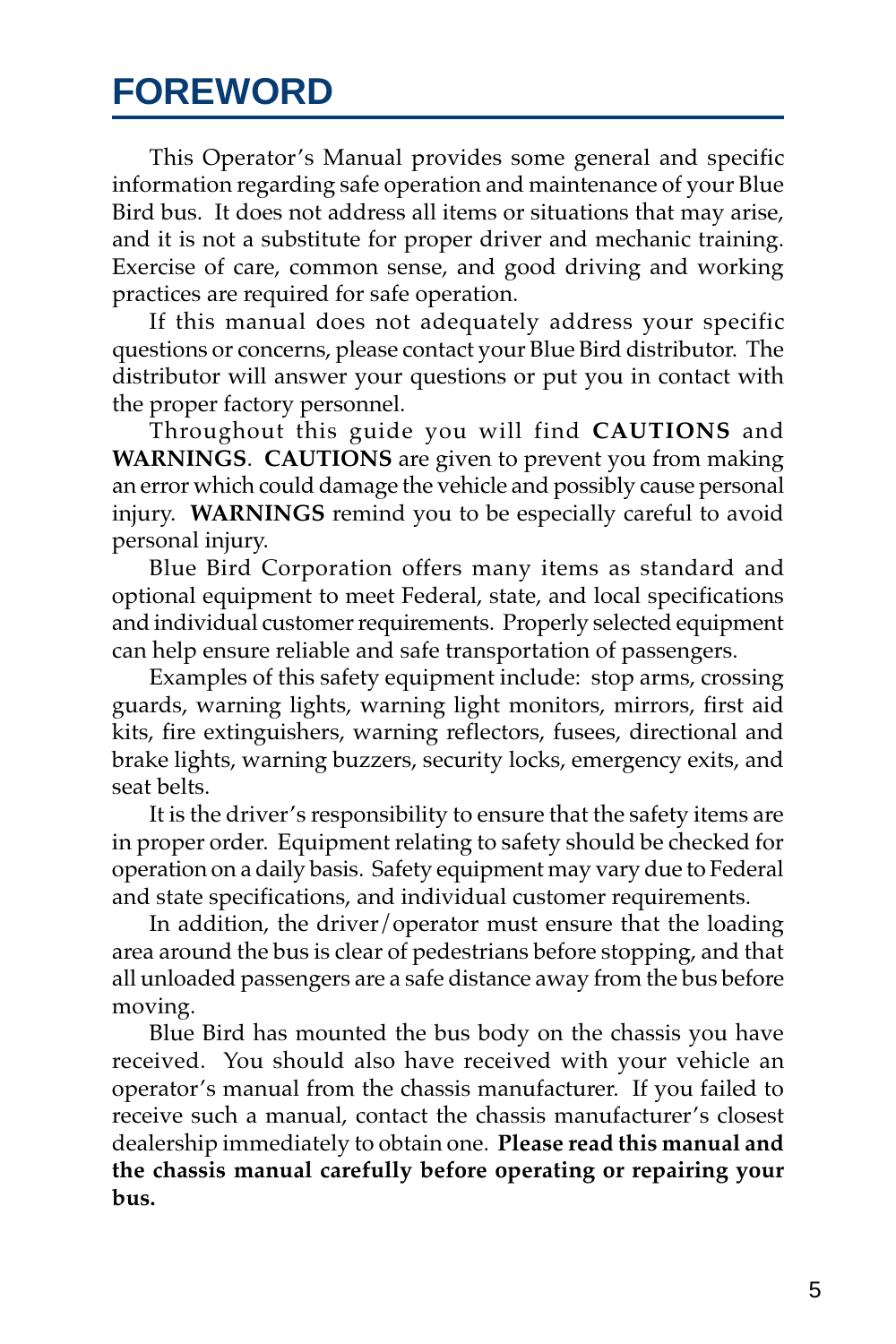### **REPORTING SAFETY DEFECTS**

If you believe your vehicle has a safety defect which could cause a crash or could otherwise result in injury or death, you should immediately inform the National Highway Traffic Safety Administration (NHTSA) as well as Blue Bird Corporation.

If NHTSA receives similar complaints, it may open an investigation, and if it finds that a safety defect exists in a group of vehicles, it may order a recall and remedy campaign. However, NHTSA cannot become involved in individual problems between you, your dealer, and/or Blue Bird Corporation.

To report safety defects, or to obtain information about motor vehicle safety, you may call NHTSA's Auto Safety Hotline toll-free at (800) 424-9393, or (202) 366-0123 in the Washington, DC area. You may access their website at **http://www.nhtsa.dot.gov/** . Their mailing address is:

> **NHTSA U.S. Department of Transportation Washington, DC 20590**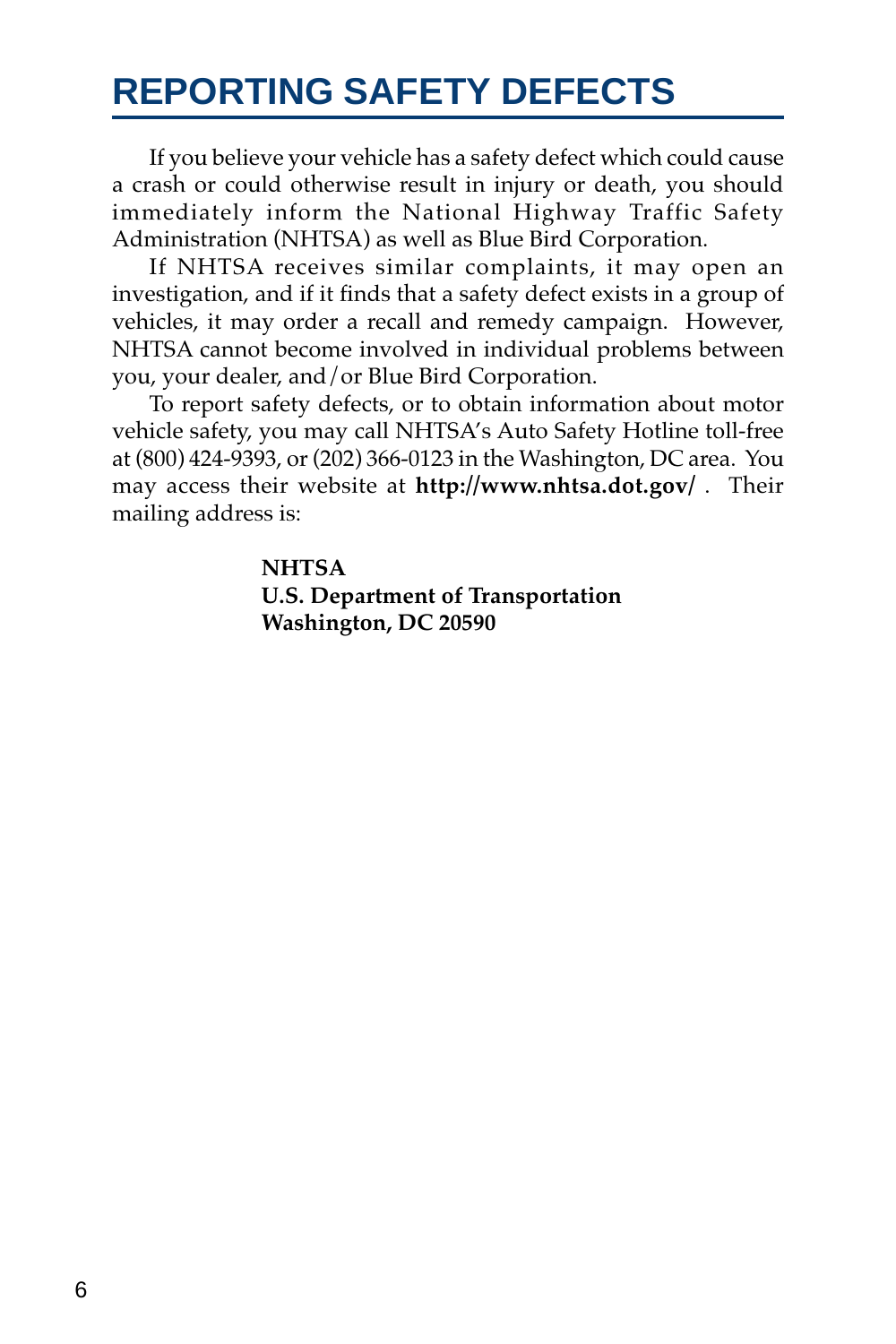### **BODY IDENTIFICATION**

The **Body Serial Number Plate** and **Body Service Number Plate** are located above the windshield on the right side of the unit. Refer to the data on these plates for registration purposes or for replacement part information.



The **Vehicle Certification Plate** certifies that the vehicle conforms to all applicable Federal Motor Vehicle Safety Standards in effect at the date of manufacture. Do not remove or deface this plate. This plate is located over the driver's window.

| <b>MANUFACTURED BY</b><br><b>BLUE BIRD BODY COMPANY</b> |                                   |                         |  |
|---------------------------------------------------------|-----------------------------------|-------------------------|--|
|                                                         | DATE OF MFR.                      |                         |  |
| INC. VEH. MFG. BY                                       |                                   | <b>DATE</b>             |  |
|                                                         | <b>SUITABLE TIRE - RIM CHOICE</b> |                         |  |
| <b>GVWR</b>                                             |                                   |                         |  |
| <b>GVWR: FRONT</b>                                      | <b>WITH</b>                       | <b>TIRES</b>            |  |
|                                                         | <b>RIMS, AT</b>                   | <b>PSI COLD SINGLE</b>  |  |
| <b>GVWR: REAR</b>                                       | <b>WITH</b>                       | <b>TIRES</b>            |  |
|                                                         | <b>RIMS, AT</b>                   | <b>PSI COLD DUAL</b>    |  |
| THIS VEHICLE CONFORMS TO ALL APPLICABLE FEDERAL         |                                   |                         |  |
| <b>MOTOR VEHICLE SAFETY STANDARDS IN EFFECT IN</b>      |                                   |                         |  |
| V.I.N.                                                  |                                   | <b>I CLASSIFICATION</b> |  |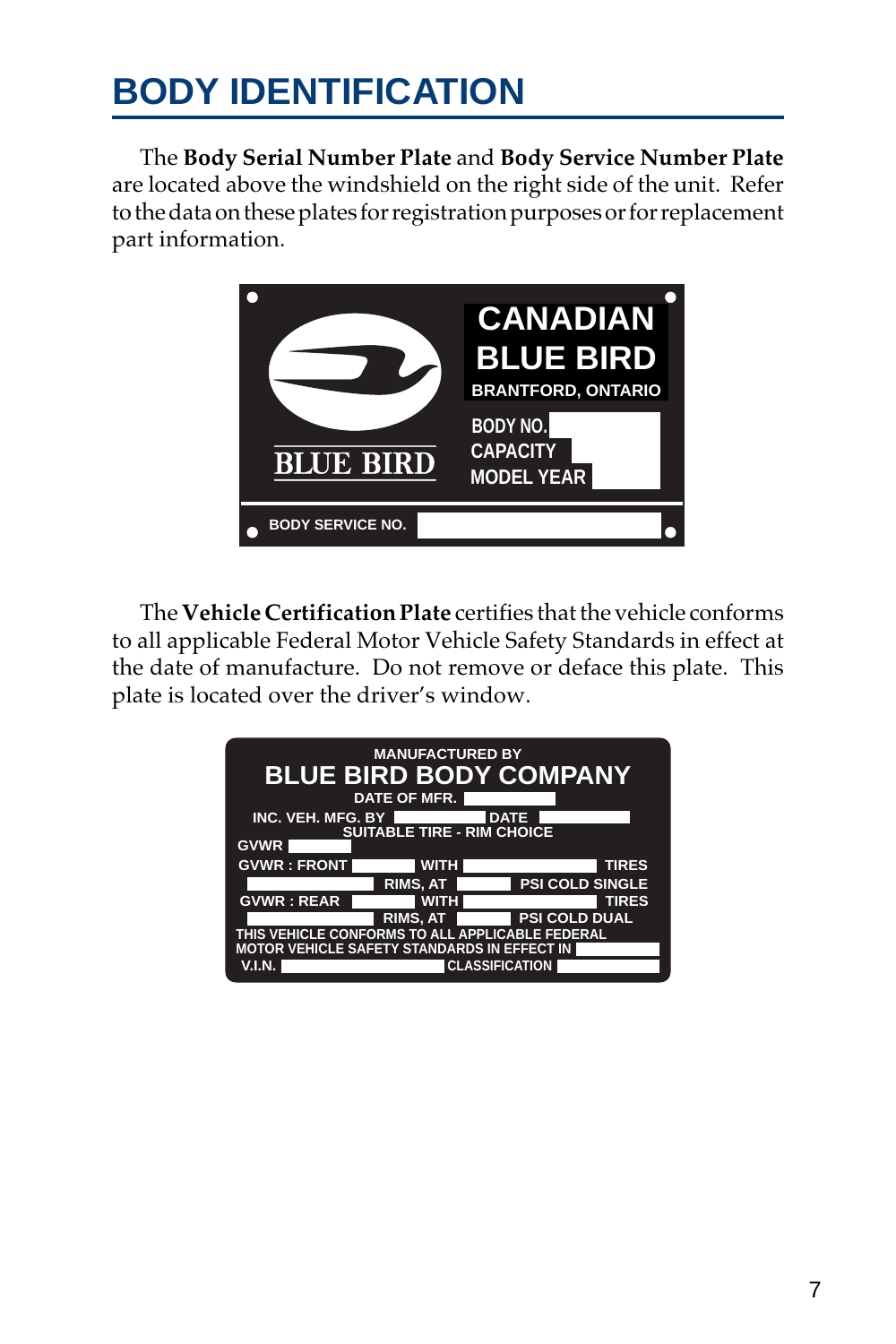### **INSPECTION**

#### **DAILY INSPECTION**

To keep your bus in the best operating condition in terms of safety, convenience, service, and operating expense, follow these recommended inspection procedures on a daily basis, as well as all inspection procedures recommended by your chassis manufacturer. Any malfunctions or defects should be corrected before the next trip. Report needed services to responsible maintenance personnel.

#### **Outside the bus:**

- Wipe clean the windshield, mirrors, front windows, headlights, taillights, directional lights, and stop lights.
- Is the tailpipe clear?
- Check tire pressure and treads. Are the lug nuts in place?
- Is the area under the bus all clear?
- How is the general outside appearance? Is it clean? Is there a clear view of identifying features (license plate, school/ organization name, bus number, etc.)?
- Are the mirrors clean and adjusted?

#### **Inside the bus:**

- Are the seats and floor clean? Are the steps and aisle clear?
- Verify that the emergency exits, rear door, and windows can all open and close.
- Check emergency equipment and first aid kit.
- Check pressure on fire extinguisher.
- Are the windshield and windows around the driver's area clean?
- Are the mirrors clean and adjusted?

#### **Starting the engine:**

- Be sure parking brakes are on.
- Put in Neutral.
- With key on, check fuel gauge. Check brake warning buzzer or light, neutral safety switch.
- Start engine. Look and listen for trouble signs; check gauges.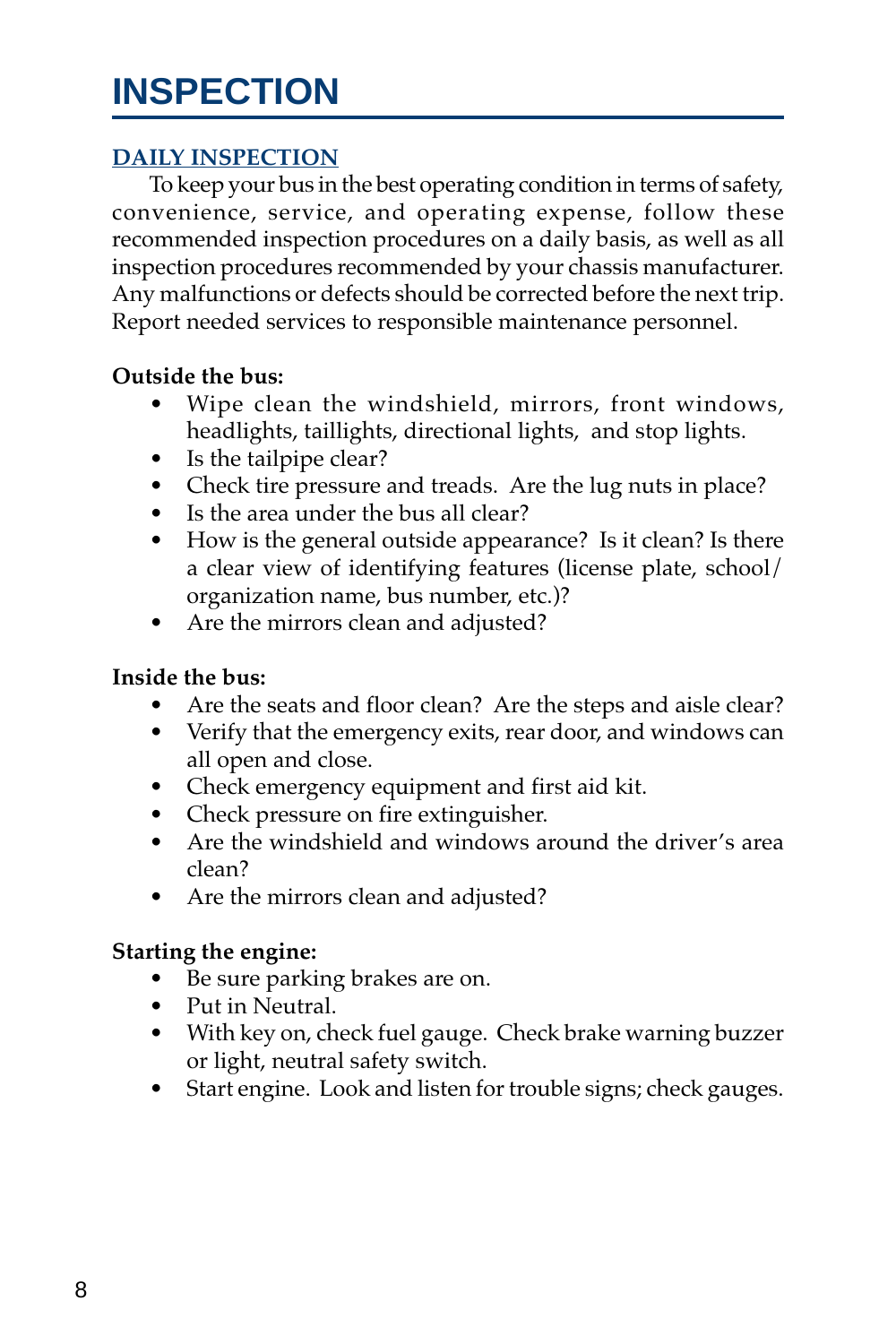#### **With the engine running, check (from driver's seat):**

- Mirrors, interior and stepwell lights, service door seal.
- Does the steering feel OK? Is there any unusual noise?
- Are the horn, defroster/heater blower, and windshield wipers working properly?
- Does brake pedal have right height and feel; is gauge reading OK? Parking brake release, reset.

#### **Outside checks required before driving away:**

- Check right- and left-turn signals in front and rear. Are they clean and flashing?
- Are flasher warning lights in front and rear clean and flashing?
- Is stop arm clean and working?
- Check hi-lo beams in headlights.
- Are stop lights and taillights clean and working?
- Is hazard flasher working?

#### **Final check while moving the bus:**

- Is seat belt fastened?
- Do brakes stop and hold?
- Does steering feel OK? Are there any unusual noises? Is bus under control... tracking straight?
- Brake to a stop. Are all gauges OK?

**Remember:** Safety on the road depends on you. Observe weather and road conditions and drive accordingly. Be physically and mentally alert. When backing up near pedestrians or in congested areas, use outside monitor or director. Look around before driving away from where you are parked and observe all traffic rules and regulations.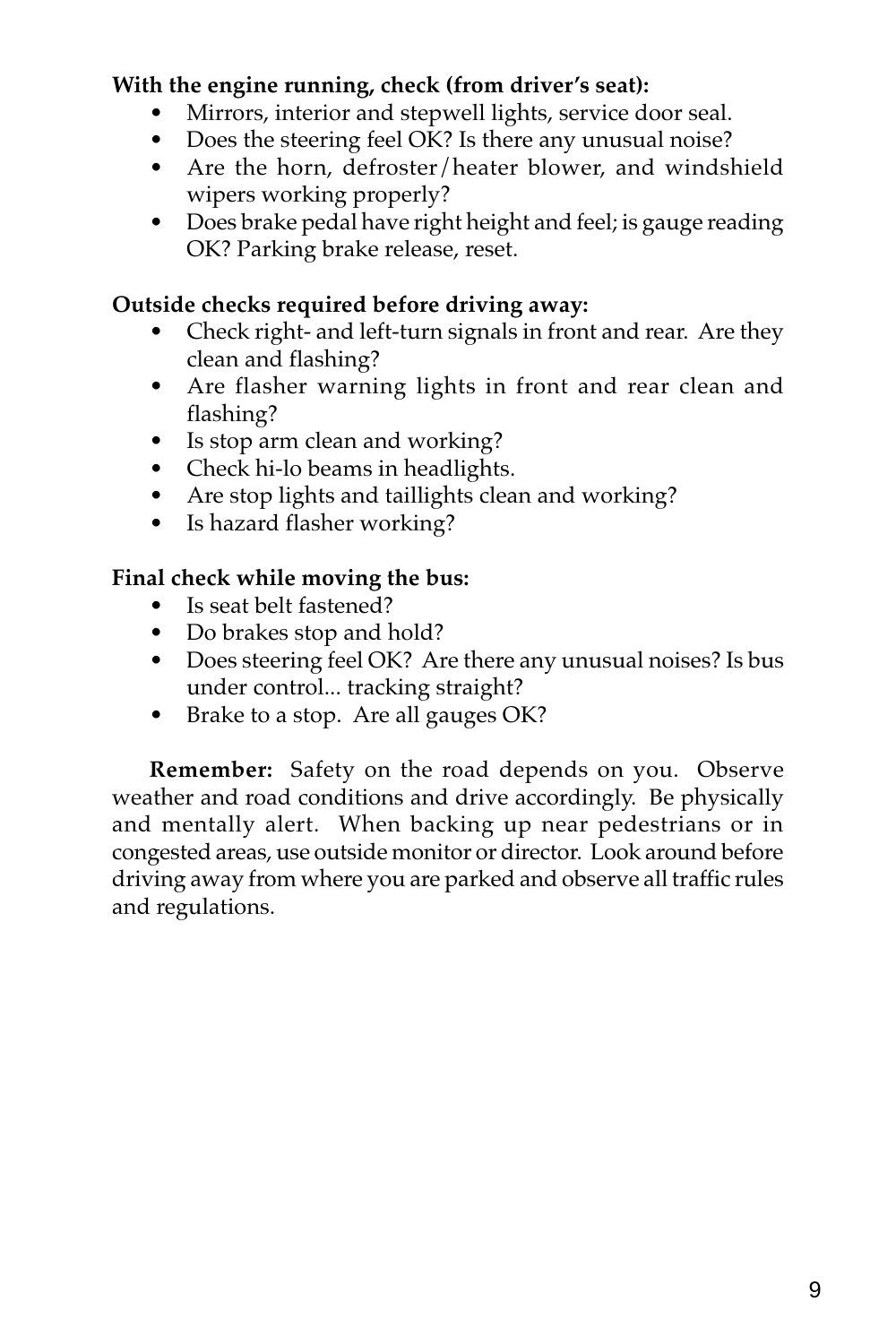#### **QUARTERLY INSPECTION**

- Inspect fire extinguisher to see if fully charged.
- Check first aid kits to see if fully equipped.
- Oil all hinges and window latches for ease of operation.
- Lubricate all window channels with silicone or graphite.
- There is one drain hole in each floor section under windows. Be sure hole is clear of debris so any water may escape.
- Clean all rubber door seal and lubricate with rubber lubricant.
- All rear and side emergency door latch slide bars to be lubricated with light grease to reduce friction.
- Tighten all body tie-down bolts to between 75 and 85 foot-pounds torque at 1,000 miles, and quarterly thereafter.
- Grease emergency door hinges.

#### **YEARLY INSPECTION**

- Complete Quarterly Inspection.
- Remove all seat cushions, thoroughly clean with upholstery cleaner, and reinstall on a rotating basis.
- Adjust door control rod and closing mechanism to entrance doors.
- Thoroughly clean all front heater cores.
- Bleed all air from heaters.
- Tighten all heater hose clamps.
- Wash underseat heater core filter(s).

**Note:** These checklists are suggested. They do not replace or supersede local or state required driver inspection procedure.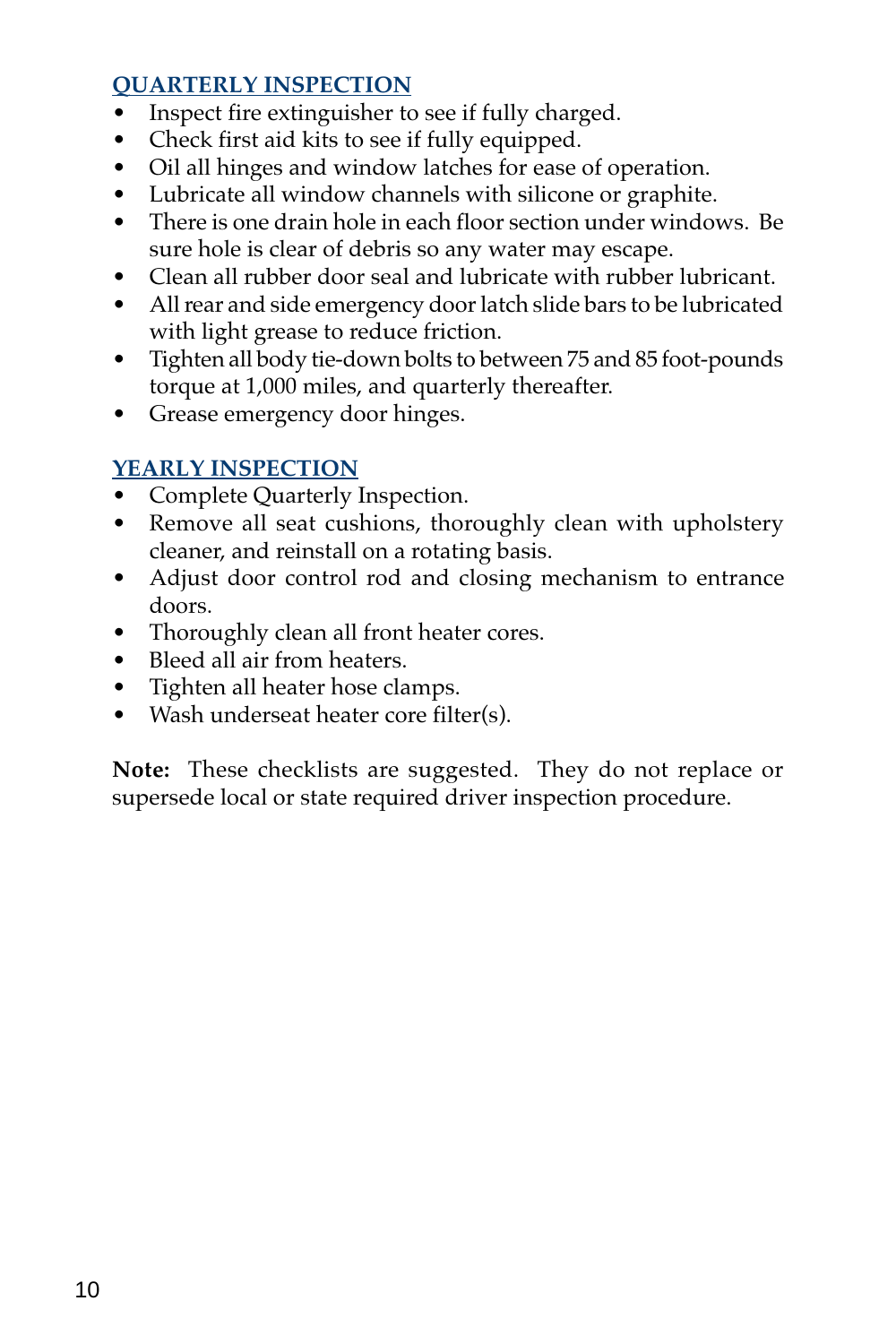### **SWITCH PANEL**

- 1. Manual warning light switch.
- 2. Master warning light switch. Systems may vary on some units
- 3. Warning light switch emergency override
- 4. Emergency exit or lift pilot
- 5. Pilot—shows amber warning lights are flashing
- 6. Pilot—shows red warning lights are flashing
- 7. Pilot—warning light monitor
- 8. Clearance lamps
- 9. Dome lights
- 10. Underseat heater
- 11. Heater pump
- 12. Mirror defrost
- 13. Auxiliary fan
- 14. Strobe Light
- 15. Destination sign
- 16. Lift
- 17. Stop arm/crossing arm
- 18. Switch panel rheostat



**Note:** For Positions 8-18, the components are located in order of dominance. Depending on unit equipped features.

**Note:** Driver's compartment not indicated. Located above driver's side door, accessible by depressing release button latches.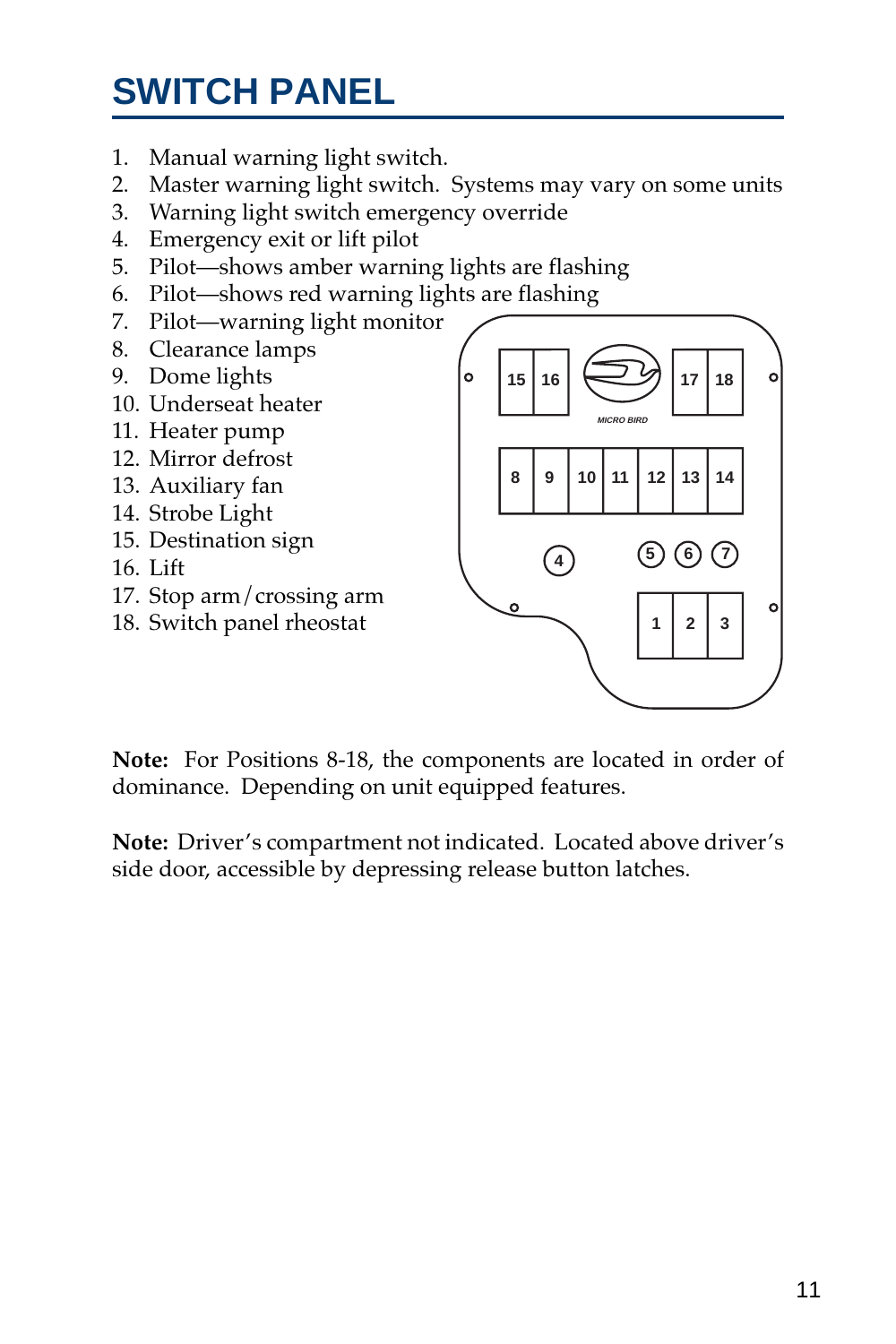### **SEATS AND SEAT BELTS**

#### **DRIVER'S SEAT BELT OPERATION**

For driver's seat belt operation refer to chassis manual. If you failed to receive such a manual, contact the chassis manufacturer's closest dealership immediately to obtain one.

#### **PASSENGER SEAT BELT OPERATION (IF SO EQUIPPED)**

Individual lap belts for passengers are retractable or nonretractable depending on option ordered. Insert the catch into the buckle, test for assurance of latch fit, and pull loose end of strap until belt fits snugly across the lower hips. The buckle can be released by pushing the button in its center. The adjustable end can be moved outward on its strap by turning 90° to the strap and pulling.

#### **SEAT BELT INSPECTION AND MAINTENANCE**

Inspect seat belts and their attachments on a weekly basis. Check seat belt buckles and adjustability to ensure proper operation. If necessary, lubricate buckle with a graphite lubricant. When buckle is found to be inoperable, replace immediately. If there are any defects in the webbing (i.e., torn or frayed), the seat belt must be replaced immediately to ensure passenger safety. Hand-wash webbing with warm water and mild soap. Rinse thoroughly and dry in the shade. Do not bleach or redye, because such processing may severely weaken the assembly.

#### **WARNING: Be sure the lap belt is fitted snugly across the hips, not the waist. Failure to do so may increase the chance of injury in the event of a collision.**

**WARNING: If seat cushions are removed for maintenance, they must be installed using the following instructions. Failure to comply with these instructions could result in injury from unattached seat cushions in the event of an accident.**

#### **SEAT CUSHION REMOVAL AND INSTALLATION—DOT SEATS**

#### *Removal*

1. Loosen the two front swivel type clamps at the front underside of the cushion with a Phillips-head screwdriver. **Caution—Do not remove clamps.**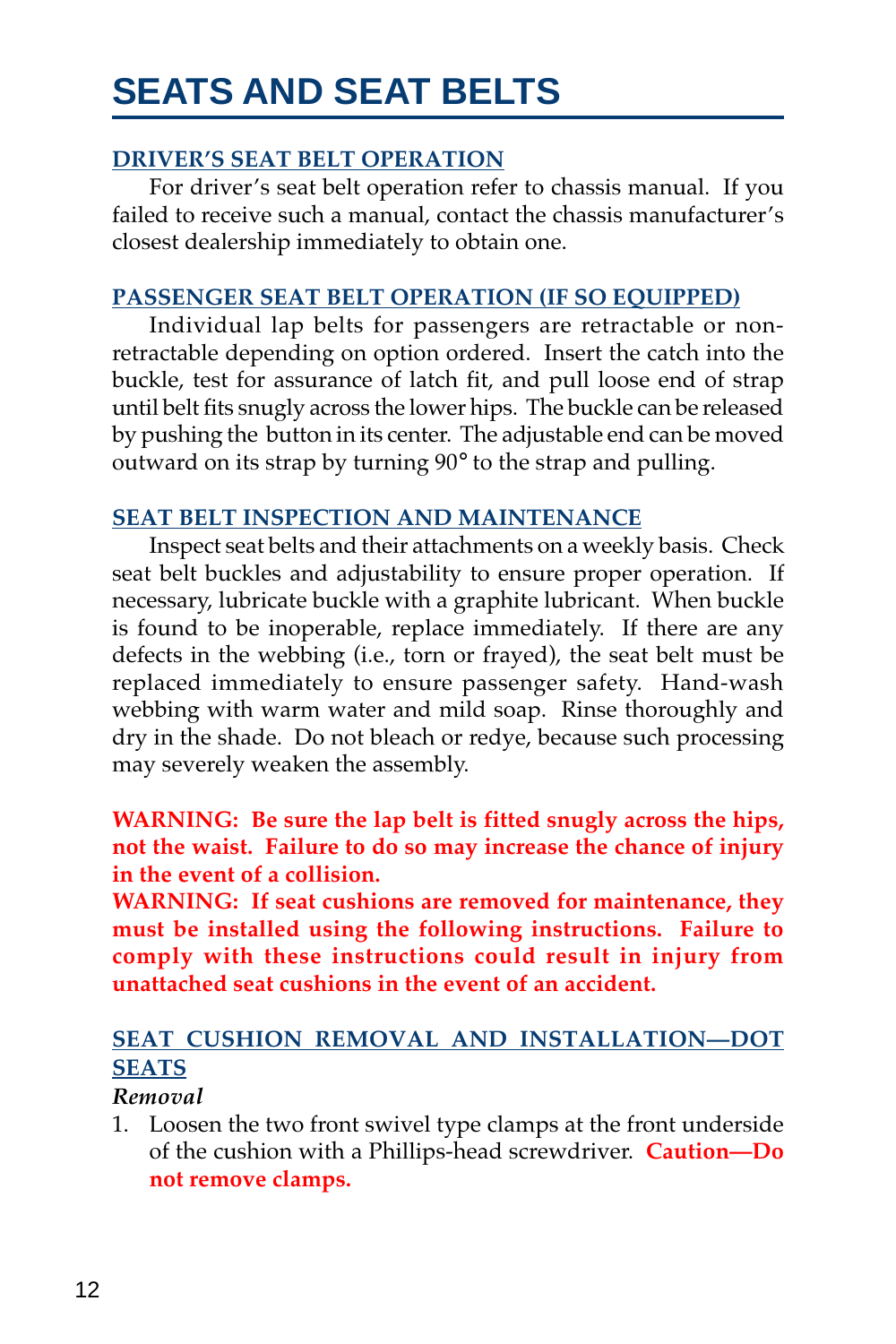- 2. Rotate the swivel clamps so as to clear the front retaining channel frame.
- 3. Lift the forward edge of the cushion two to three inches and pull cushion forward to remove.

#### *Installation*

- 1. Place the rear edge of the cushion down on the base portion of the seat frame. Lifting the forward edge of the cushion two or three inches, slide the cushion to the rear to engage the positive type clamp into the rear retaining channel.
- 2. Lower the forward edge to the frame making sure the swivel clamps are inside the frame and the positive type clamps are secure on the rear retaining channel.
- 3. Rotate the swivel clamp to engage the forward retaining channel frame.
- 4. Tighten with Phillips-head screwdriver until clamps do not rotate.

#### **SEAT CUSHION REMOVAL AND INSTALLATION—DOT SEAT BELT SEATS**

#### *Removal*

- 1. Loosen the two front swivel type clamps at the front underside of the cushion with a Phillips-head screwdriver. **Caution—Do not remove clamps.**
- 2. Rotate the swivel clamp located at the rear underside of the seat cushion.
- 3. While lifting at the rear edge of the cushion, pull the cushion to the rear and remove.

#### *Installation*

- 1. Place the forward edge of the cushion two inches to the rear of the front retaining clamps. Slide the cushion forward engaging the positive clamps onto the forward retaining channel.
- 2. Lower the rear edge of the frame and rotate the swivel clamps so they engage the square tube crossmember.
- 3. Tighten with Phillips-head screwdriver until clamps do not rotate.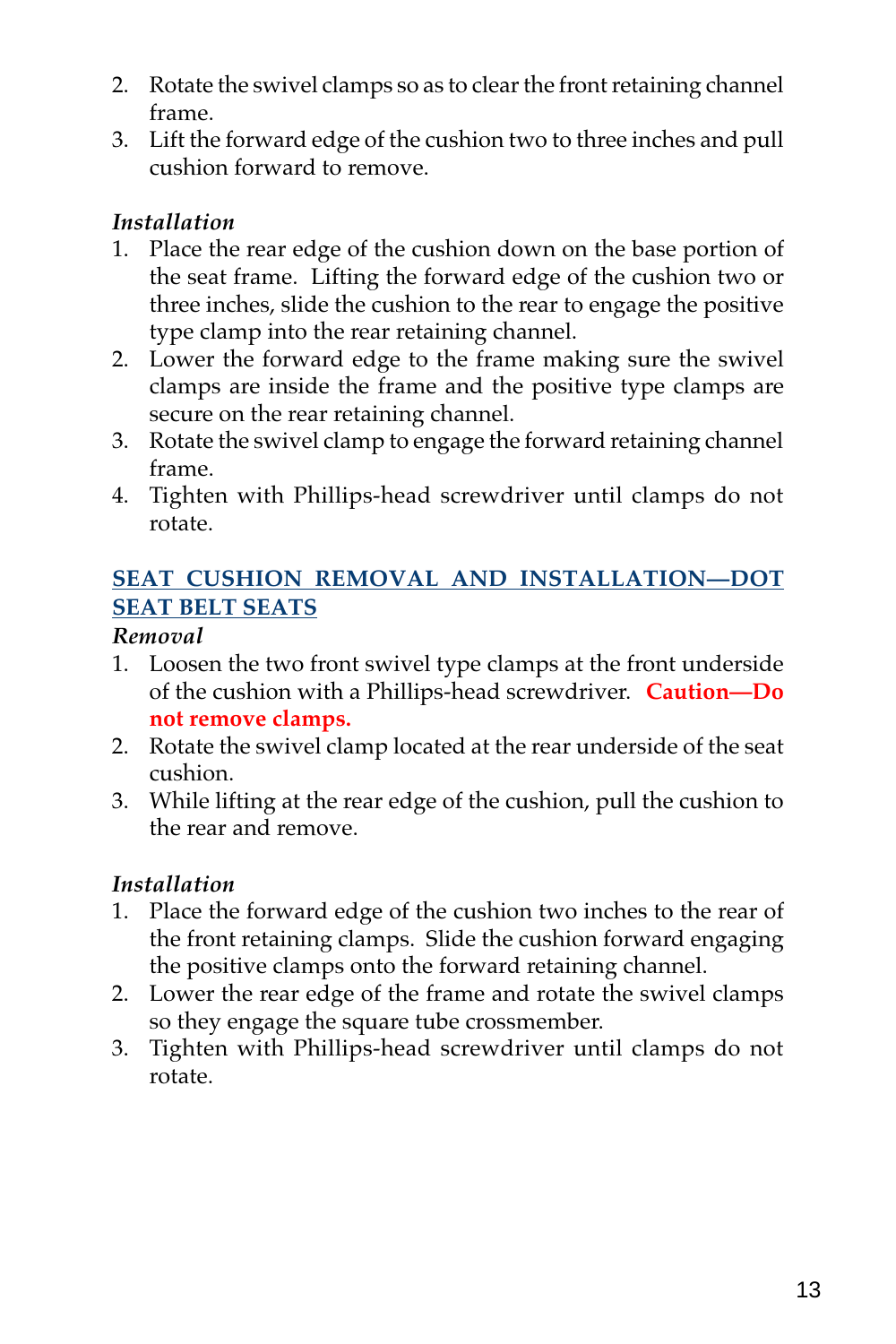### **NORMAL CURRENT USAGE**

#### **STANDARD EQUIPMENT**

#### *Constant Load*

| Item                     |                | Current |
|--------------------------|----------------|---------|
| No.                      | Items          | (Amps)  |
| Cluster Lamps            | 6              | 4.14    |
| Clearance Lamps          | 4              | 2.76    |
| Intermediate Side Marker | 2              | 1.38    |
| Tail Lamp <sup>*</sup>   | $\overline{2}$ | 1.18    |
| Ignition                 | 1              | 2.50    |
| Instrument Panel         |                | 1.00    |
| Headlamps                | 2              | 8.40    |
| (Dual Low Beam)          |                |         |
| Parking Lamps            | 2              | 1.18    |
| 90-FC & MB Heater**      | 1              | 27.00   |
| 90-Conv. Heater**        | 1              | 31.50   |

#### *Intermittent Load*

| Item                   |               | Current    |
|------------------------|---------------|------------|
| No.                    | Items         | (Amps)     |
| Stepwell               |               | 0.44       |
| Stop Lamp*             | 2             | 4.20       |
| Dome Lamps (each)      | Varies        | $0.58$ ea. |
| Back-up Lamps          |               | 4.20       |
| <b>Electric Wipers</b> | $\mathcal{D}$ | 8.00       |

**\* Combined Stop and Tail Lamp**

**\*\* Use Applicable Heater**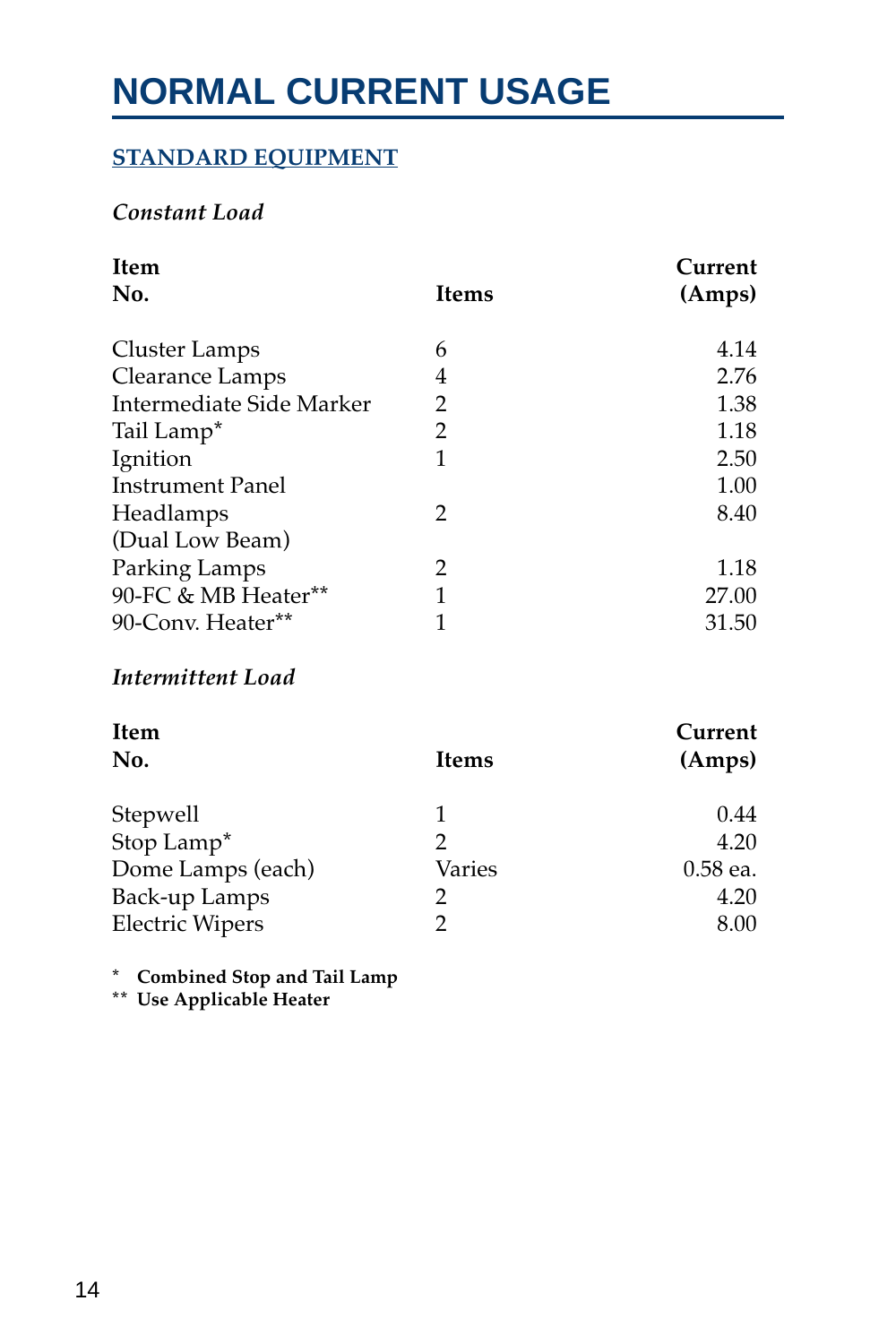#### **OPTIONAL EQUIPMENT**

#### **NOTE: To figure current draw, add constant load and 35% of intermittent load.**

#### *Policy*

- 1. Warning light options include lights, standard flasher, and pilot light. If optional flasher unit is desired, add current draw of that option.
- 2. Directional light options include lights and standard thermal flasher.

#### *Constant Load*

| <b>Item</b>                    | Option<br>Number | Current<br>(Amps) |
|--------------------------------|------------------|-------------------|
| Auxiliary Fan                  | 0525             | 3.00              |
|                                | 0531             | 6.00              |
|                                | 0532, 0546       | 3.00              |
| Exhaust Fan                    | 0552             | 2.00              |
| Heater                         | 1145             | 31.5              |
|                                | 1154             | 9.00              |
|                                | 1230             | 2.50              |
|                                | 1325, 1330       | 4.50              |
|                                | 1336, 1342       | 9.00              |
| Heater Pump                    | 1416             | 6.75              |
| Clearance                      | 1576             | 2.16              |
| Light                          | 1581             | 1.08              |
|                                | 1591             | 0.54              |
| Cluster Light                  | 1642             | 1.62              |
| Door Light                     | 1878-01          | 0.59              |
|                                | 1878-02          | 1.18              |
|                                | 1878-03          | 1.77              |
| Destination Sign               | 3050, 3052, 3053 | 4.06              |
| Destination Sign (Roll)        | 6165             | 4.06              |
| School Bus Sign                | 3064             | 4.06              |
| Front and Rear School Bus Sign | 3065             | 8.12              |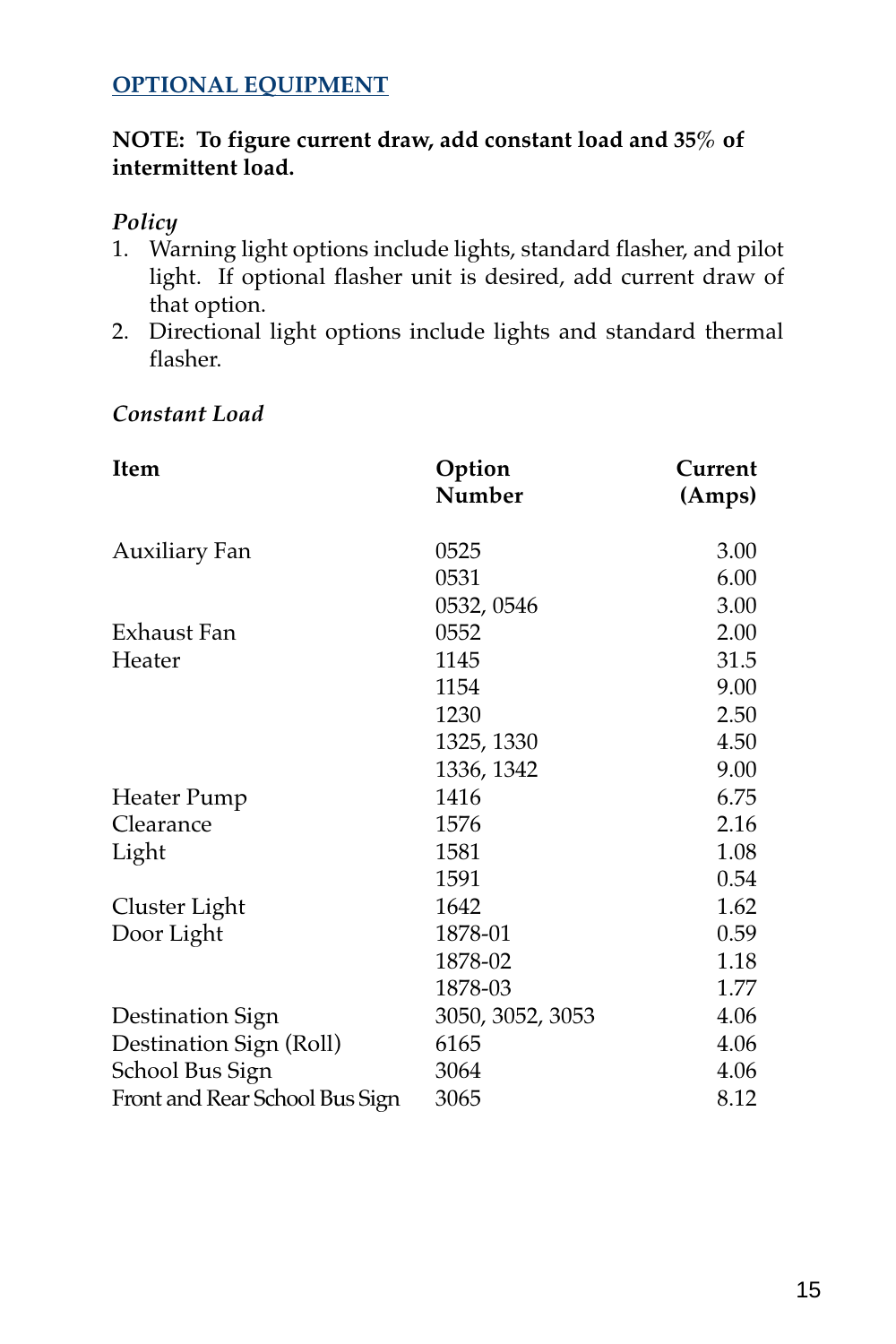#### *Intermittent Load*

|                          | Option                 | Current |
|--------------------------|------------------------|---------|
| <b>Item</b>              | No.                    | (Amps)  |
| Directional Lights       | 1686,                  |         |
|                          | 1697, 1701,            |         |
|                          | 1719, 1723, 1727, 1731 | 2.10    |
|                          | 1740                   | 0.27    |
|                          | 1790, 1788             | 4.20    |
|                          | 1820                   | 0.27    |
| Dome Lights (**Per Lamp) | 1825, 1828, 1831**,    |         |
|                          | 1832**, 1840           | 0.58    |
| 7" Stop Lights           | 6723                   | 4.79    |
|                          | 1940, 6728             | 4.20    |
| Warning Lights           | 1987, 1990, 1992,      |         |
|                          | 2013, 2016, 2017       | 12.50   |
| Solenoid Switch          | 2130, 2131             | 0.75    |
| Buzzer (Emergency Door)  | 3000                   | 0.50    |
| Dot Buzzer               | 3002-01                | 1.00    |
|                          | 3002-02                | 1.50    |
|                          | 3002-03                | 2.00    |
| Buzzer (Emerg. Door)     | 3005                   | 0.50    |
| <b>Emergncy Door</b>     | 3020                   | 0.94    |
| Pilot Light & Buzzer     | 3025                   | 0.94    |
| Chime System             | 3040                   | 1.00    |
| Stop Arm w/Lights        | 3135, 3143, 3146,      |         |
|                          | 3155, 3148, 3162       | 1.80    |
| Stop Arms Dual w/Lights  | 3159, 3149             | 3.60    |
| Pushout Windows w/Buzzer | 3343                   | 0.50    |
| Sanders                  | 4015, 4475             | 1.50    |
| 56" Wheelchair Lift      | 0467                   | 48.00   |
| 35" Wheelchair Lift      | 0469                   | 48.00   |
| 42" Wheelchair Lift      | 0465, 0466             | 90.00   |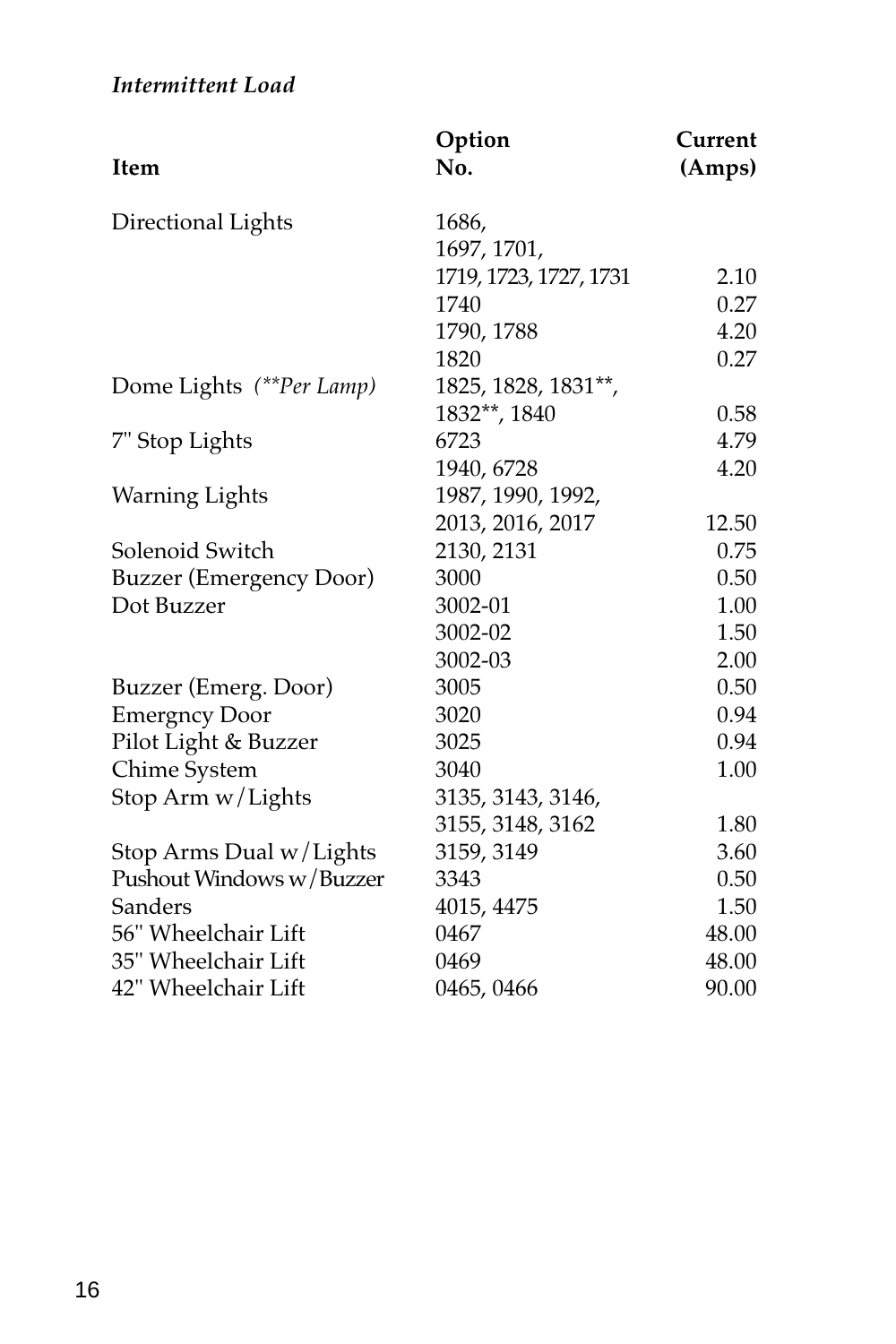### **LIGHT BULB DATA**

| Lamp<br>Description                | <b>Trade</b><br>Name | Trade<br>No.              | Color                  | Bulb<br>No. |
|------------------------------------|----------------------|---------------------------|------------------------|-------------|
| <b>INTERIOR LIGHTS</b>             |                      |                           |                        |             |
| Dome                               | Weldon<br>Weldon     | 8005<br>8010              | (Standard)<br>(Deluxe) | 89<br>93    |
| Stepwell<br>Emerg. Door            | Arrow                | 35                        |                        | 67          |
| Light<br><b>Switch Panel</b>       | Weldon               | 8025                      |                        | 67          |
| Pilots                             | Cole Hersee<br>Dial  | <b>PL19</b><br>41204-1211 |                        | 53<br>68    |
| <b>Switch Panel</b><br>Illuminator |                      | 2007367                   |                        | 53          |

#### **EXTERIOR LIGHTS**

| Directional      | KD          | 772-9105      |                        | 1156 |
|------------------|-------------|---------------|------------------------|------|
|                  | Weldon      | 1010 Series   | Red & Amber            |      |
|                  |             |               | Plain & $w/Arrow$ 1156 |      |
|                  | Signal Stat | 1604          |                        | 1156 |
| Warning Light    | Weldon      | 1020 Series   | Red & Amber            | 4636 |
| Cluster & Marker | Weldon      | 5050          | Amber & Red            | 904  |
|                  | Peterson    | 122           | Amber & Red            | 194  |
| Side Directional | Peterson    | 122           |                        | 194  |
|                  | Arrow       | 059-9900021CP |                        | 1073 |
| Stop/Tail/Tag    | Dominion    | 70-6128-71    |                        | 1157 |
|                  | Signal Stat | 2103          |                        | 1157 |
| Back-Up          | КD          | 854-5301      |                        | 1156 |
|                  | Weldon      | 7-1010-1      |                        | 1156 |
| Stop             | Weldon      | 1010          | Red                    | 1156 |
|                  | Arrow       | 438           |                        | 1157 |
|                  | Signal Stat | 1605          |                        | 1156 |
|                  | ΚD          | 772-9105      |                        | 1156 |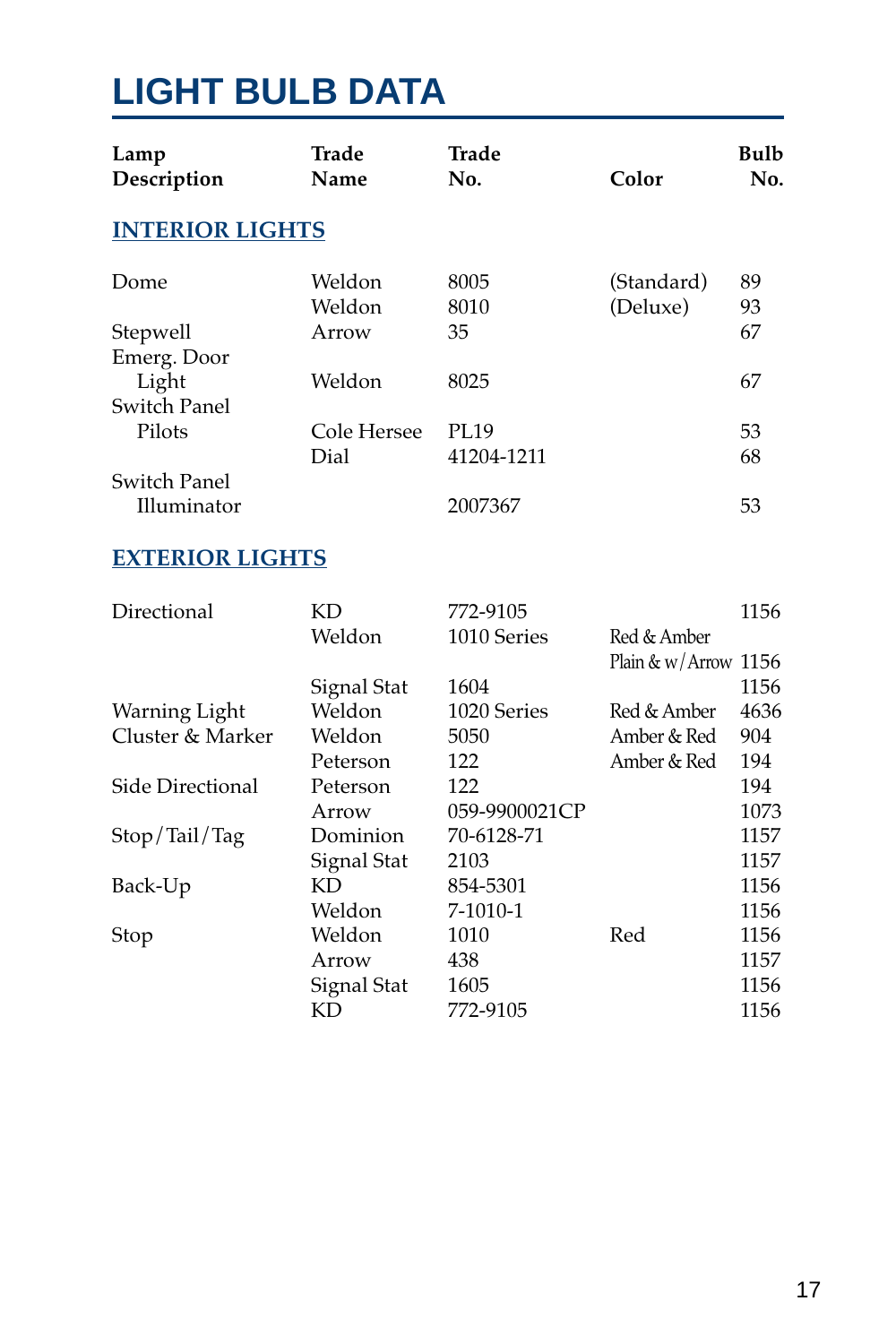### **VISIBILITY EQUIPMENT REQUIRED BY FEDERAL MOTOR VEHICLE SAFETY STANDARDS (FMVSS)**

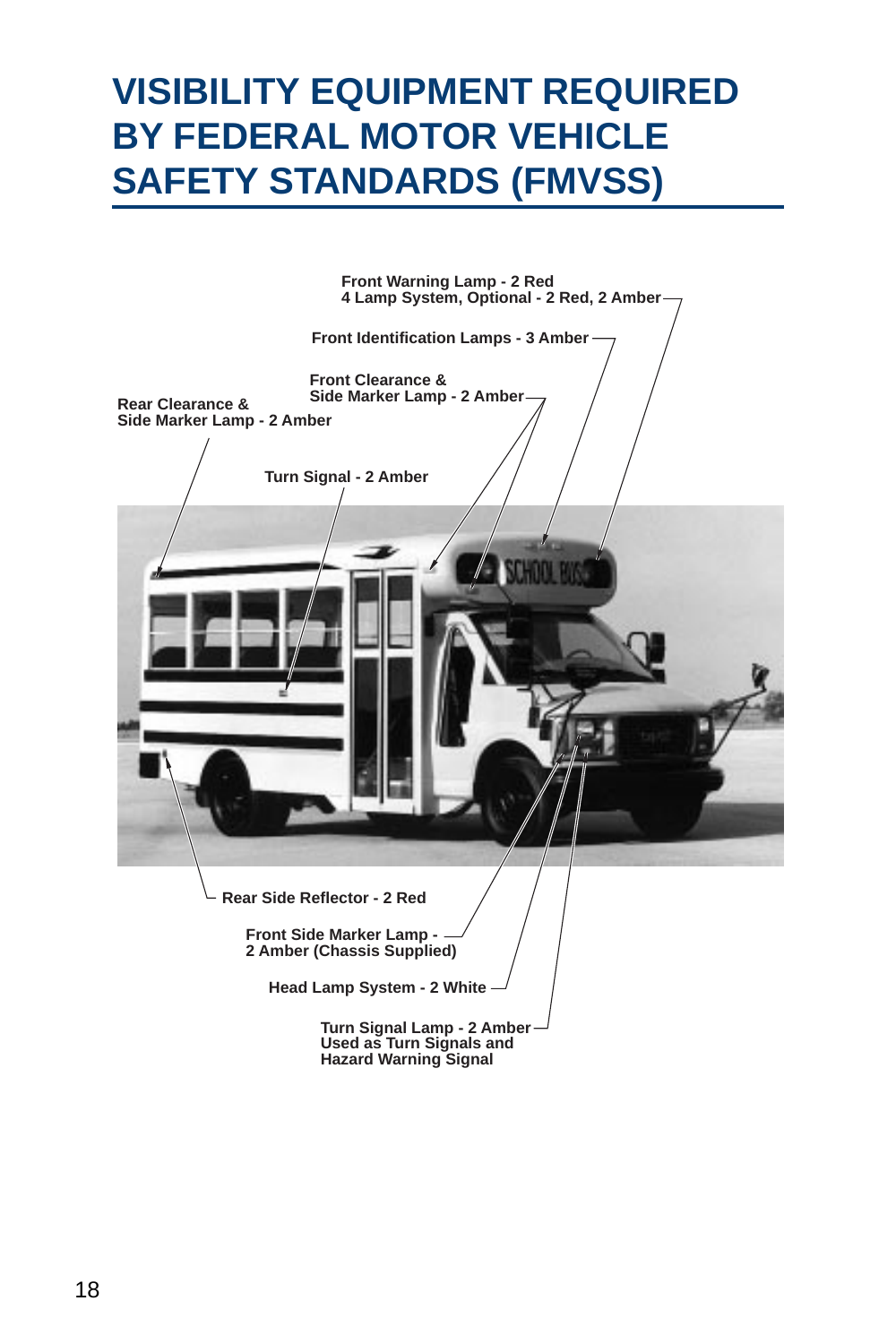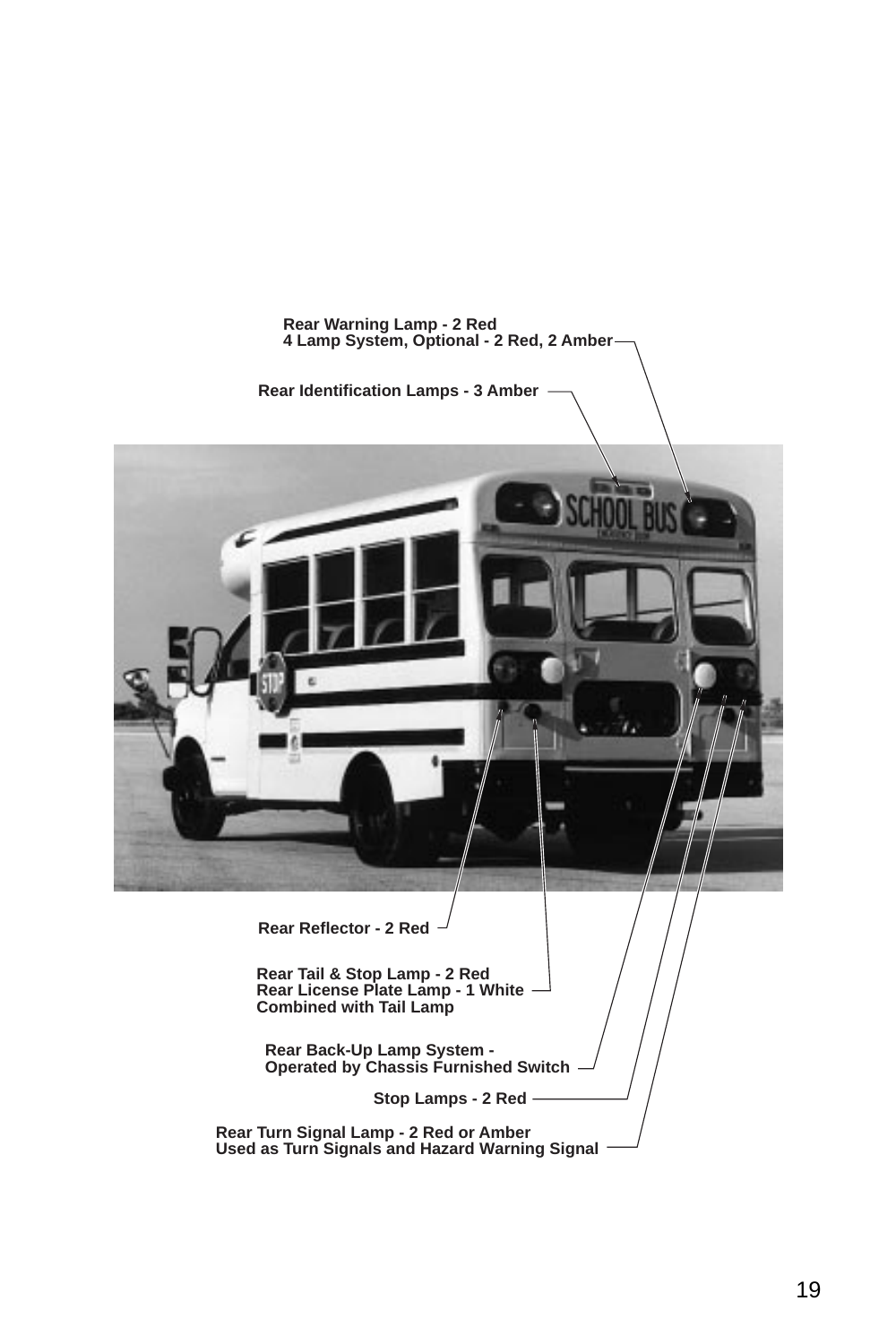### **MIRRORS AND ADJUSTMENT**

**WARNING: The vehicle's mirror system has been designed to comply with all field-of-view requirements, but it is the owner's responsibility to adjust the mirrors properly before placing the vehicle in service and to maintain the adjustment during the service life of the vehicle. Mirrors provide additional driver visibility on buses. To be used effectively, mirrors must be properly adjusted for each driver and the driver must be aware of the limitations on viewing area that exist even when mirrors** *are* **properly used. Mirrors are not a substitute for proper driver training and care that should be exercised when operating the vehicle and loading or unloading passengers. Do not move the bus until you have accounted for each passenger that has disembarked and have confirmed that all passengers are clear of the bus. Failure to follow these procedures could cause serious injury or death.**

Left and right font fender mounted convex crossview and left and right front fender-mounted convex rearview mirrors are required equipment on all Micro-Bird (Type "A") and Mini-Bird (Type "B") buses.

#### **INTERIOR MIRRORS**

Inside rearview mirrors can be adjusted by loosening the bolts and nuts in slotted holes. Adjust the mirror to give the operator a clear view of bus interior and roadway to the rear.

**WARNING: Many school bus passengers are energetic children who are small and playful and do not understand the hazards of buses. After unloading, some children could be outside the field of vision of your mirrors or could dart out of view quickly. After unloading passengers, do not move the bus until you have confirmed the location of each disembarked passenger, and know that all are completely clear of the bus. Failure to follow this procedure could cause serious injury or death.**

#### **EXTERIOR MIRRORS**

Outside rearview mirrors are adjustable by turning from side to side, by sliding the adapter from side to side, and by sliding the adapter bracket on slots. Adjust mirror to provide view of roadway to rear of bus. Retighten all bolts after adjusting mirrors.

**CAUTION: A convex mirror has a curved surface and is designed to**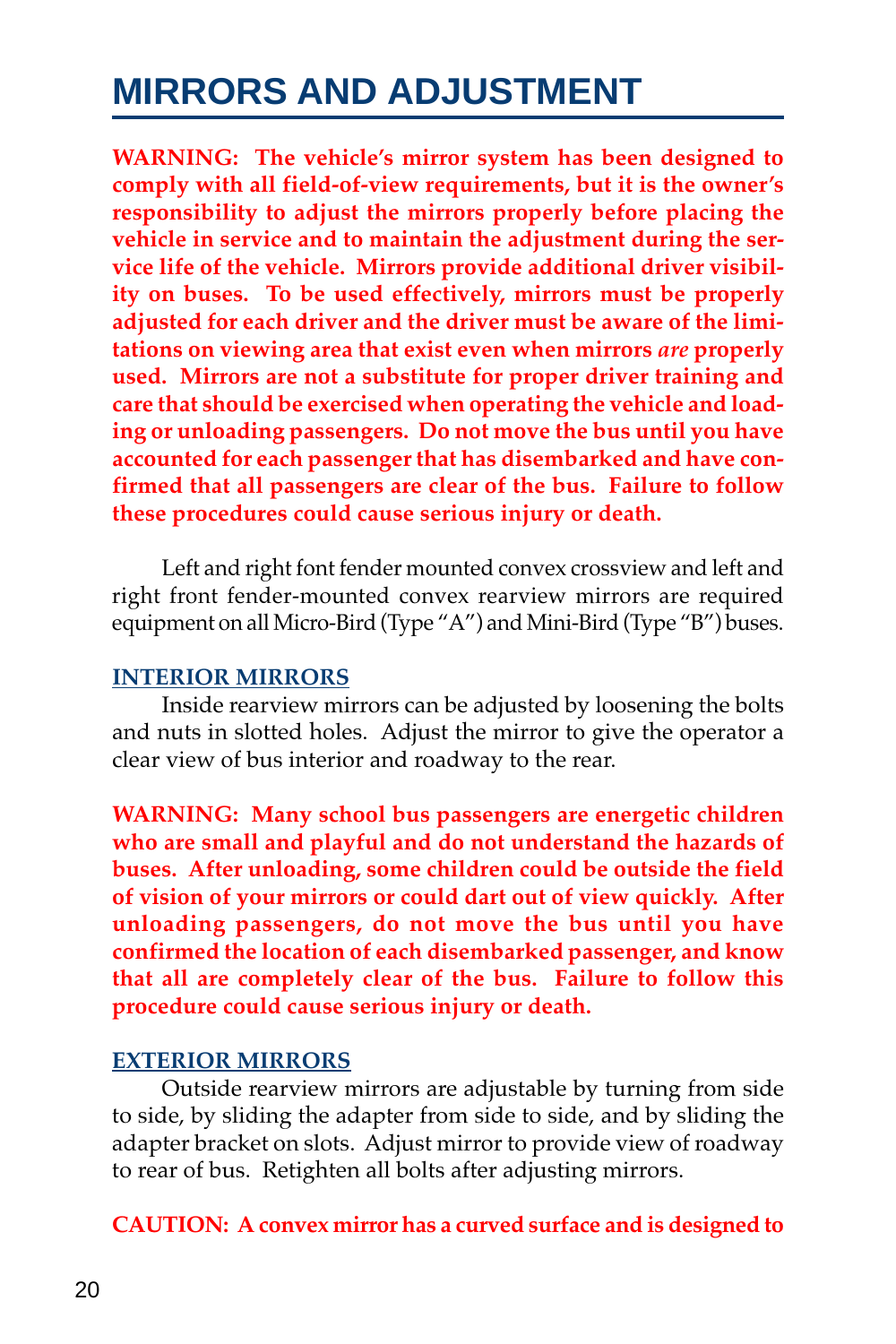**provide a wide view with minimum distortion. However, persons or objects seen in a convex mirror will look smaller and appear farther away than when seen in a flat mirror or viewed directly. Therefore, use care when judging the size or distance of a person or object seen in a convex mirror. Wait until you can view the person or object directly or in a flat mirror to determine their size and distance.**

#### **EXTERIOR REARVIEW**

Standard equipment on all school buses includes four outside rearview driving mirrors (two per side), and two elliptical crossview mirrors (one per side). The outside rearview driving mirrors include one flat and one convex on each side, both measuring 6.5 by 10 inches (10 by 10 inches in Canada). The outside rearview driving mirrors are designed to provide the seated driver a view of the roadway to the rear and to the sides of the bus. The elliptical crossview mirrors are designed to allow a seated driver to view all areas around the front of the bus not visible directly. The elliptical crossview mirrors are designed to be used to view pedestrians while bus is stopped. **DO NOT USE THE ELLIPTICAL CROSSVIEW MIRRORS TO VIEW TRAFFIC WHILE BUS IS MOVING. IMAGES IN SUCH MIRRORS DO NOT ACCURATELY SHOW ANOTHER VEHICLE'S LOCATION.**

Proper adjustment is necessary for any mirror system to perform as designed. The following adjustment sequence should be used to allow the driver to obtain the maximum viewing area with the mirror system.

- 1. Adjust the driver's seat to the desired position.
- 2. Adjust the right-side flat driving mirror so that the tops of the side windows are visible in the upper edge of the mirror, and so that the right side of the bus body is visible in the inside edge of the right-side flat mirror.
- 3. Adjust the right-side convex driving mirror so that the view in the top of the convex mirror overlaps the view provided by the right-side flat driving mirror, and so that the right side of the bus body is visible in the inside edge of the right-side convex mirror.
- 4. Adjust the left-side flat driving mirror and the left-side convex driving mirror following the same procedures described for the right-side mirrors. See Steps 2 and 3 above.
- 5. Adjust the elliptical crossview mirrors by positioning each mirror head so that the center of its field of view is pointed directly at the eyes of the seated driver.
- 6. Make a final adjustment to the mirror system so that the seated driver can view the areas required by Federal Motor Vehicle Safety Standard 111, including the entire top surface of cylinders M and N when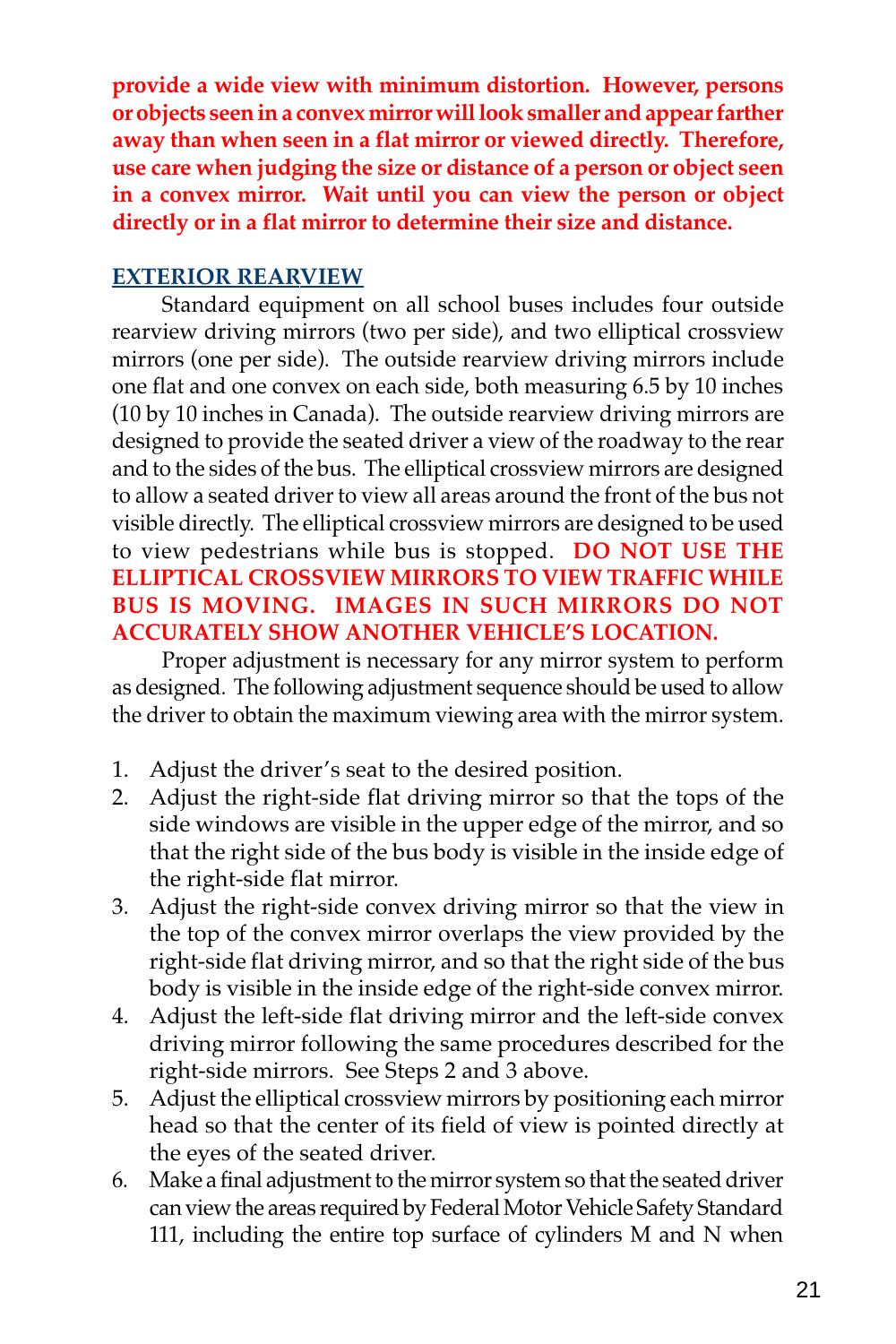located as illustrated and rearward a minimum of 200 feet (measured from the mirror surface) using the outside rearview driving mirrors. The elliptical crossview mirrors should be adjusted to provide the seated driver a view of the entire surface of any cylinder A thru P (when located as illustrated) not visible by direct view of the driver. The view provided by the elliptical crossview mirrors must overlap the view provided by the outside rearview driving mirror system.



#### **MAINTENANCE**

All mirrors should be cleaned once a week (or more if needed), preferably with an ammonia solution. Keep the mounting fasteners tight so that mirrors will not vibrate. Check weekly and retighten, if necessary.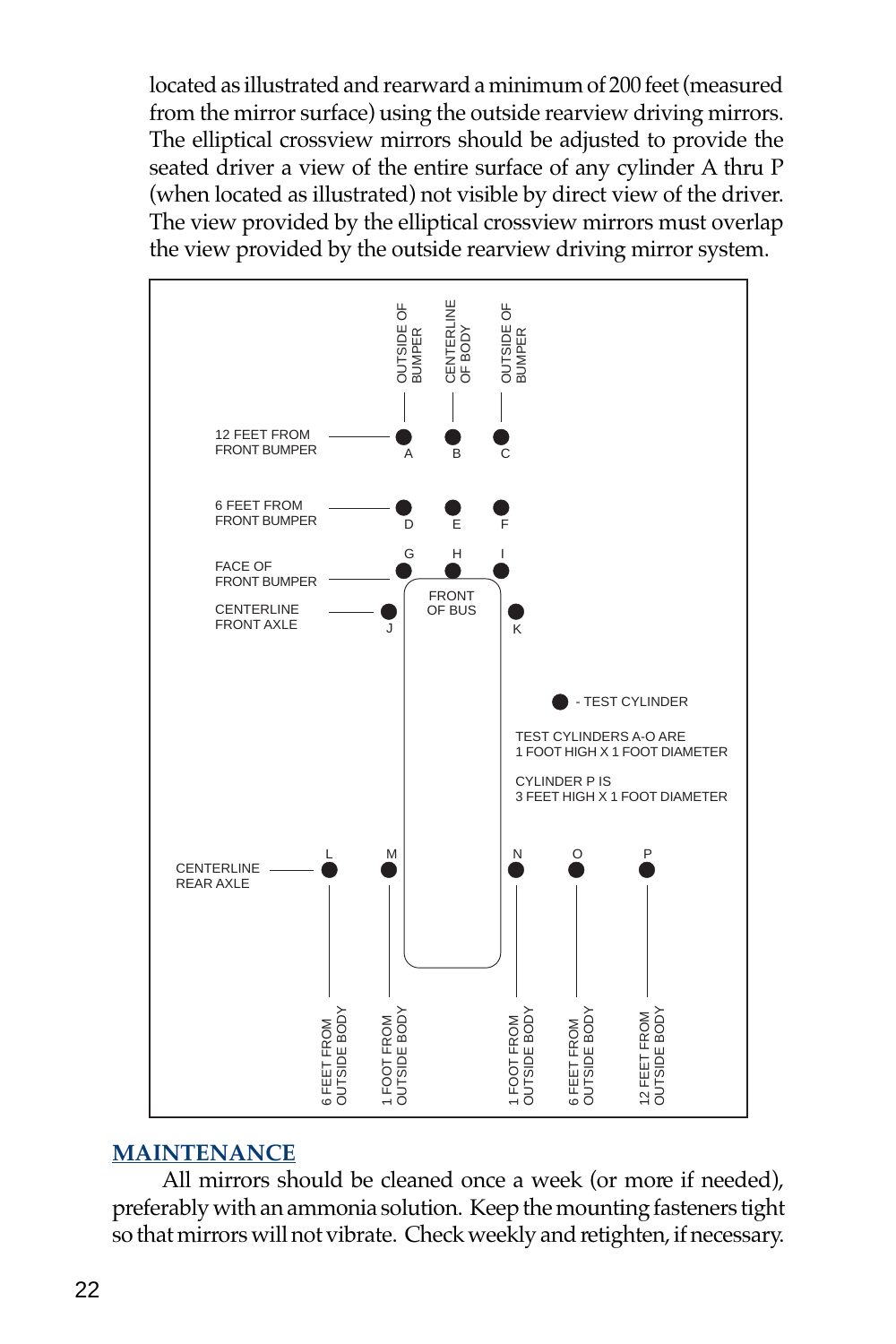#### **CONTINUING MAINTENANCE REQUIREMENTS**

- 1. Keep working parts of control tightened.
- 2. Lubricate all working parts periodically, including hinges and overhead controls (see Body Component Maintenance Chart).
- 3. Repair or replace worn seals.
- 4. Maintain proper door opening and closing adjustment (see Body Component Maintenance Chart).

#### **OUTWARD OPENING**

Doors are mounted in a prefabricated framework which eliminates effect of body construction variations on door and seal operation. Doors are suspended completely on sealed ball bearings located at the top corners of the framework, inside the body. The interlink connection between the doors is a single assembly with oppositely threaded spherical bearing rod-end connectors on each end providing simple link length adjustment without disassembly. Simply loosen the lock nut, turn the tube, and retighten the nut when satisfactorily adjusted. The geometry of the mechanical link between the doors causes the rear door to close well ahead of the front door, so that the front nosing seal rubber always overlaps the rear. Oilimpregnated bronze bearings in the lower corners of the framework serve as pivots (not supports). All controls and mechanisms and the complete lower step tread are sealed inside the bus and out of the weather when the door is closed.

In the interest of safety through maximized driver visibility, the doors have been designed to have as much clear glass opening as possible. A four-inch-wide pad is mounted to the header cover over the opening.

The manual control is the Blue Bird over-center locking type with built-in Saf-Latch. The door's ease of operation allows use of a short handle arm.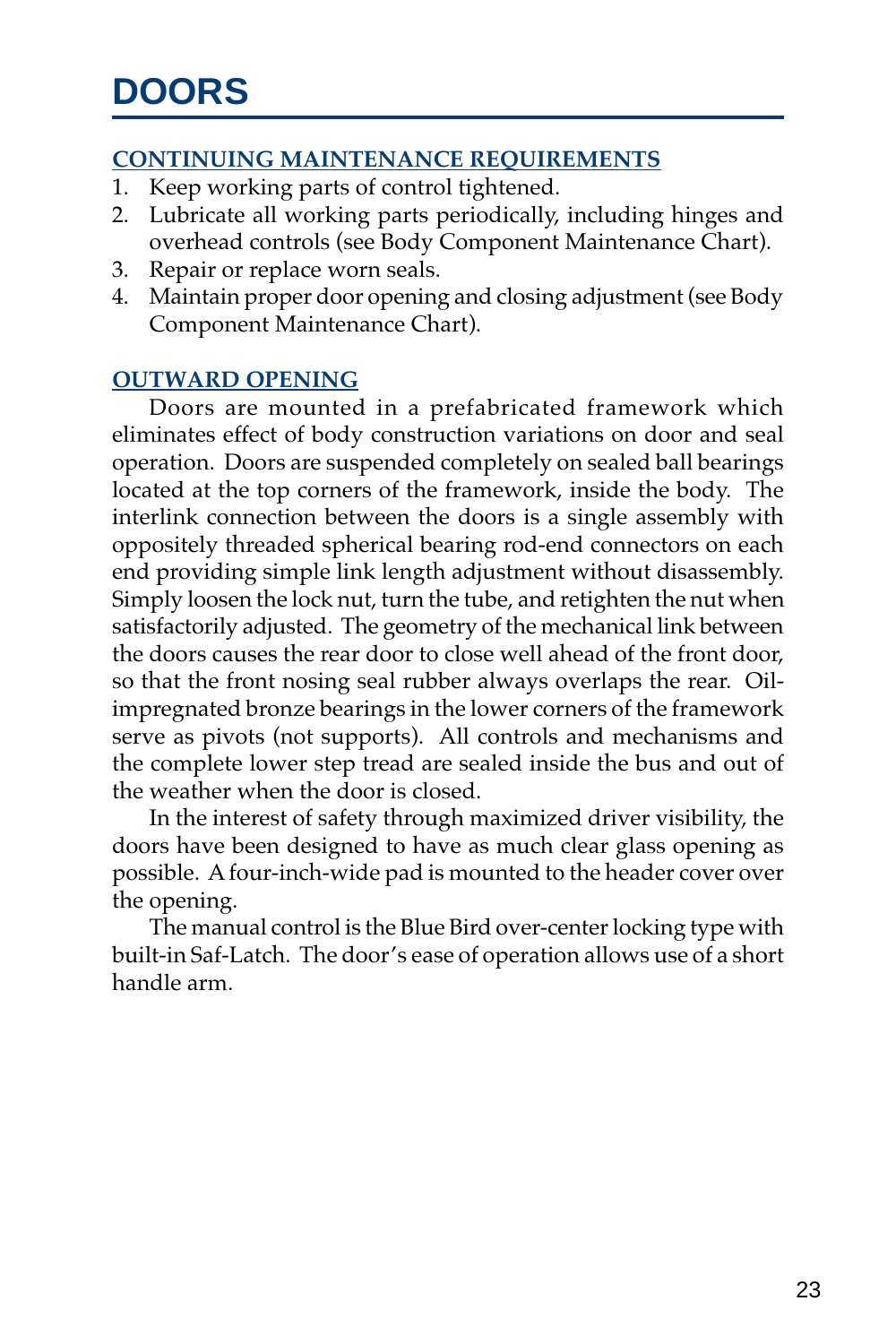### **CIRCUIT BREAKERS**

Blue Bird uses circuit breakers and fuses. The circuit breakers are a quick resetting type and are located behind the driver's compartment above the driver's side door. The advantage of circuit breakers is that no replacement (as with fuses) is required. When the breaker opens a circuit, follow standard electrical troubleshooting procedures within the circuit to determine the cause of overload. Exposed wires and electrical shorts are the most common causes. To access circuit breakers and fuses, remove the rear panel of the driver's compartment.

### **LUBRICATION—WINDOWS, HINGES, AND LOCKS**

- 1. Lubricate latches and sliding seal of top window with silicone every thirty days.
- 2. All exterior hinges should be lubricated every thirty days with a light weight oil.
- 3. Inside hinges and door control hardware should be lubricated quarterly with a light weight oil.
- 4. A heavy grease should be used on the upper door control quarterly.
- 5. Luggage compartment latches should be lubricated every thirty days with a silicone type grease.
- 6. Luggage compartment lock cylinders should be lubricated with a graphite lubricant every thirty days.
- 7. Lubricate the positive hold open hinge on the rear emergency door with the door closed using a low temp grease per ASTM 4950 GC-LB Grade 2 -60° to 350°F monthly. (If so equipped)
- 8. A heavy grease should be used on the emergency door hinges quarterly.

### **FLOOR COVERING**

Good floor covering maintenance is essential for long service. The covering should be swept daily, if at all possible, to avoid dirt from being ground into the covering.

**Do not** use sweeping compounds as this may cause a deterioration of the covering.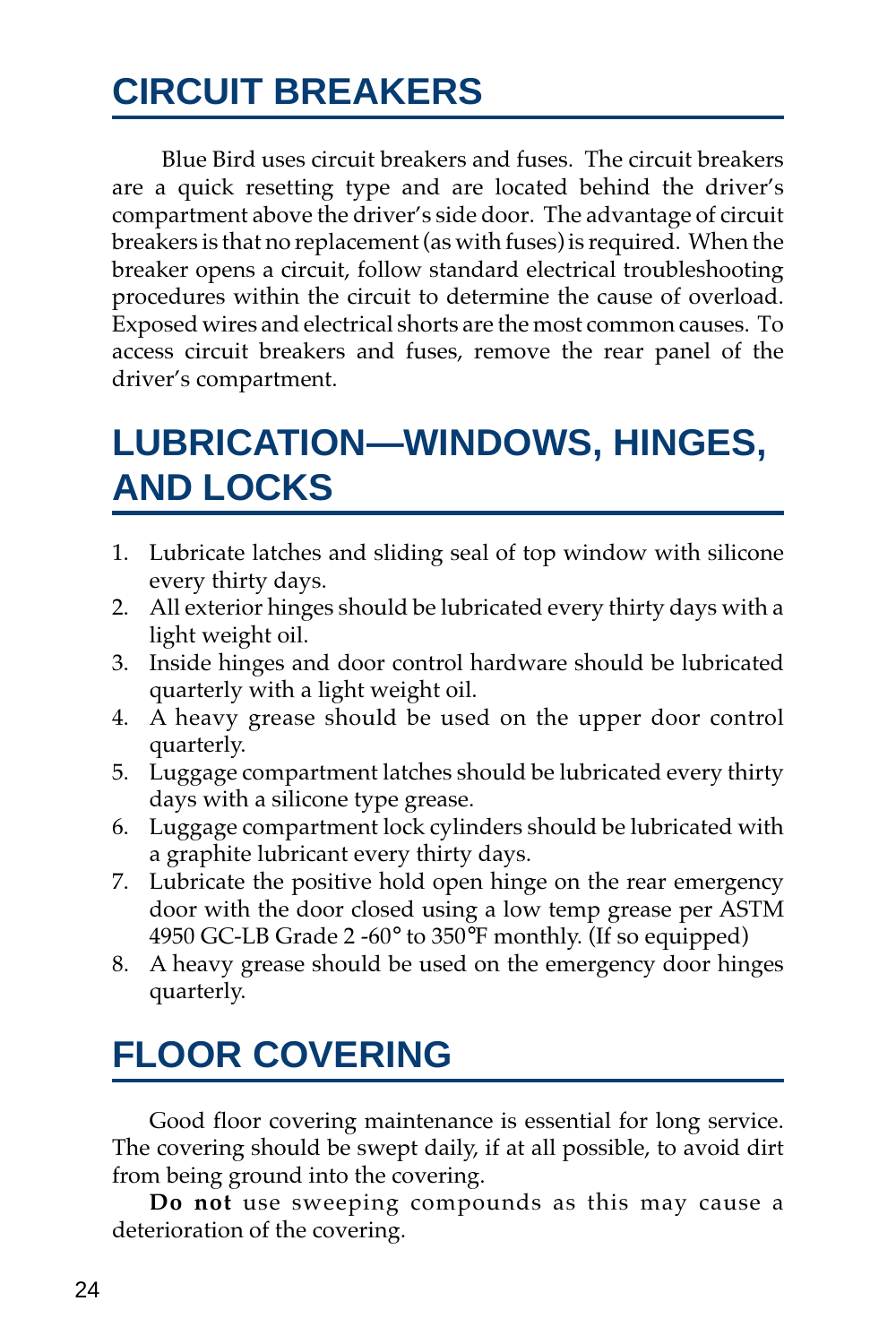**Do not** let such substances as road salt build up. Mop the floor frequently as you think it is needed. Use a mild detergent with water and rinse thoroughly.

**Do not** use solvent-type cleaners. Mop any excess water up as soon as possible, because this may cause the covering to separate from the sub-floor. If separation does occur and "bubbles" appear, cut the material to gain access to the underside. Clean the underside of the covering and sub-floor where separated and re-bond with a high-quality contact cement.

### **DESTINATION SIGNS**

**Two Station Sign**—Rear lighted, sign material masonite with lettering on both sides. Lubricate interior door hinge.

### **DRAIN HOLES**

There are two drain holes located in each floor section; one right hand side under window, and one left hand side under window. These holes should be cleared of all debris quarterly to allow for water drainage.

### **JACKING INSTRUCTIONS**

See the manual provided by the chassis manufacturer for proper jacking instructions, procedures, and locations.

**WARNING: Do not lift the vehicle by the bumper. Bumpers are designed to protect the vehicle and occupants during a collision, not to support the vehicle's weight.**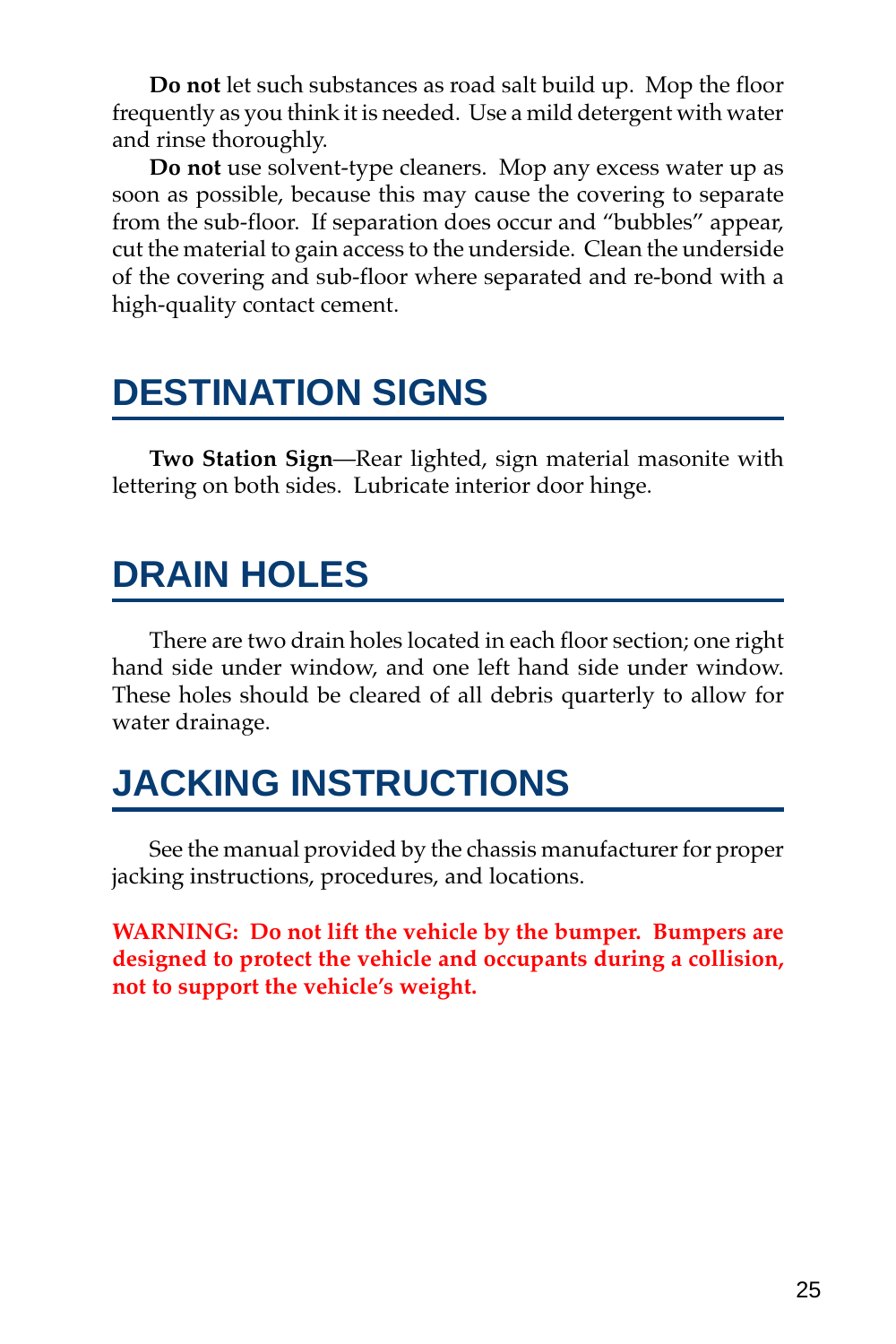### **STOP ARMS**

Stop arms are required on Blue Bird school buses per Federal Motor Vehicle Safety Standard 131. Stop arm assemblies are purchased as a kit; many different kits are available with blades to meet all state requirements. The stop arm is located on the left-hand side of the body under the driver's window. Stop arms are most commonly operated by a manual switch on the switch panel.

On electric stop arms, the manual switch activates the control relay of the stop arm. Optionally, the stop arm may be activated by the warning lamp system.

#### **MAINTENANCE**

The following preventive maintenance procedures should be followed for the electric stop arm:

#### *Monthly*

- Oil the dual-action breakaway hinge at its four pivot points with a high-performance, penetrating lubricant. Tri-Flow™ (DuPont) with Teflon is recommended.
- Check and make sure breakaway portion of hinge is free and movable.
- Check fasteners for tightness.

#### *Quarterly*

• Remove front and rear covers of base and check internal fasteners for tightness.

The "STOP" sign must extend, and if equipped with lights, the lights must be operating any time the red lights of the warning light system are flashing. For those state-designed warning light/stop arm systems that allow the stop arm to withdraw while warning lights are operating, an audible alarm sounds to alert the driver of the condition.

#### **STOP SIGNS AND CROSSING ARM TROUBLESHOOTING**

To troubleshoot electric stop signs or crossing arms, it is important first to understand how they are installed. This can be done one of two ways: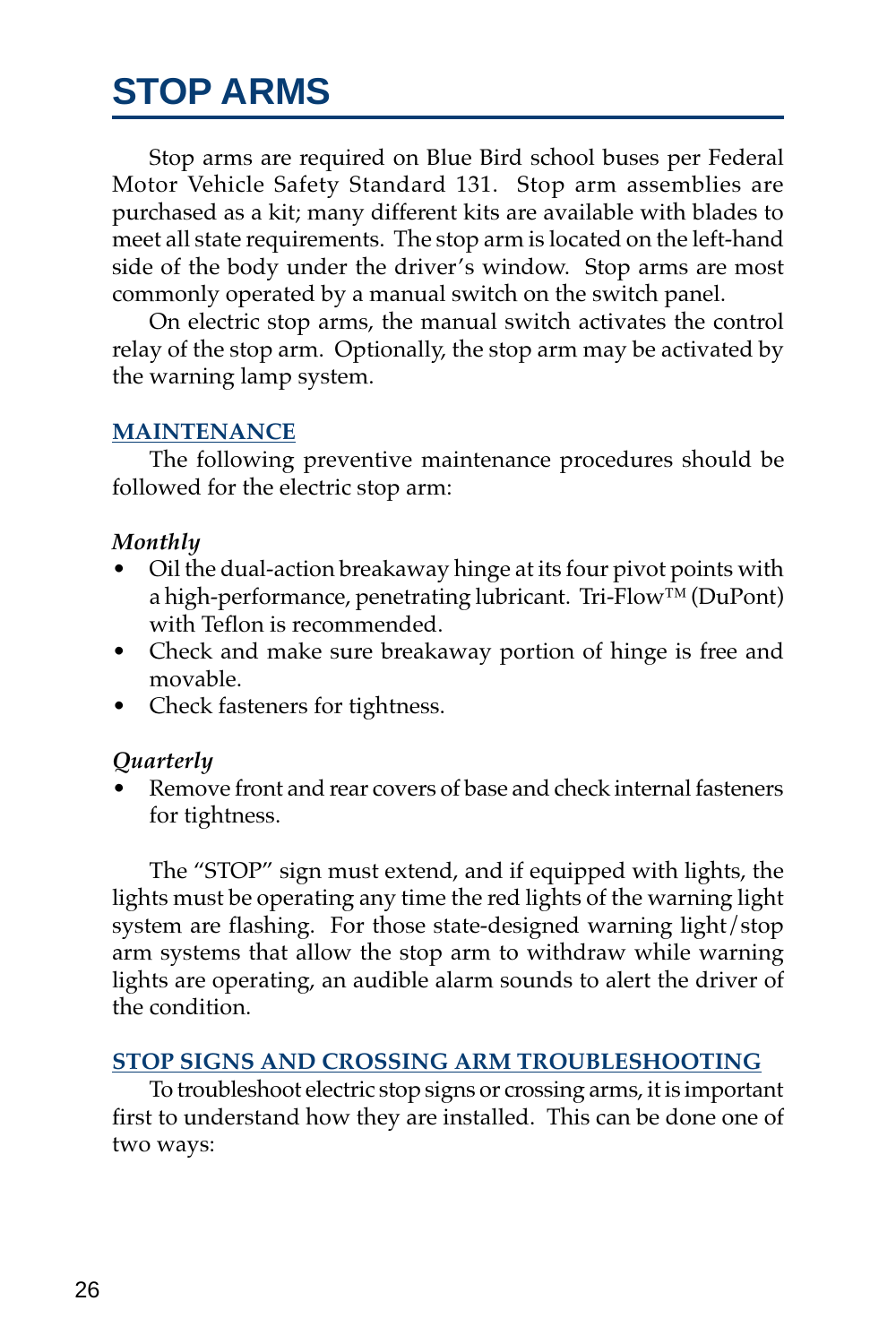- 1. Dark blue to a switched 12 V terminal. Red to a constant 12 V terminal. Green to a proper ground. By this method, the blue wire activates and deactivates the stop sign.
- 2. Dark blue and red to a constant 12 V terminal. Green to a grounded switched terminal. This method uses the green wire or the ground to activate and deactivate the stop signs and crossing arms.

Note that for the electric stop signs and crossing arms, all the works are in the base. You can troubleshoot the electric stop sign by these steps:

- 1. Determine if the sign is wired correctly (see Steps 1 and 2 above) and that 12 V and ground are available where required.
- 2 Remove the rear cover of the base.
- 3. Remove the red wire from the relay (wires lead to terminal on motor).
- 4. Remove red wire from the limit switch.
- 5. Replace the red wire on the limit switch with the red wire from the motor.
- 6. With a battery charger (or any other 12 V source), ground the motor terminal (black wire) and attach the positive 12 V to the red wire terminal on the motor. The motor should activate and run continuously until the red wire is removed.
- 7. With a probe attached to the 12 V positive side of the battery charger, identify the black and light blue leads on the limit switch at the motor base and attach the 12 V positive probe to one of the two leads. Either the motor will begin running or it will not. If the motor runs, it should proceed until the CAM circles and deactivates the limit switch, causing the motor to stop. At that time, change terminals with the limit switch to the other of the two leads, and again the motor should begin to run until the CAM positions itself to deactivate the limit switch. If both these points can operate the motor, then the limit switch, CAM, and motor assembly are functioning. If the motor still fails to run, and you have verified that you have the proper wiring installation as identified above, then the problem is with the relay. Once the relay is replaced, the sign should be operational.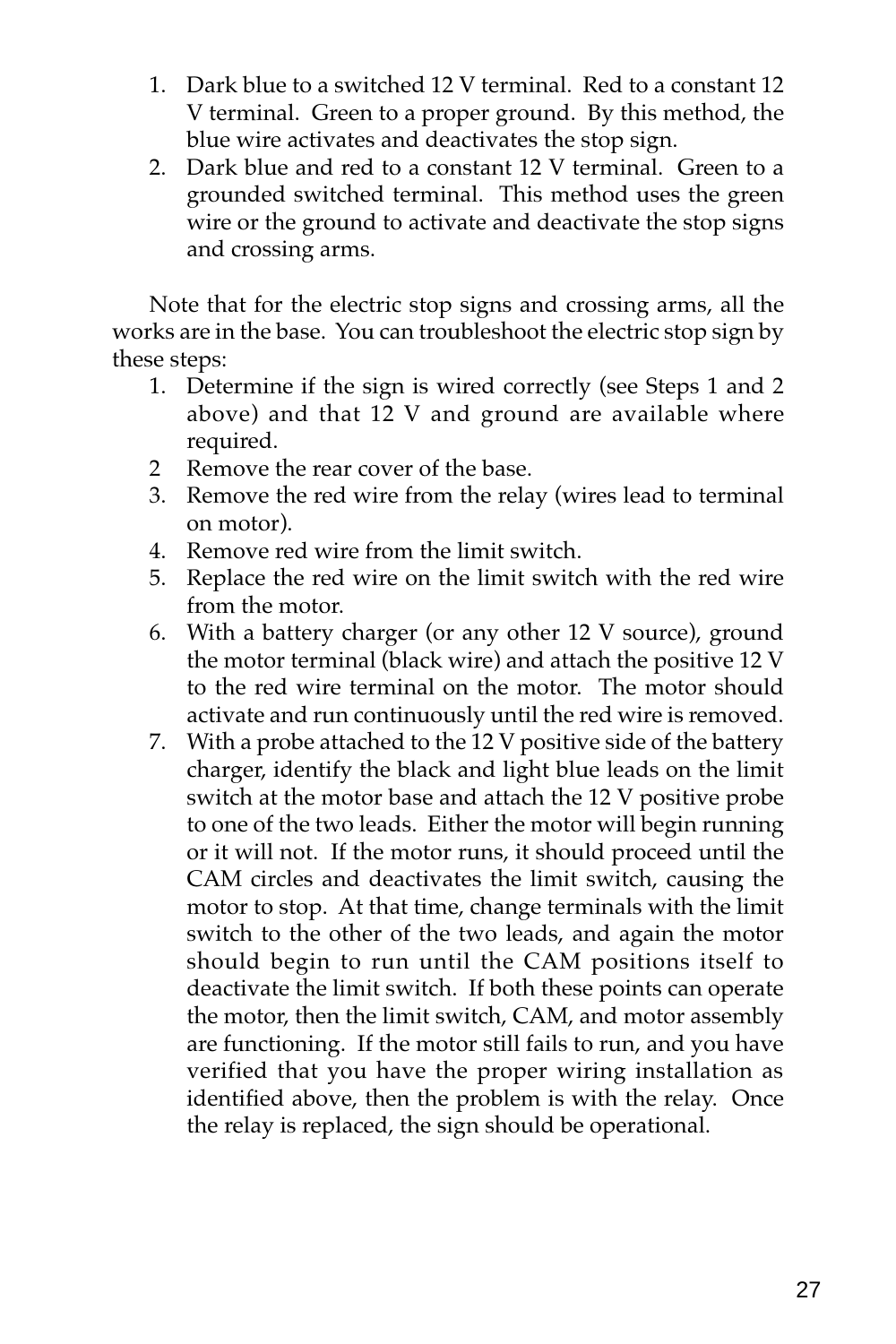#### **Problem:**

Lights do not function.

Areas to Check:

- 1. Check that the light bulb is working.
- 2. Check that the ground strap is secure.
- 3. Check to see if 12 V is being supplied to the light bulb.

Please note the following improvements to the socket and pigtail:

- A. Screws are now used instead of rivets. This makes replacement easier.
- B. The braided wire ground strap, which failed on occasion, has been replaced with a two-wire socket and pigtail. This helps ensure an intact ground throughout the operation and life of the sign.
- C. Lower temperature protection has been added to ensure a broader temperature range in warmer and cooler climates.

#### **Problem:**

Color fading of the blade surface.

#### **Areas to Check:**

- 1. The red paint used on steel blades contains a pigment that tends to bleach over time. If a blade surface fades, it may be repainted or replaced. Specialty recommends replacement due to the labor savings and cost efficiency.
- 2. Improvements in technology now allow aluminum reflective signs to last much longer than in the past. Decals are available for engineering grade, and the high-intensity sign costs somewhat more than the steel blade. All stop arms are available with a high-intensity face.

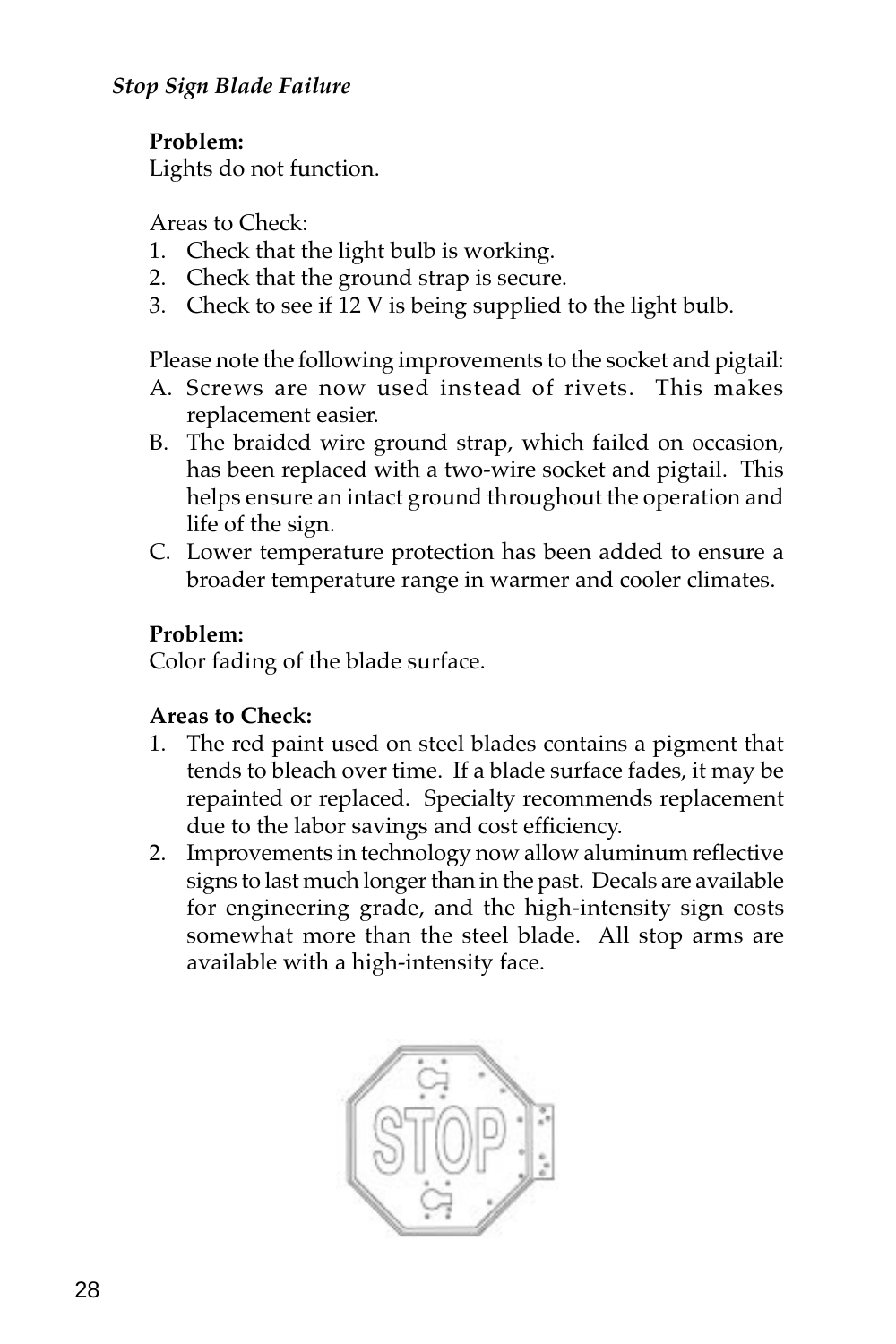### **EMERGENCY EQUIPMENT**

Each state or province has its own set of laws regarding emergency equipment. Your unit may have some or all of the items listed below. Because of variations in option packages, the placement of this equipment inside the bus may vary from one unit to another, but it is important for you to recognize and know the locations of all the emergency equipment on your bus. Furthermore, it is important for you to read all literature, labels, and any other written materials supplied by the equipment manufacturers. Be sure you familiarize yourself with all aspects of the emergency equipment before

attempting to drive the bus.

#### **FIRE EXTINGUISHER**

The fire extinguisher is located in the right front corner of the bus body near the floor. Your unit may be equipped with a 2.5, 5, or 6 pound extinguisher. Check quarterly to make sure it is fully charged.



#### **FIRST AID KIT**

The first aid kit is mounted above the windshield on the right hand side of the bus body. Size and contents of first aid kits may vary because of different state specifications. The kit should be inspected quarterly or as required by local regulation to be sure that all contents comply with state specifications.

#### **BODY FLUID CLEANUP KIT**

The body fluid cleanup kit is designed to contain accidental spillage of biological matter, minimizing risk of exposure to potential health hazards. The contents of the kit should be inspected every 30 days or as required by local regulation to be sure that all contents comply with state specifications.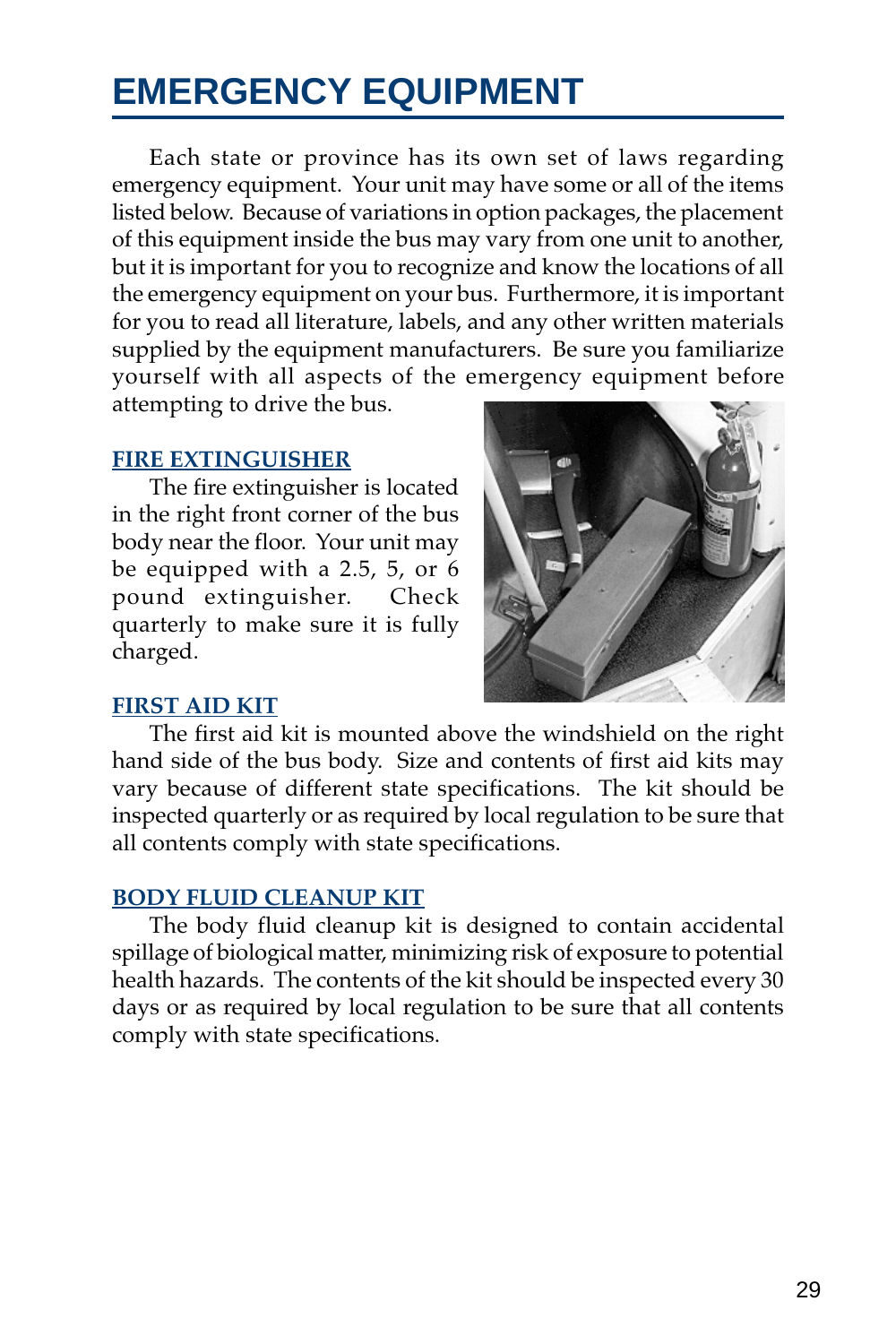#### **FIRE AXE/CROWBAR**

Your bus may be equipped with fire axe and/or crowbar. Every 30 days, inspect installation mounting fasteners to make sure they are tight. Check fire axe and crowbar monthly to see that they are easily accessible and unobstructed.

#### **FLARE KIT**

If your bus is equipped with a flare kit, check to see that its contents are in place every 30 days or as required by local regulations. Inspect mounting fasteners for flare kit box every 30 days to ensure that they are tight.

#### **TRIANGULAR WARNING DEVICES**

Your unit may be supplied with triangular warning devices. Inspect contents of the kit quarterly or as required by local code to ensure proper operation.

#### *Recommended Warning Device Positioning*



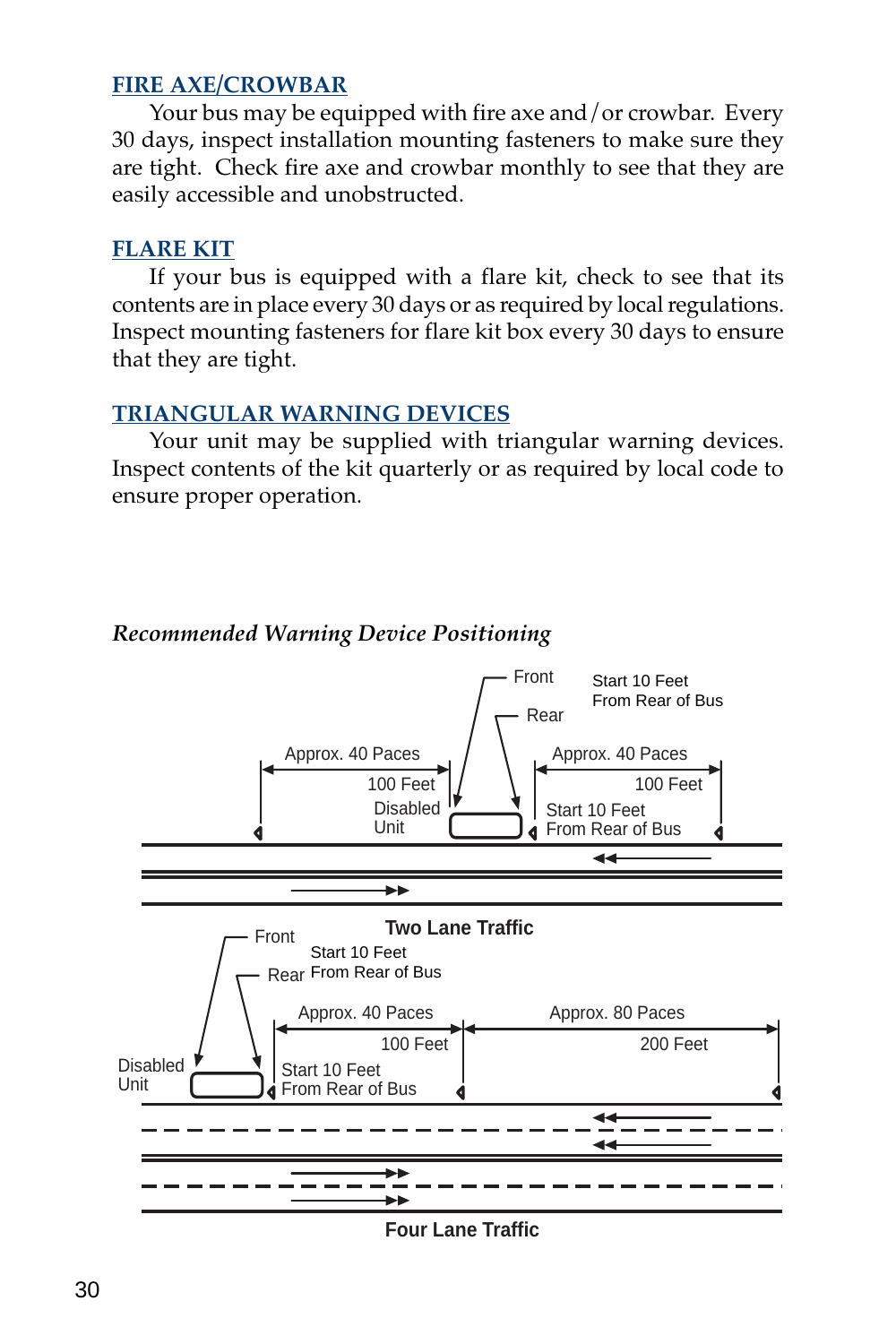### **EMERGENCY EXITS**

Emergency exits are clearly identified by the words "Emergency Exit". Operating instructions are written close to each exit. Some units are equipped with an audible alarm device signifying an emergency exit is open. If when turning the ignition switch on, a buzzer sounds, check emergency exits to see that they are completely closed. All emergency exits meet Federal Motor Vehicle Safety Standard 217 "Bus Window Retention and Release". All emergency



**Rear Emergency Door**

**Split Sash Pushout Window**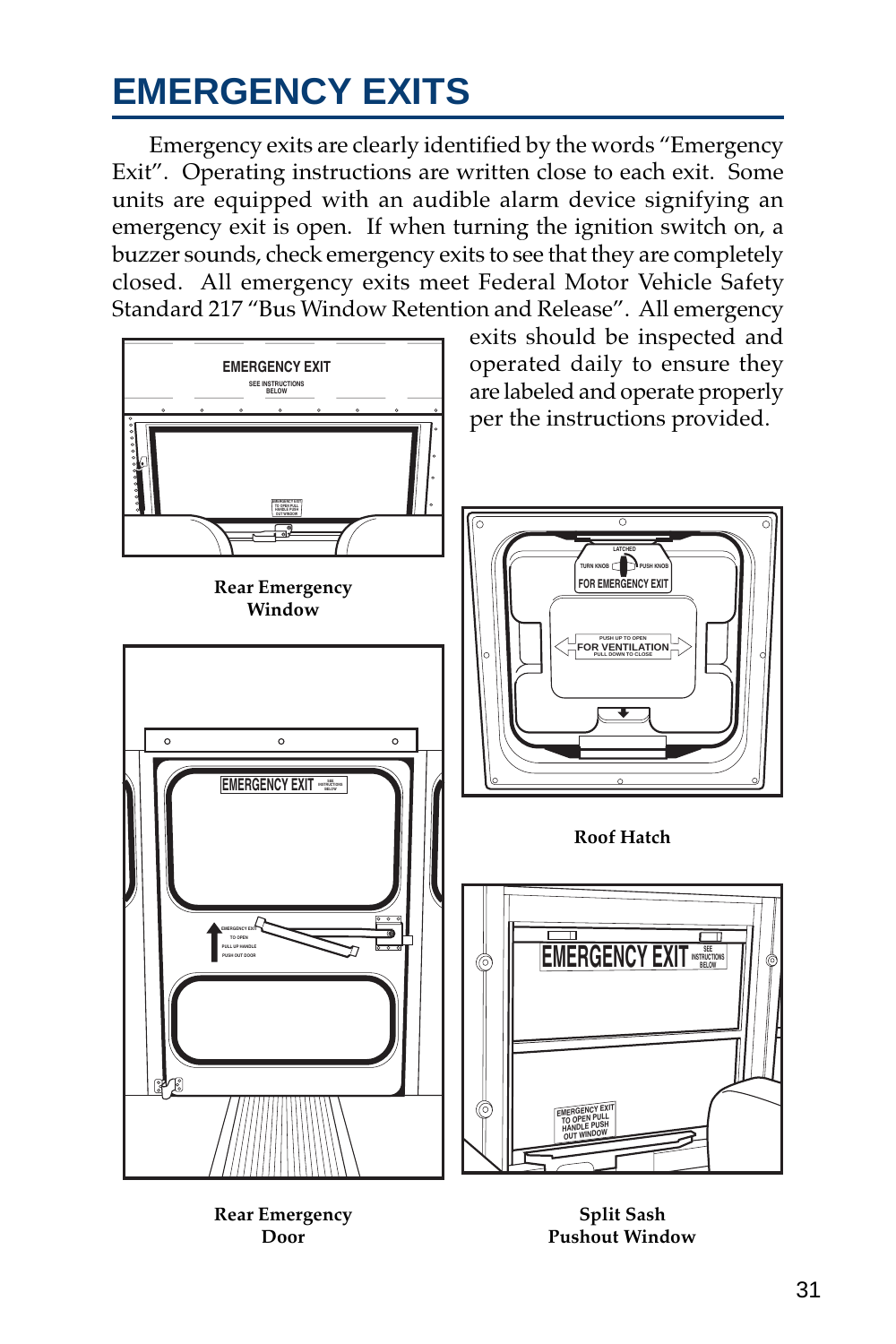### **HEATERS**

#### **GENERAL INFORMATION**

Blue Bird heaters are hot-water type, which depend on enginegenerated heat for their function. Heat from the engine is picked up by the engine coolant, which is pumped through the heaters inside the body and back into the engine. A typical heater inside the body is made of a heat exchanger coil and fans which move air across the coil. Air moving across the coil picks up heat from the engine coolant and transfers it into the body.

Satisfactory performance of the body heaters is mostly dependent upon:

- 1. Adequate engine (coolant) temperature—this can be altered by thermostat rating (which should never be higher than recommended by the engine manufacturer) and/or shutters.
- 2. Adequate coolant flow—this varies with engine speed and can be increased if necessary by the use of an auxiliary water pump. The heaters are rated at six gallons per minute.
- 3. Proper fan operation—all motors have multiple speeds, and can most easily be checked for function by operating the motor switches individually and listening for variations in speed.

Many other factors affect performance, but these three are most important.

#### **HEATER OPERATION**

Be sure the engine radiator is full and all coolant flow valves are open. **For your own safety, do not leave the engine running while opening or closing valves.** Warm up the engine to operating temperature with the engine at fast idle if possible, and turn on the heater fans (and the auxiliary water pump if unit is equipped with one). Under extremely cold weather conditions, turning on the heater fans will cause the engine temperature to drop noticeably as heat from the engine is transferred into the body, but as air temperature inside the body rises, engine temperature also rises. The engine will also generate more heat as it does work in moving the vehicle. Once the engine is warm, heater fan motor speeds and subsequent air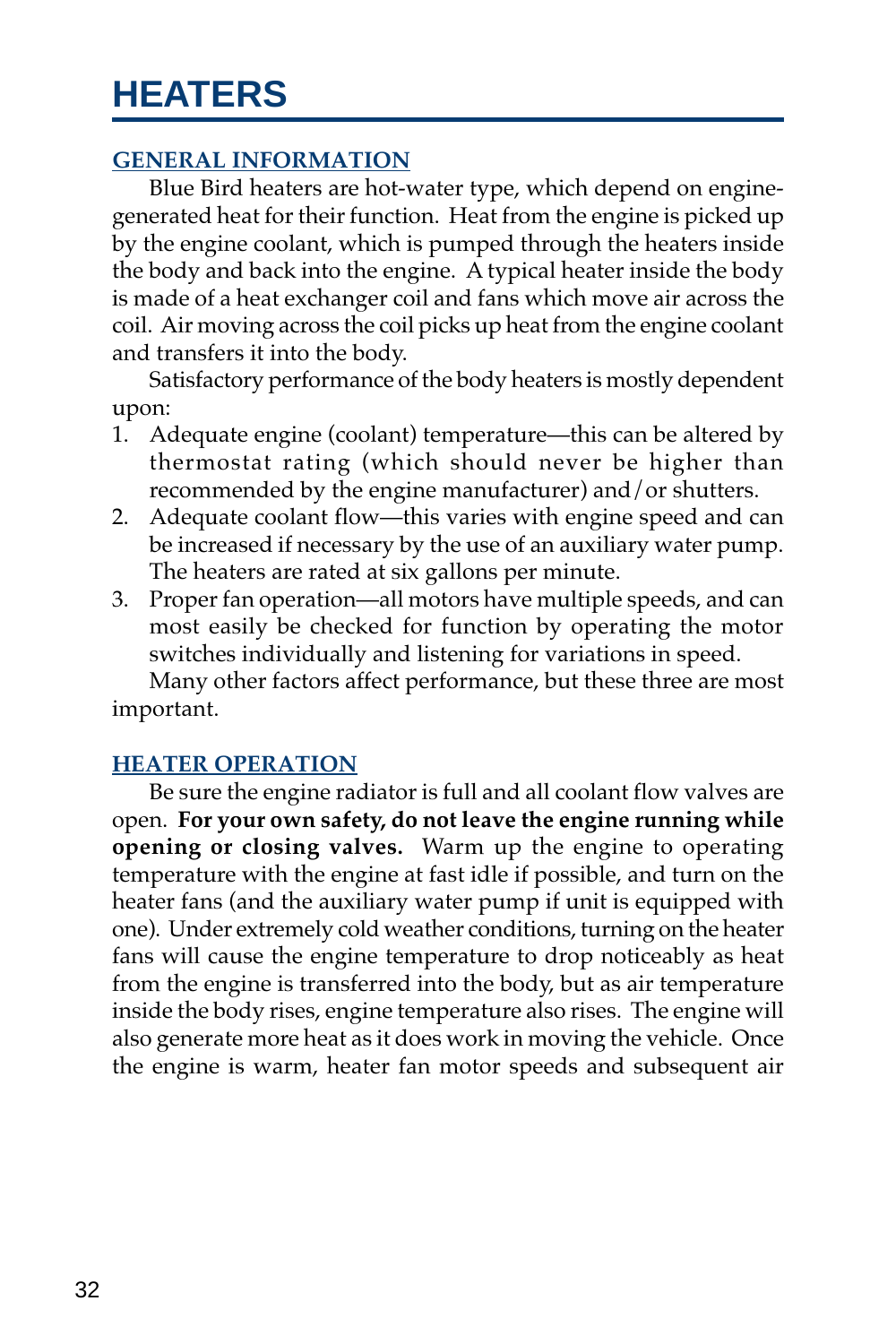volumes across heater coils can be controlled at the driver's discretion for best defrosting and ultimate passenger comfort. **NOTE:** See *Heater Bleeding Instructions* for completely filling cooling system.

#### **DEFROSTING**

Windshield fogging and frosting is caused by warm, humid air coming into contact with a colder windshield, which causes the moisture in the air to condense and even freeze if the windshield is cold enough. The warmer the windshield, the less moisture will condense. During initial warm-up, the defroster blowers should be operated at maximum to heat the inside of the windshield glass as much as possible.

If the defrosters are not turned on until the after condensation starts, it is more difficult to heat the glass and drive moisture away. As passengers are loaded onto the bus, the moisture content of the air inside the bus increases. Conditions will be especially difficult when there are large passenger loads staying on board for extended periods of time, such as on a charter or over-the-road activity trip. Travelling at highway road speeds causes heat to dissipate through the windshield glass, and each passenger's breath continually adds to the air's moisture content. To reduce fogging, lower the driver's window slightly to let the moist air escape, and run all defroster blowers at high speed. If bus is equipped with adjustable static air vents in the roof, they should be kept open, and exhaust fans should be used, if present.

Auxiliary fans mounted on the dash or overhead may be helpful as an aid to defrosting. Direct them to blow with the air from the defroster outlets, rather than against it. Many different ways of positioning auxiliary fans have been found to work under various conditions, and their use on your unit can probably best be determined by experience.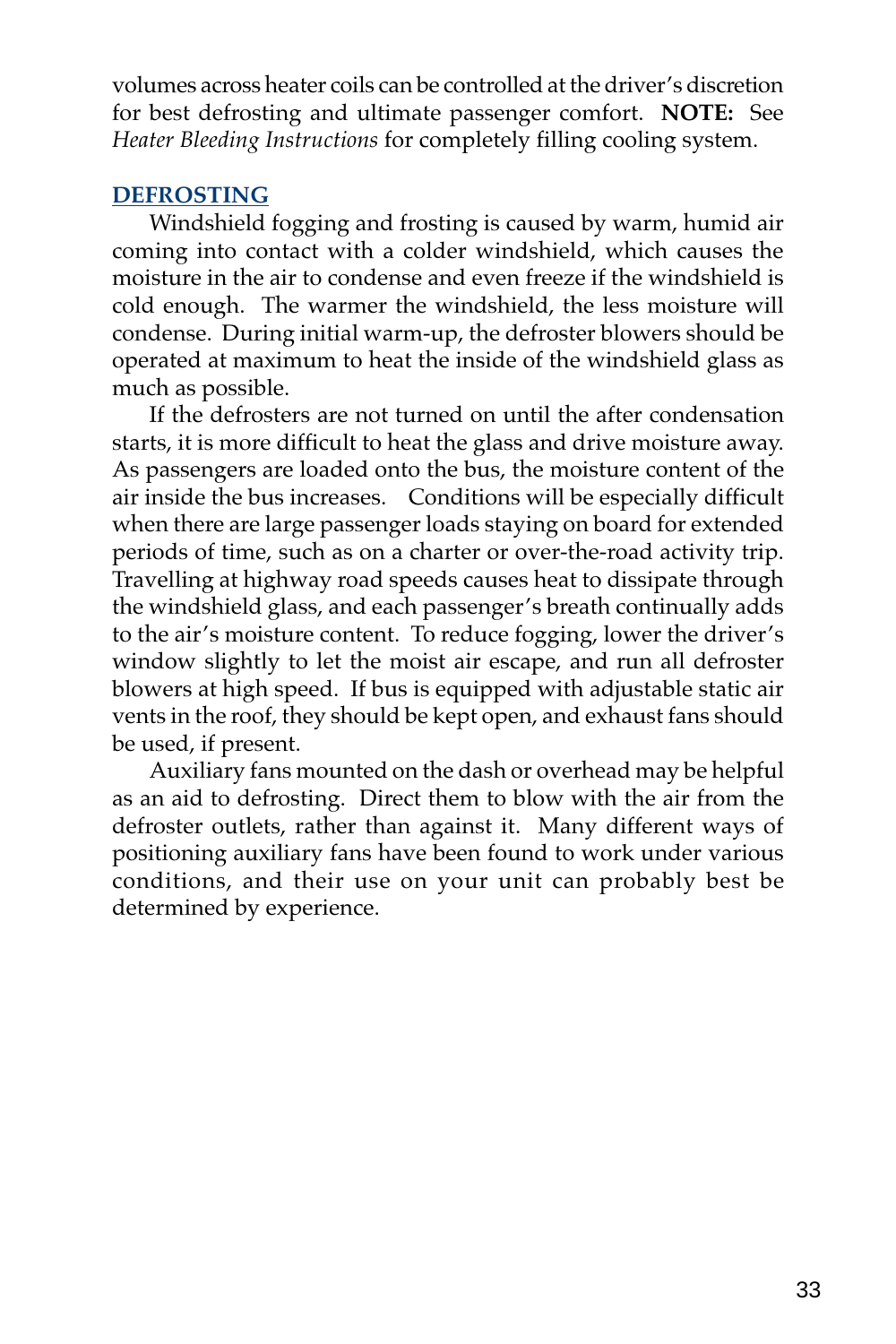#### **HEATER HOSE CLAMP SERVICE**

Tighten heater hose clamps after first 1,000 miles and annually thereafter.

Heater hose clamps are located as indicated in diagram.



#### *HEATER BLEEDING INSTRUCTIONS*

The following procedure must be followed to ensure adequate heater bleeding. During the bleeding process, it will be necessary to remove the radiator cap and refill cooling system several times to ensure adequate coolant is available to replace purged air and coolant lost when bleeding.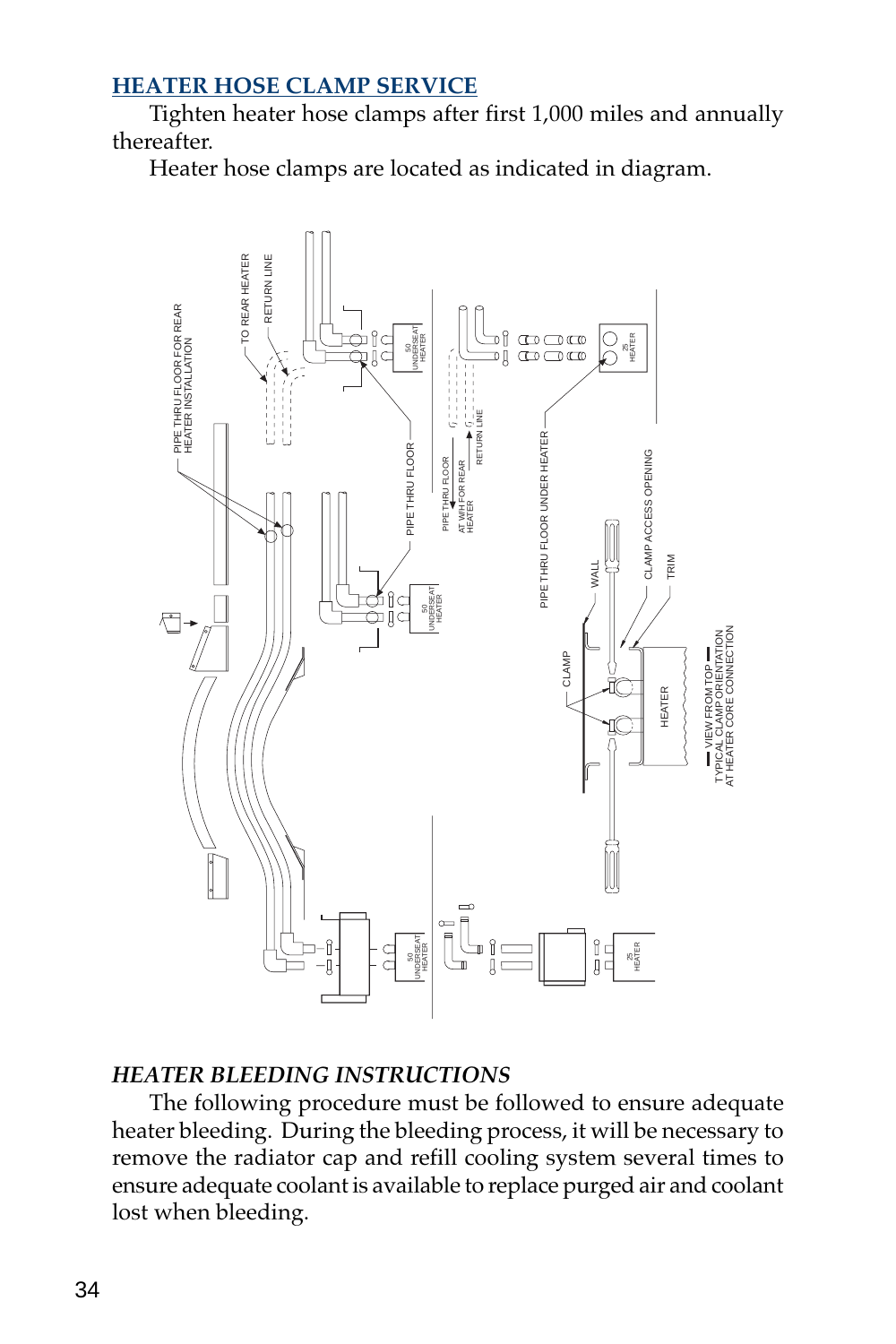**WARNING: Use extreme care when removing radiator cap. As coolant becomes hot, pressure builds up in the cooling system. Rapid venting and/or removal of radiator cap will cause coolant to boil up and spray out, and can result in serious burns. Vent pressure off slowly before removing radiator cap.**

#### *Procedure*

- 1. With the engine off, shut engine heater return gate valve, located in the engine compartment.
- 2. Fill cooling system completely, including surge tank, with coolant and run engine for a few minutes to bleed air from cylinder block and heads.
- 3. Open the heater hose supply line gate valve located in engine compartment. Turn on heater water pump, if equipped.
- 4. Using a suitable container to catch the coolant, run the engine between 2,000 and 3,000 rpm. Loosen bleeder valve located in heater hose return line in engine compartment. Bleed air and coolant through bleeder valve until air is eliminated from heater system. Stop bleeding when continuous stream of coolant comes from bleeder valve.

**Note:** It will be necessary every few moments to refill the radiator or surge tank.

- 5. When all the air has been purged from the heater system, open gate valve in heater hose return line or unclamp return hose.
- 6. Run engine between 2,000 and 3,000 rpm until thermostats open. To assist in deaerating the entire cooling system, accelerate the engine a few times before and after the thermostats open. **Note:** Thermostats have opened when upper radiator tank and radiator hose becomes hot.
- 7. Refill cooling system including radiator and coolant surge tank.

**WARNING: Never idle engine in closed areas. Never sit in a parked vehicle for an extended period of time with the engine running. Exhaust gases, particularly carbon monoxide may build up. These gases are harmful and potentially lethal.**

**Carbon monoxide is colorless and odorless, but can be present with all other exhaust fumes. Therefore, if you ever smell exhaust fumes of any kind inside your vehicle, have it inspected immediately by your dealer and have the condition corrected. Do not drive with exhaust fumes present.**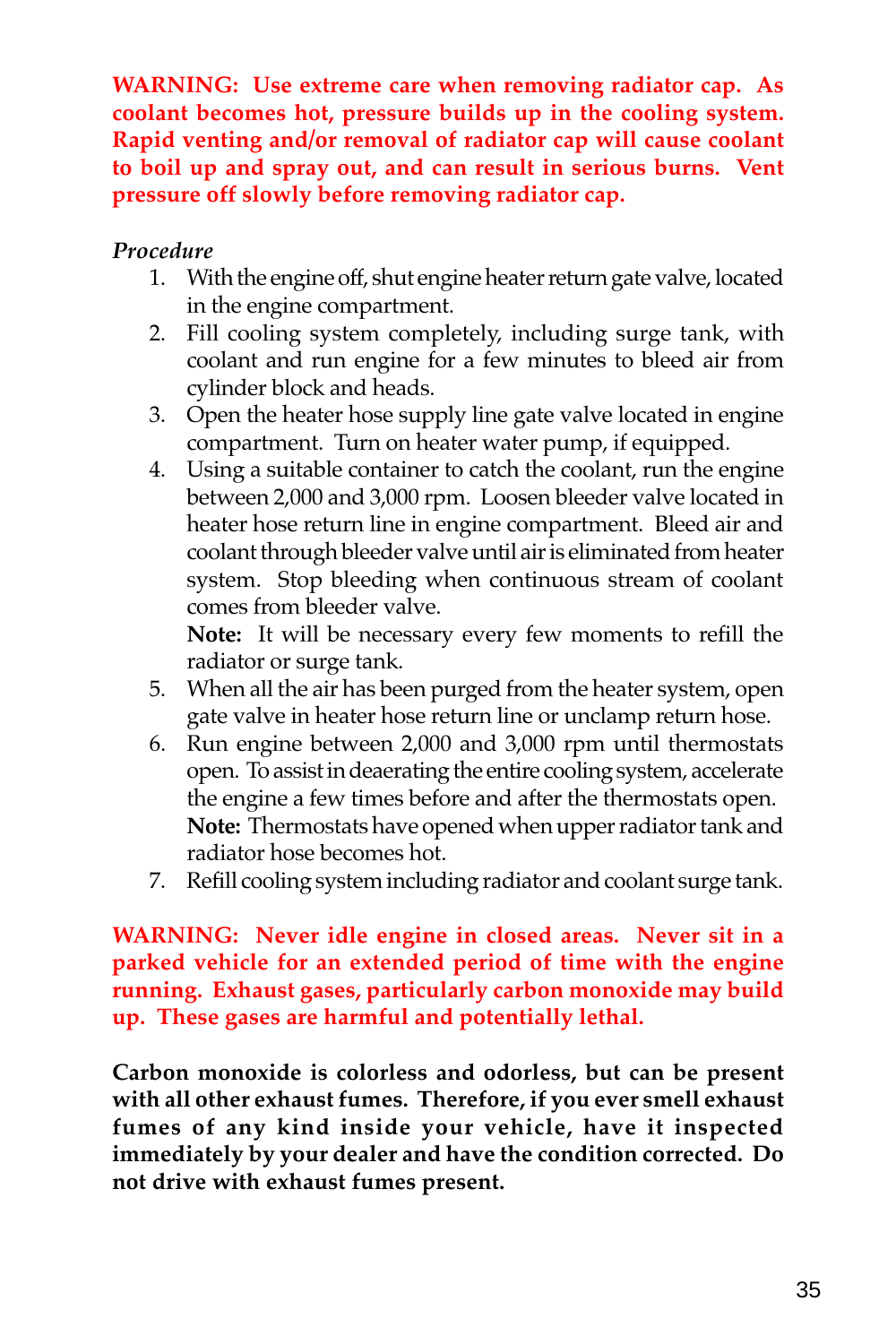### **GLASS REPLACEMENT**

The glass used in Blue Bird buses meets Federal Motor Vehicle Safety Standards 205 and 217. Therefore, when a piece of glass is broken, it should be replaced with an identical piece.

The following instructions are for replacing glass in the side split sash window, rear and rear side vision, entrance door, and windshield.

WARNING: When replacing broken or damaged glass use extreme care at all times to prevent personal injury. This includes the use of proper replacement parts, tools, and personal protective equipment such as gloves and safety eyeglasses.

#### **SPLIT SASH**

- 1. Remove four screws securing window frame to bow (Figure 1).
- 2. Pull window to inside of body and remove (Figure 2).
- 3. Remove six screws (three on each side of window) holding main assembly together (Figure 3).
- 4. On bottom part of window, simply pull aluminum channel off top and bottom of glass (Figure 4).
- 5. To remove glass from top part of the window, remove six screws holding frame around glass (Figure 5).
- 6. Reassemble window by reversing above procedure.
- 7. Apply weather seal caulking around window frame on outside of body, to prevent leaking.





Figure 1 Figure 2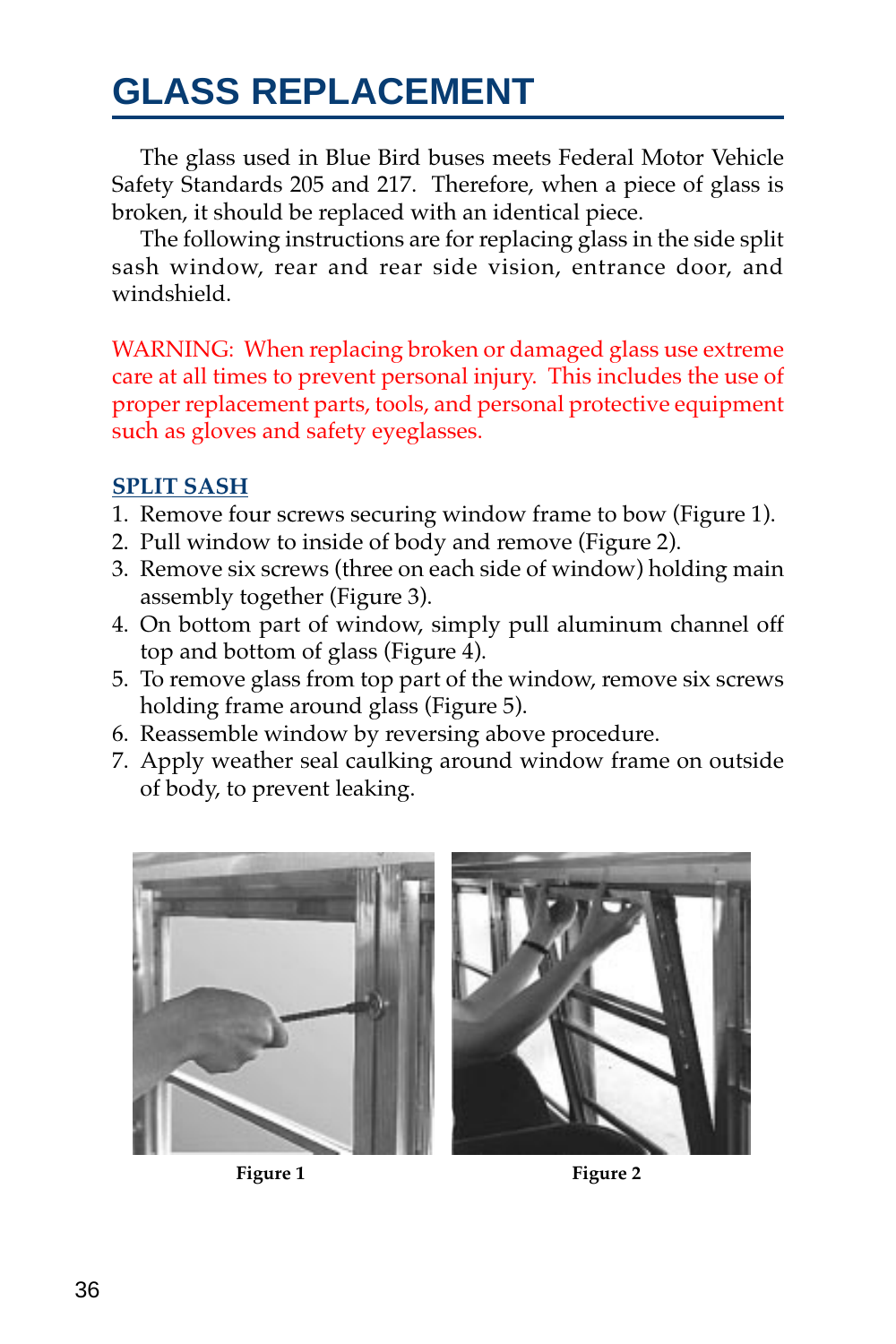







**Figure 5**



**Figure 6—Window shown with frame disassembled**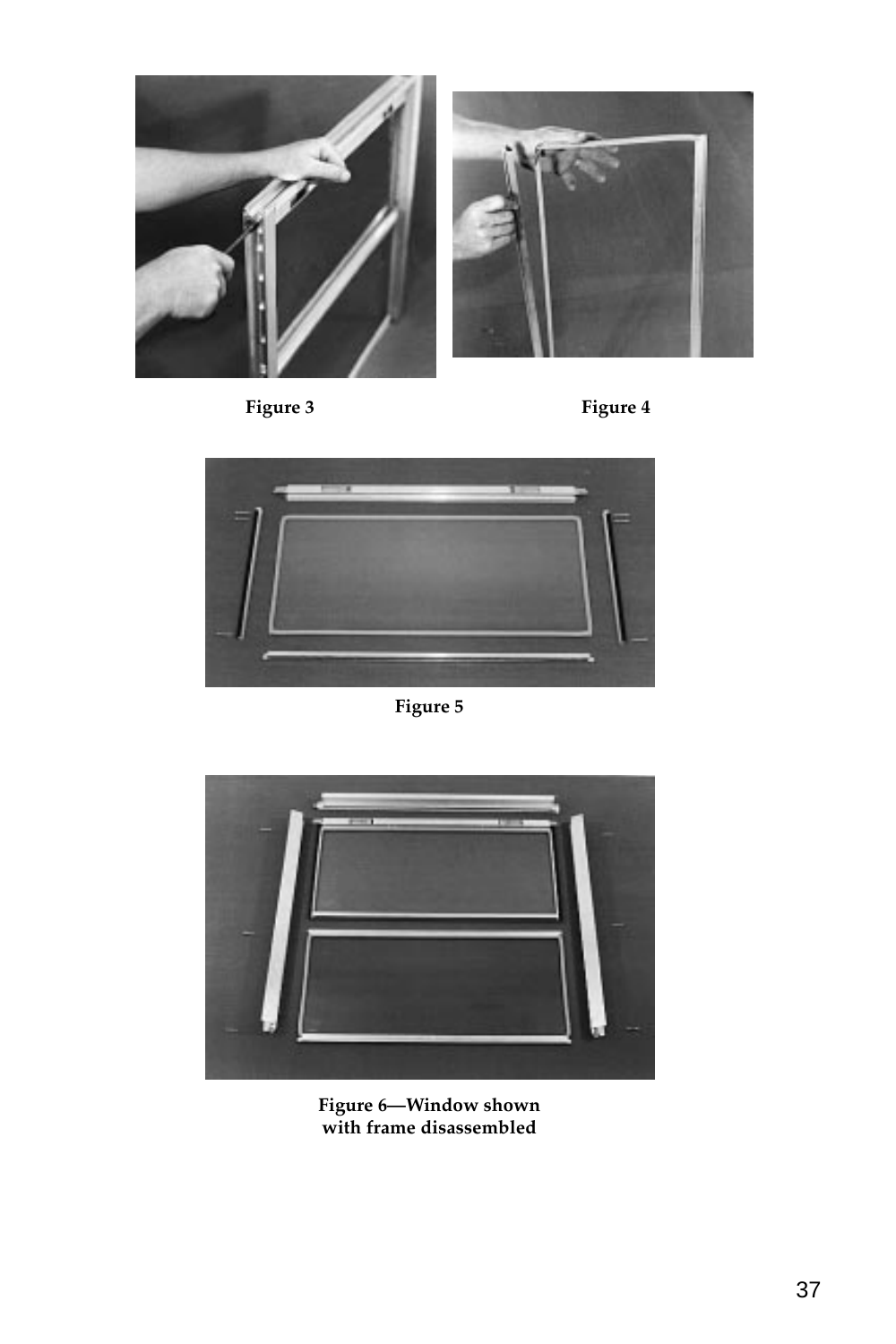#### **REAR VISION**

- 1. Remove filler strip from channel in glazing rubber.
- 2. Apply pressure against glass from the outside of the bus starting at a corner and push glass and glazing rubber off of metal flange.
- 3. Remove glazing rubber from around glass.
- 4. Replace glass and put glazing rubber on new glass.
- 5. Apply soapy solution to the flange on the bus body and to the filler strip channel on the glazing rubber. This acts as a lubricant for easier installation. Wrap a cord around the glazing rubber and rest glass on bottom window flange from the inside of bus body. Pull cord slowly and work glazing rubber onto the window flange (Figure 7).
- 6. Apply pressure from the inside of bus body to ensure glass is seated properly. Pull cord slowly and work glazing rubber onto the window flange.
- 7. Using filler strip tool, insert filler strip into channel on glazing rubber (Figure 8). Filler strip tool is available from your distributor.
- 8. Apply clear caulking around glass and window flange on the outside of bus body to ensure that no leaks occur.





Figure 7 Figure 8

#### **ENTRANCE DOOR**

- 1. Apply pressure against glass from the outside of the bus, starting at a corner and push glass and glazing rubber off of metal flange.
- 2. Remove glazing rubber from around glass.
- 3. Replace glass and put glazing rubber on new glass.
- 4. Wrap a cord around the glazing rubber and rest glass on the bottom flange from the inside of bus.
- 5. Pull cord slowly and work glazing rubber onto metal flange.
- 6. Apply pressure to glass from inside of bus to assure proper seal.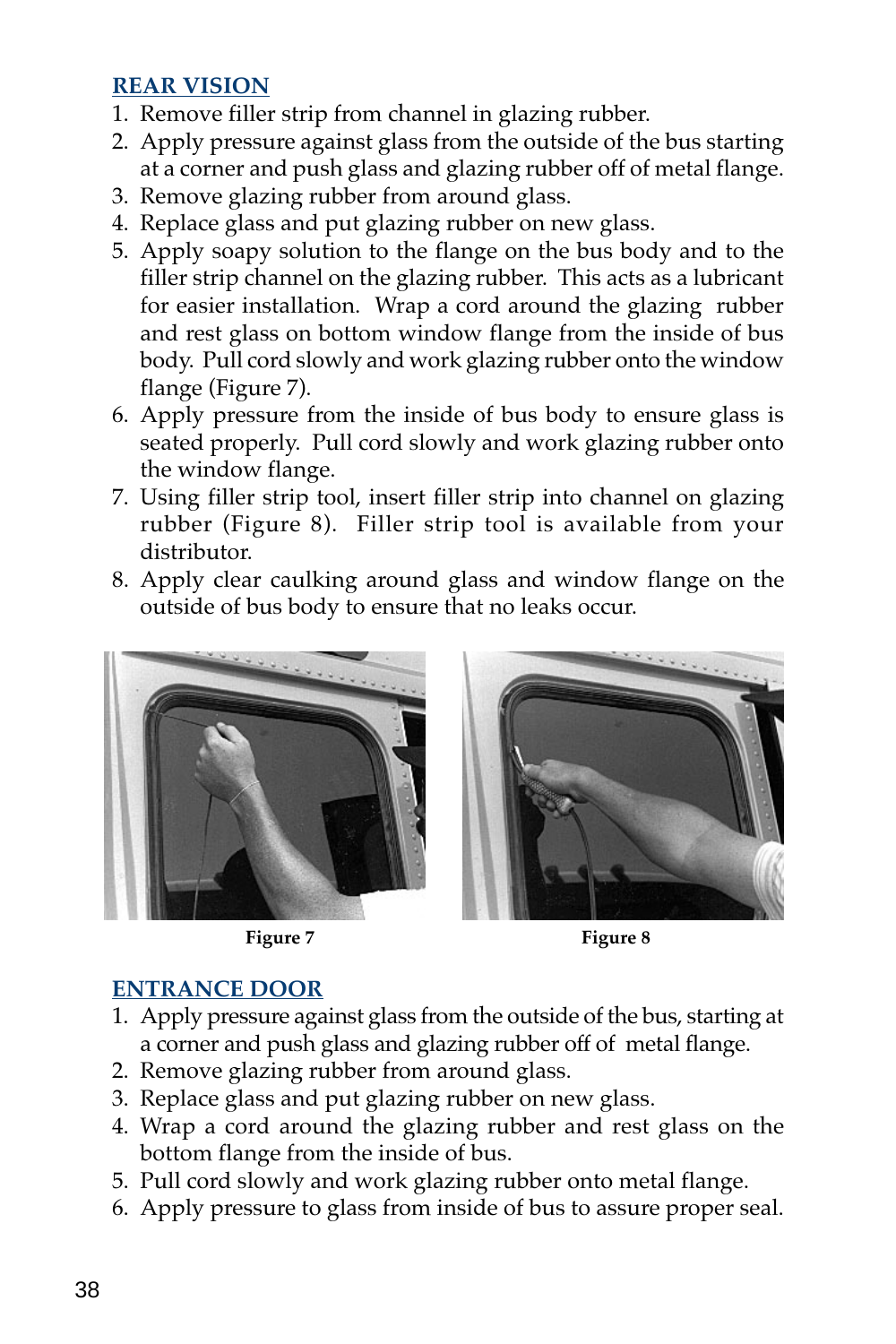### **KEEPING YOUR VEHICLE LOOKING NEW**

#### **WASHING YOUR VEHICLE**

The best way to preserve your vehicle's finish is to keep it clean by frequent washings. Wash the vehicle in lukewarm or cold water. Do not use hot water or wash in the direct rays of the sun. Do not use strong soap or chemical detergents. All cleaning agents should be promptly flushed from the surface and not allowed to dry on the finish.

**CAUTION: Pressure washing may cause damage to finish. Pretest pressure washer on similar surface before applying pressure and chemicals to your vehicle. Pressure washers using recirculated water should filter the water to remove abrasive grit.**

#### **POLISHING AND WAXING YOUR VEHICLE**

Polishing with non-abrasive wax is recommended to remove accumulated residue and eliminate any "weathered" appearance.

#### **FOREIGN MATERIAL DEPOSITS**

Calcium chloride and other salts, ice-melting agents, road oil and tar, tree sap, bird droppings, chemicals from industrial chimneys, and other foreign matter may damage vehicle finishes if allowed to remain on painted surfaces. Prompt washing may not completely remove all of these deposits. Additional cleaners may be needed. When using chemical cleaners developed for this purpose, be certain they are safe for use on painted surfaces.

#### **FINISH DAMAGE**

Any stone chips, fractures, or deep scratches in the finish should be repaired promptly. Exposed metal will corrode quickly and may develop into a major repair expense.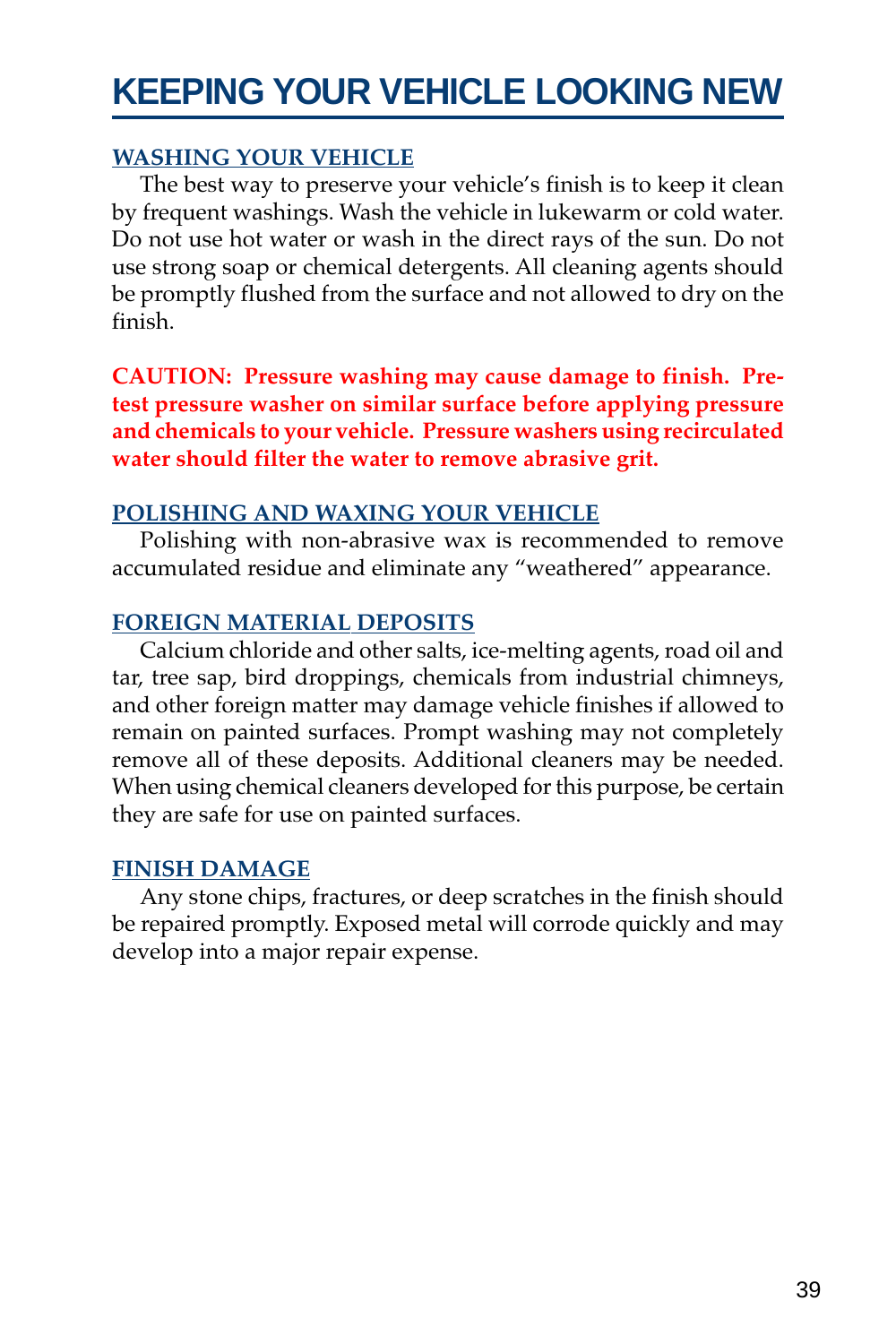#### 40

### **PREVENTIVE MAINTENANCE CHECKLIST**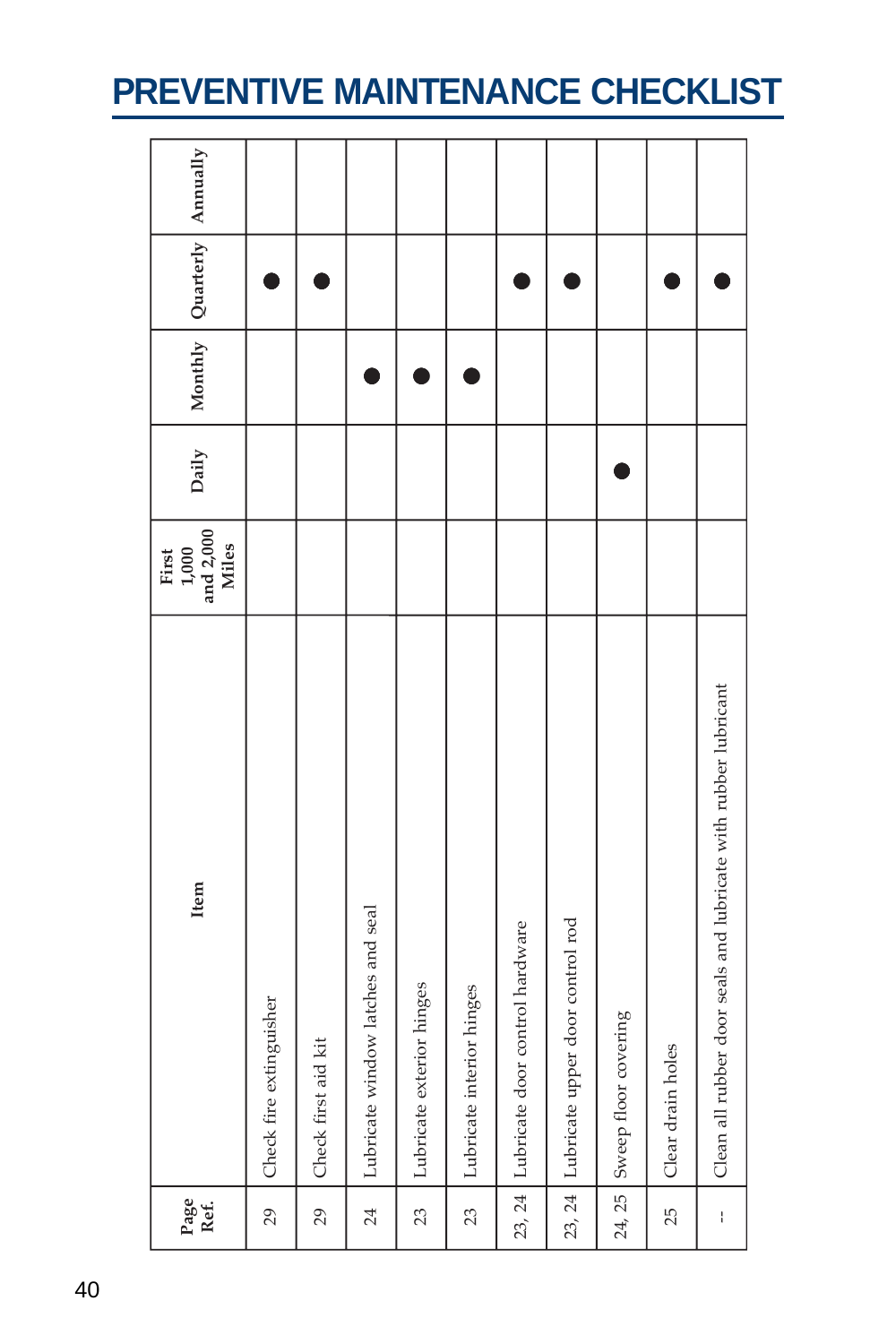| Page<br>Ref. | Item                                                                                                                            | $\begin{bmatrix} 1,000 \\ \text{and} \ 2,000 \end{bmatrix}$<br><b>Miles</b><br>First | Daily | Monthly | Quarterly   Annually |  |
|--------------|---------------------------------------------------------------------------------------------------------------------------------|--------------------------------------------------------------------------------------|-------|---------|----------------------|--|
| 34           | Tighten all heater hose clamps                                                                                                  |                                                                                      |       |         |                      |  |
| 39           | surface for cleanness and wash as needed<br>Inspect outer                                                                       |                                                                                      |       |         |                      |  |
| $\mathbf{I}$ | floor and underside structures for de-icing chemical<br>buildup, keeping these areas free of chemical deposits<br>Check under f |                                                                                      |       |         |                      |  |
| 18-19        | Check all lights and signals                                                                                                    |                                                                                      |       |         |                      |  |
| $\mathbf{I}$ | Check for component part damage, loose screws, rivets, etc., and have<br>corrected immediately                                  |                                                                                      |       |         |                      |  |
| $\circ$      | before each run<br>Check brakes                                                                                                 |                                                                                      |       |         |                      |  |
| 31           | Check all emergency exits for operation and labels                                                                              |                                                                                      |       |         |                      |  |
| $20 - 22$    | Check all mirror adjustments                                                                                                    |                                                                                      |       |         |                      |  |
| 51           | Lubricate all rear and side emergency door latch slide bars with light<br>grease to reduce friction                             |                                                                                      |       |         |                      |  |
| 23           | Adjust entrance door                                                                                                            |                                                                                      |       |         |                      |  |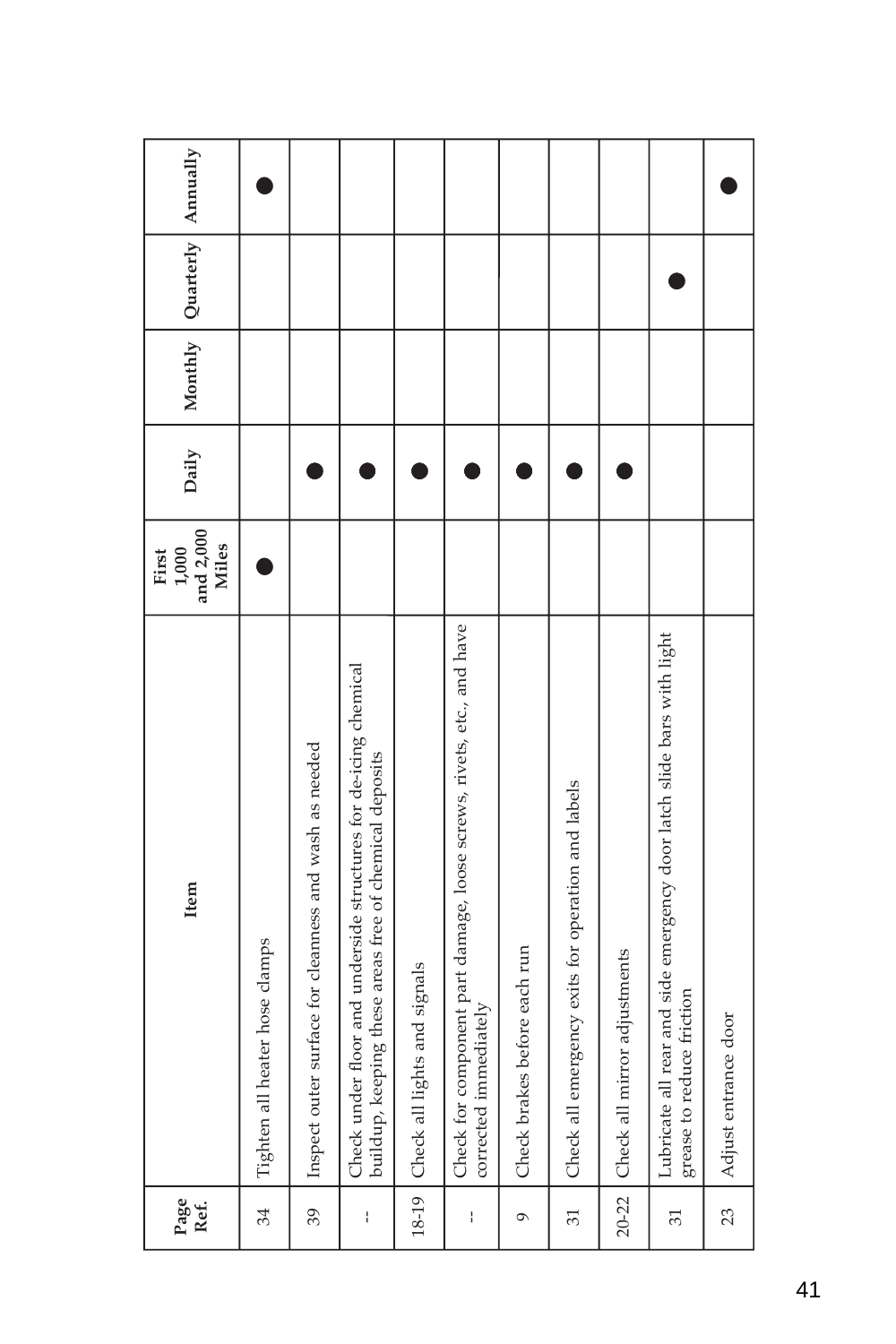### **METRIC CONVERSION**

#### **LENGTH**

1 inch  $(in) = 2.54$  centimeters  $(cm)$ 

1 foot (ft) = 12 inches (in) =  $30.5$  centimeters (cm)

1 mile (mi) = 5,280 feet (ft) = 1.609 kilometers (km)

1 centimeter (cm) = 10 millimeters (mm) =  $0.01$  meter (m) =  $0.394$  inches (in)

1 meter (m) =  $100$  centimeters (cm) =  $3.28$  feet (ft)

1 kilometer (km) =  $1,000$  meters (m) =  $0.62$  mile (mi)

#### **WEIGHT/MASS**

1 pound  $(lb) = 16$  ounces  $(oz)$ 1 pound is equivalent to 0.45 kilogram (kg). 1 kilogram (kg) = 1,000 grams (g) 1 kilogram is equivalent to 2.2 pounds (lb).

#### **AREA**

1 square foot (ft<sup>2</sup>) = 144 square inches (in<sup>2</sup>) = 0.0929 square meter (m<sup>2</sup>) 1 square meter (m<sup>2</sup>) = 10,000 square centimeters (cm<sup>2</sup>) = 10.76 square feet (ft<sup>2</sup>)

#### **VOLUME**

1 quart (qt) = 2 pints (pt) =  $0.25$  gallon (G) =  $0.946$  liter (L) 1 liter (L) = 1,000 milliliters (mL) = 1,000 cubic centimeters (cm<sup>3</sup>, cc) = 1.057 quarts (qt)

**Note:** 1 liter of water has a mass of 1 kilogram, and a volume of 1,000 cubic centimeters.

#### **TORQUE**

1 foot-pound (ft-lb) =  $1.355$  newton-meters (N·m) 1 newton meter  $(N \cdot m) = 0.738$  foot-pound (ft-lb)

#### **PRESSURE**

1 pound per square inch (psi) = 6.895 kilopascals (kPa) 1 kilopascal (kPa) =  $0.145$  pound per square inch (psi)

#### **TEMPERATURE**

To convert from degrees Fahrenheit (°F) to Celsius (°C), subtract 32, then muliply by 5/9. To convert from Celsius to Fahrenheit, multiply by 9/5, then add 32.

| Freezing point of water:  | $32^{\circ}F$  | $(0^{\circ}C)$       |
|---------------------------|----------------|----------------------|
| Boiling point of water:   | $212^{\circ}F$ | $(100\textdegree C)$ |
| Average room temperature: | $68^{\circ}$ F | $(20^{\circ}C)$      |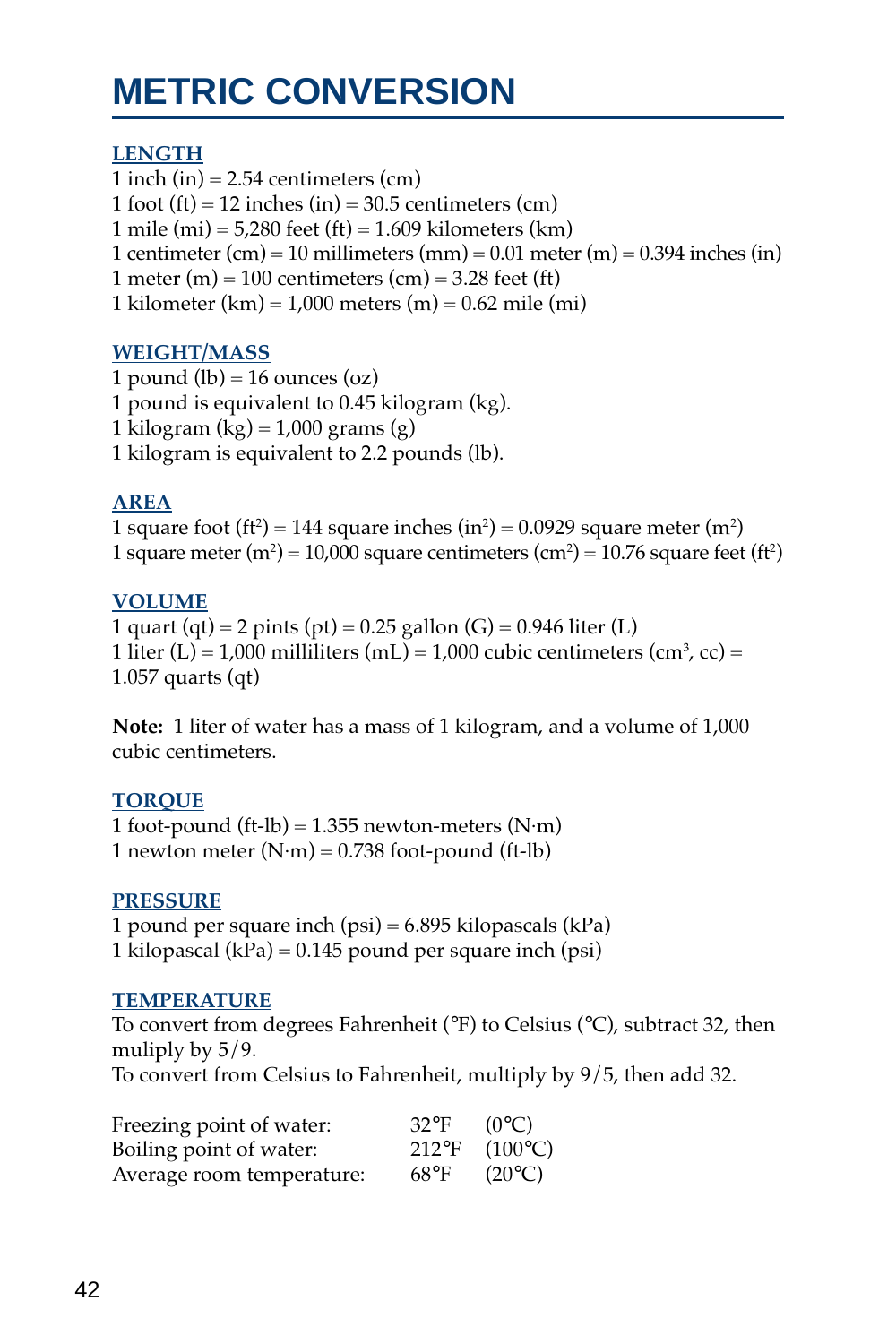#### **FRACTIONS/DECIMALS/MILLIMETERS**

Conversion between fractions of an inch, their decimal equivalents, and millimeters.

| Fraction<br>of an inch | Decimal | Milli-<br>meters | Fraction<br>of an inch | Decimal | Milli-<br>meters |
|------------------------|---------|------------------|------------------------|---------|------------------|
| 1/64                   | 0.0156  | 0.396            | 33/64                  | 0.5156  | 13.096           |
| 1/32                   | 0.0312  | 0.793            | 17/32                  | 0.5312  | 13.493           |
| 3/64                   | 0.0468  | 1.190            | 35/64                  | 0.5468  | 13.890           |
| 1/16                   | 0.0625  | 1.587            | 9/16                   | 0.5625  | 14.287           |
| 5/64                   | 0.0781  | 1.984            | 37/64                  | 0.5781  | 14.684           |
| 3/32                   | 0.0937  | 2.381            | 19/32                  | 0.5937  | 15.081           |
| 7/64                   | 0.1093  | 2.778            | 39/64                  | 0.6093  | 15.478           |
| 1/8                    | 0.1250  | 3.175            | 5/8                    | 0.6250  | 15.875           |
| 9/64                   | 0.1406  | 3.571            | 41/64                  | 0.6406  | 16.271           |
| 5/32                   | 0.1562  | 3.968            | 21/32                  | 0.6562  | 16.668           |
| 11/64                  | 0.1718  | 4.365            | 43/64                  | 0.6718  | 17.065           |
| 3/16                   | 0.1875  | 4.762            | 11/16                  | 0.6875  | 17.462           |
| 13/64                  | 0.2031  | 5.159            | 45/64                  | 0.7031  | 17.859           |
| 7/32                   | 0.2187  | 5.556            | 23/32                  | 0.7187  | 18.256           |
| 15/64                  | 0.2343  | 5.953            | 47/64                  | 0.7343  | 18.653           |
| 1/4                    | 0.2500  | 6.350            | 3/4                    | 0.7500  | 19.050           |
| 17/64                  | 0.2656  | 6.746            | 49/64                  | 0.7656  | 19.446           |
| 9/32                   | 0.2812  | 7.143            | 25/32                  | 0.7812  | 19.843           |
| 19/64                  | 0.2968  | 7.540            | 51/64                  | 0.7968  | 20.240           |
| 5/16                   | 0.3125  | 7.937            | 13/16                  | 0.8125  | 20.637           |
| 21/64                  | 0.3281  | 8.334            | 53/64                  | 0.8281  | 21.034           |
| 11/32                  | 0.3437  | 8.731            | 27/32                  | 0.8437  | 21.431           |
| 23/64                  | 0.3593  | 9.128            | 55/64                  | 0.8593  | 21.828           |
| 3/8                    | 0.3750  | 9.525            | 7/8                    | 0.8750  | 22.225           |
| 25/64                  | 0.3906  | 9.921            | 57/64                  | 0.8906  | 22.621           |
| 13/32                  | 0.4062  | 10.318           | 29/32                  | 0.9062  | 23.018           |
| 27/64                  | 0.4218  | 10.715           | 59/64                  | 0.9218  | 23.415           |
| 7/16                   | 0.4375  | 11.112           | 15/16                  | 0.9375  | 23.812           |
| 29/64                  | 0.4531  | 11.509           | 61/64                  | 0.9531  | 24.209           |
| 15/32                  | 0.4687  | 11.906           | 31/32                  | 0.9687  | 24.606           |
| 31/64                  | 0.4843  | 12.303           | 63/64                  | 0.9843  | 25.003           |
| 1/2                    | 0.5000  | 12.700           | $\mathbf{1}$           | 1.0000  | 25.400           |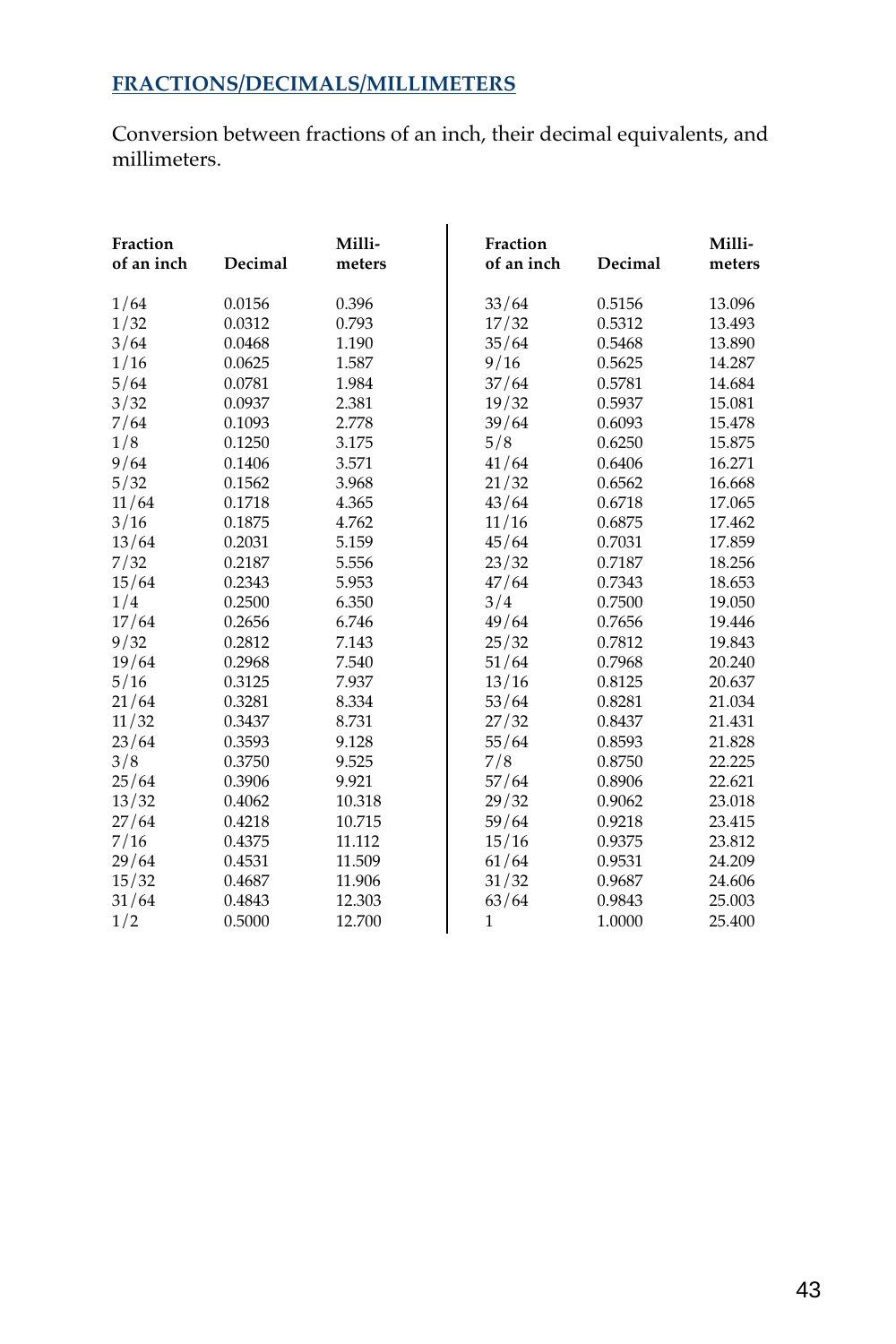### **INDEX**

| <b>Body Fluid Cleanup Kit</b> 29                                                                                         | Fire Axe 30                                                                                                                               |
|--------------------------------------------------------------------------------------------------------------------------|-------------------------------------------------------------------------------------------------------------------------------------------|
| <b>Body Identification</b> 7                                                                                             | Fire Extinguisher 29                                                                                                                      |
| <b>Circuit Breakers</b> 24                                                                                               | First Aid Kit 29                                                                                                                          |
| Crowbar 30                                                                                                               | Flare Kit 30                                                                                                                              |
| <b>Current Usage</b> 14-16<br>Optional Equipment 15-16<br>Standard Equipment 14                                          | <b>Floors and Floor Covering</b><br>24-25<br>Foreword 5                                                                                   |
| Daily Inspection 8-9                                                                                                     | Glass Replacement 36-38                                                                                                                   |
| Defrosters, see Heaters<br><b>Destination Signs 25</b>                                                                   | Entrance Door 38<br>Rear Vision 38<br>Split Sash 36-37                                                                                    |
| Doors 23-24, 40-41<br>Lubrication 24<br>Operation 23<br>Maintenance and Adjustment 40-41<br><b>Drain Holes</b> 25        | Heaters 32-35<br>Bleeding Instructions 34-35<br>Defrosting 33<br>General Information<br>32<br>Hose Clamp Service<br>34<br>Operation 32-33 |
| Electrical Systems 14-19, 24<br>Circuit Breakers 24<br>Current Usage 14-16<br>Lights 17-19                               | Identification 7<br>Body Serial and Service<br>Number<br>7<br>Vehicle Certification 7                                                     |
| <b>Emergency Equipment</b> 29-30<br>Body Fluid Cleanup Kit<br>29<br>Crowbar<br>30<br>Fire Axe 30<br>Fire Extinguisher 29 | Inspection 8-10<br>Daily Inspection 8-9<br>Quarterly Inspection 10<br>Yearly Inspection 10                                                |
| First Aid Kit 29<br>Flare Kit 29                                                                                         | Introduction 3-4                                                                                                                          |
| <b>Triangular Warning Devices</b><br>30                                                                                  | <b>Jacking Instructions</b><br>25                                                                                                         |
| <b>Emergency Exits</b><br>31<br>Lubrication 24<br><b>Finish, Damage to</b><br>39                                         | Lights 17-19<br>Light Bulb Data<br>17<br>Visibility Equipment Required by<br>FMVSS 18-19                                                  |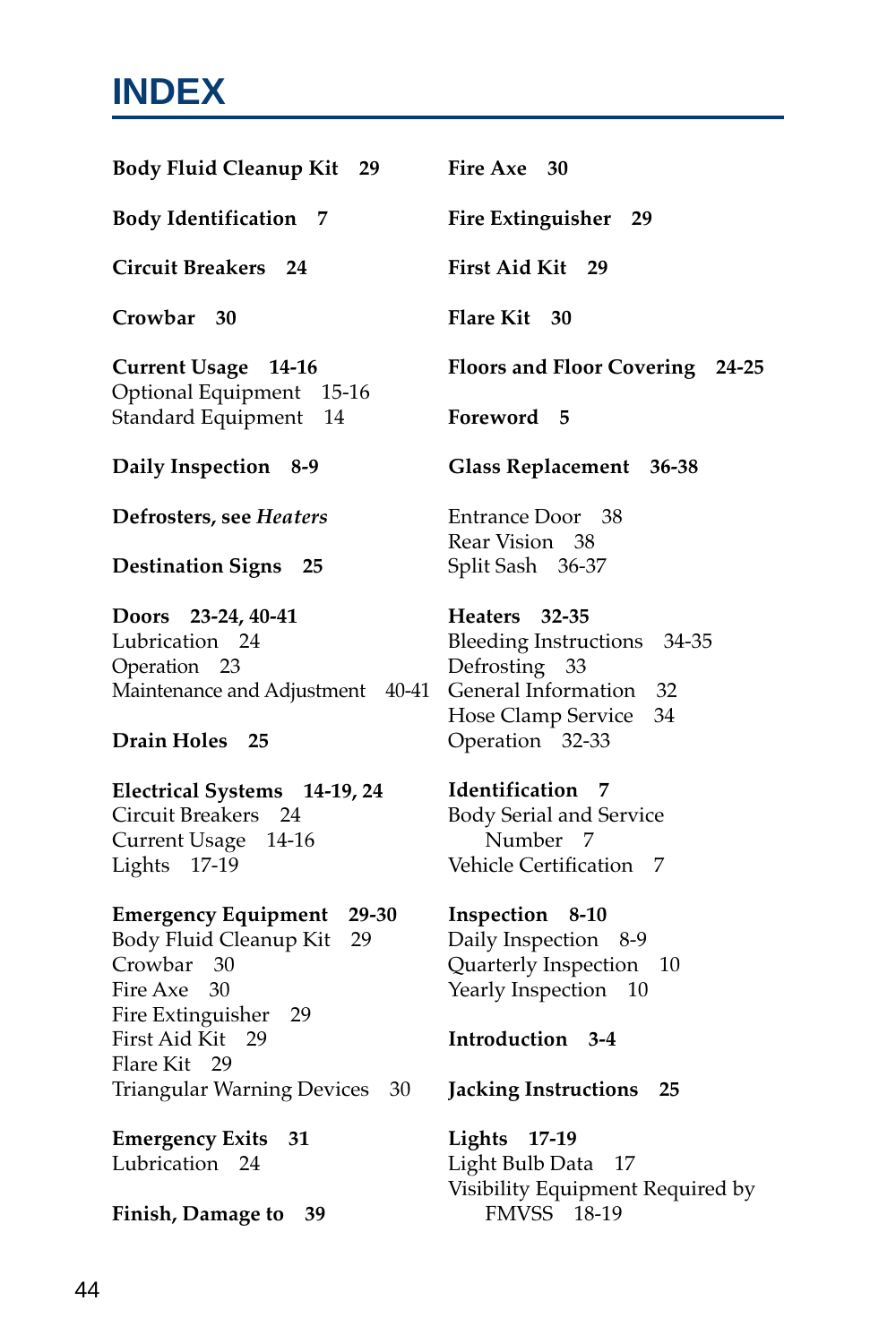#### **Lubrication**

Windows, Hinges, and Locks 24 Preventive Maintenance Chart 40-41

#### **Maintenance 8-10, 39-41**

Inspection Procedures 8-10 Keeping Your Vehicle Looking New 39 Preventive Maintenance Chart 40-41

#### **Metric Conversion 42-43**

#### **Mirrors and Adjustment 20-22**

Exterior Mirrors 20-22 Interior Mirrors 20 Maintenance 22

#### **Polishing 39**

#### **Quarterly Inspection 10**

**Roof Hatch 31**

#### **Safety Defects, Reporting 6**

#### **Seats and Seat Belts 12-13**

Driver's Seat Belt 12 Inspection and Maintenance 12 Passenger's Seat Belt 12 Seat Cushion Removal and Installation, DOT Seats 12-13

**Security Locks** Lubrication 24

**Stop Arms 26-28**

**Switch Panel 11**

**Visibility Equipment Required by FMVSS 18-19**

**Warning Devices, Triangular 30**

**Washing 39**

#### **Waxing 39**

**Windows** Emergency Exits 31 Lubrication 24 Replacement 36-38

#### **Yearly Inspection 10**